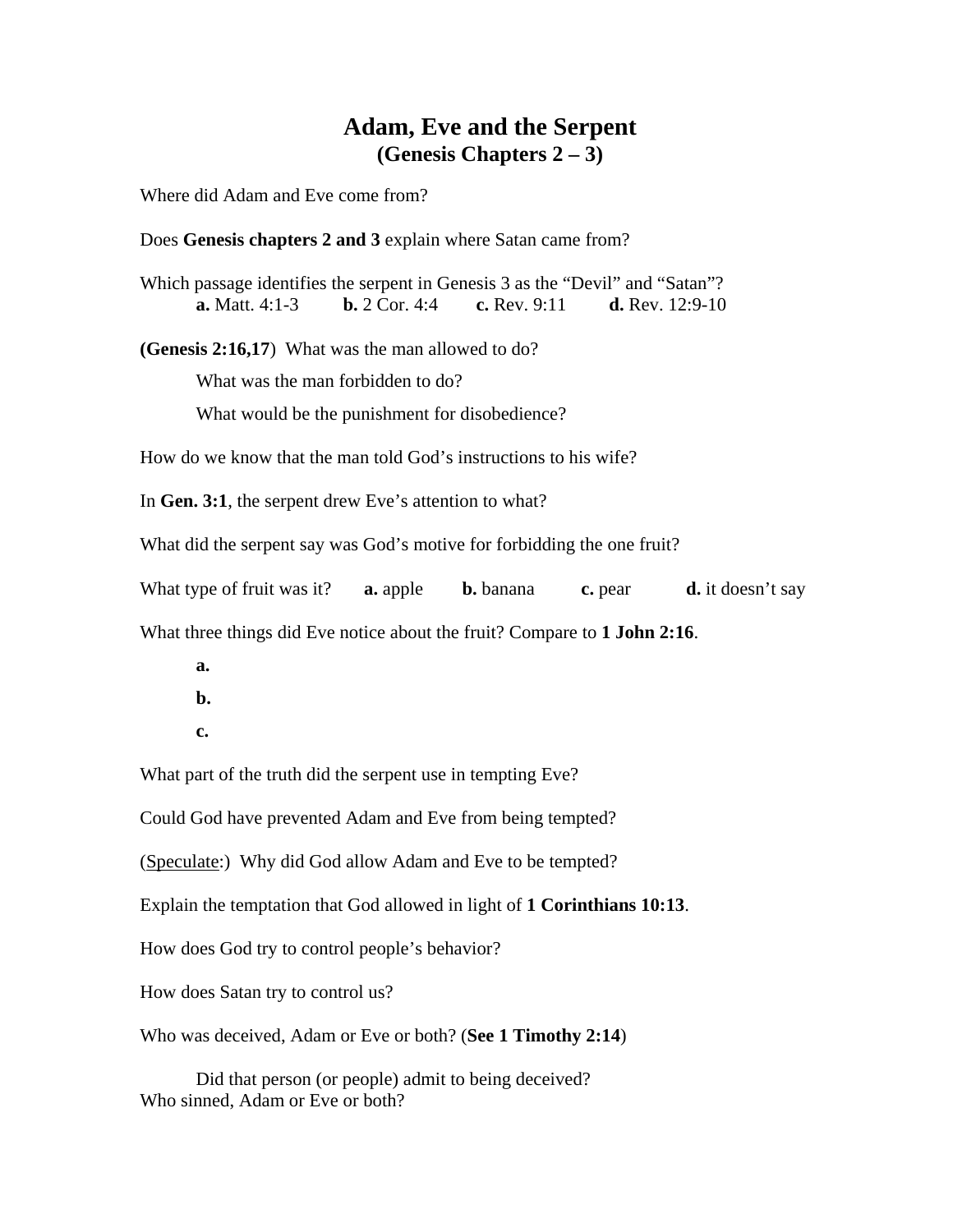What were two psychological or emotional consequences of their sin? (**Gen. 2:7-10**)

Whom did Adam blame for his sin?

Whom did Even blame for her sin?

List four curses laid on the serpent.

 **a. b. c. d.** 

List four curses laid on the woman.

 **a. b. c. d.**  List four curses laid on the man.

 **a. b. c. d.** 

How else did God punish Adam and Eve? Why?

Which of the curses do we suffer in modern times?

Do we suffer the *guilt* of Adam and Eve's sin, or only the *consequences*, or *both*?

How did God help Adam and Eve in spite of their sin? (At least one answer from Gen. 3.) (Also at least one from chapter 4.)

Who overcame all three types of temptation? (Find a passage that says so.)

Who is referred to in the curses on Satan? (Find a passage that says so.)

So, who brings us back to the tree of life? (Find a passage that says so.)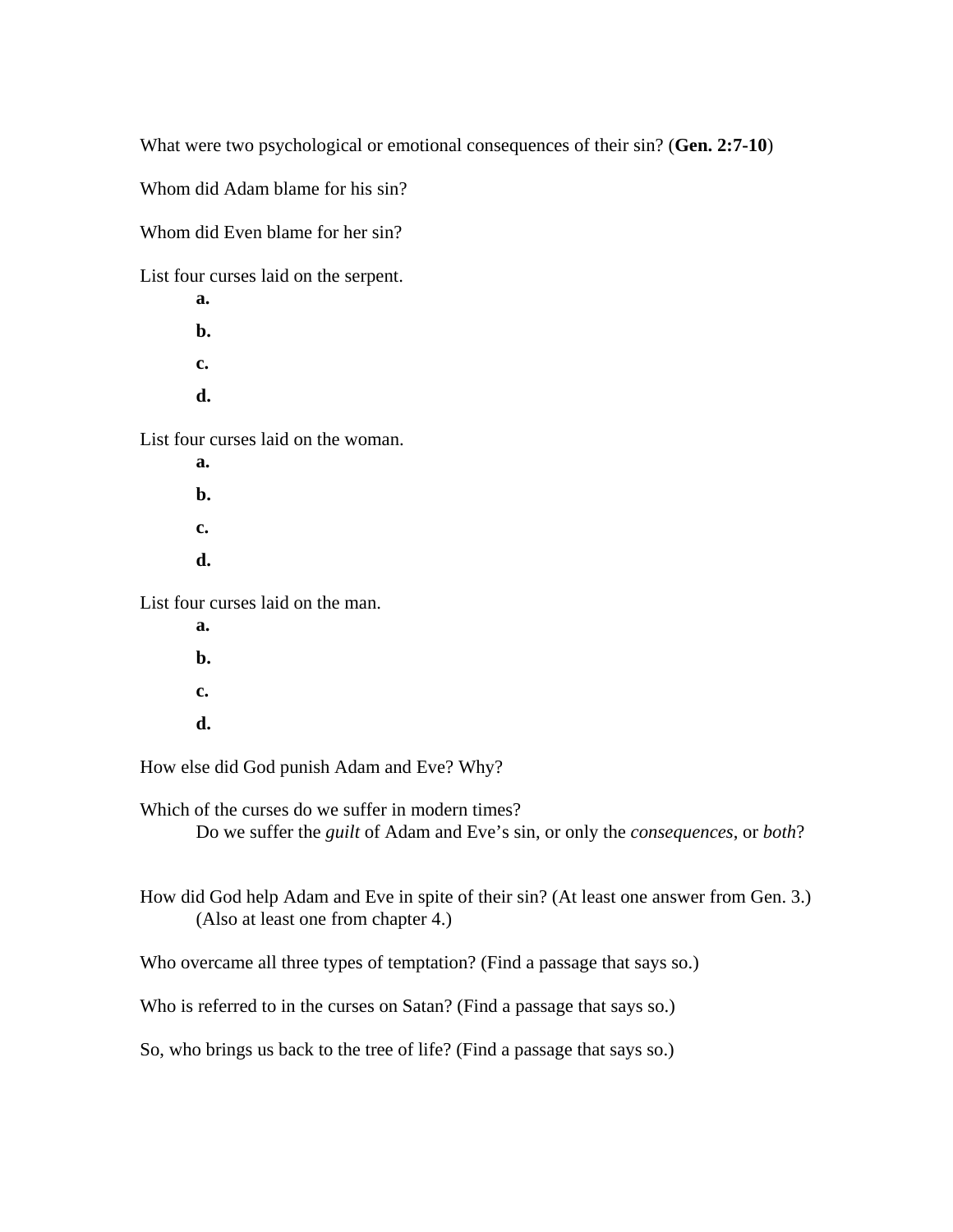# **Adam, Eve and the Serpent The Story of My Life: The Story of the Bible**

|                                    | $\blacksquare$                  |
|------------------------------------|---------------------------------|
| A part of life                     | A way of death                  |
| <b>Permitted by God</b>            | <b>Exploited by Satan</b>       |
| <b>Many liberties</b>              | Focus on one "no-no"            |
| <b>Every need is supplied</b>      | <b>Desire for more</b>          |
| A helper suitable                  | <b>Evil influence</b>           |
|                                    | <b>The Fall</b>                 |
| From                               | $To \ldots$                     |
| <b>Peace with God</b>              | Fear, due to guilt              |
| <b>Closeness</b>                   | <b>Man withdraws in shame</b>   |
| <b>Blessedness</b>                 | <b>Curses/Blessings removed</b> |
| <b>Knowledge of God's will</b>     | Knowledge of "too much"         |
| In comfort                         | In pain                         |
| At ease                            | <b>Hard work</b>                |
| In paradise                        | <b>Cast out</b>                 |
| Gold, spices, precious stones Help | <b>Thorns and thistles</b>      |
| from angels                        | Opposition                      |
|                                    | <b>The Contrast</b>             |
| God                                | <b>Man</b>                      |
| <b>Authority/Power</b>             | <b>Rebellion</b>                |
| <b>Holiness/Goodness</b>           | <b>Sin</b>                      |
| <b>Truth</b>                       | <b>Deception</b>                |
| Love                               | <b>Selfishness</b>              |
| Life                               | <b>Death</b>                    |

# **The Temptation**

# **The Need**

**Someone to overcome temptation Someone to overcome Satan A way back to God and paradise**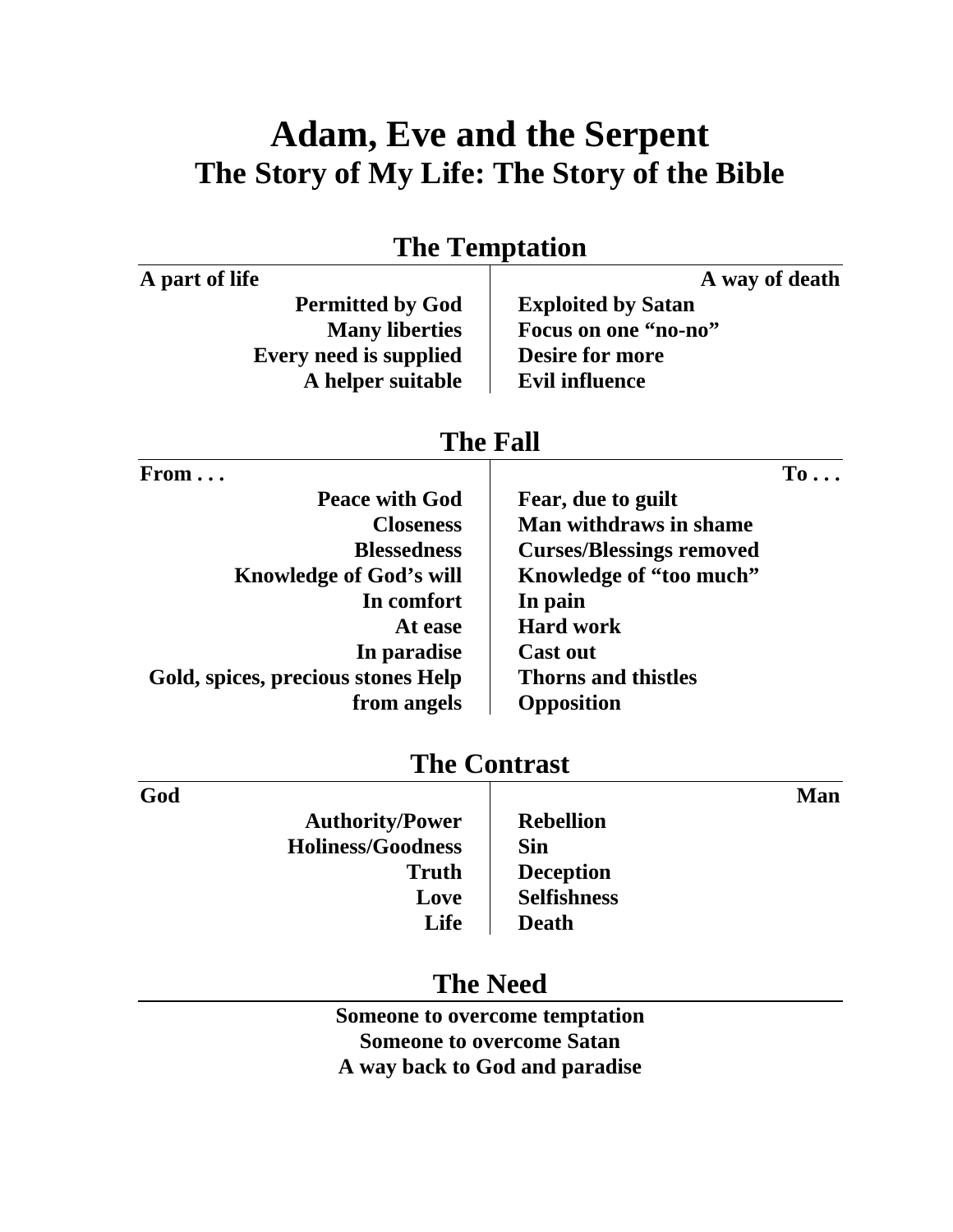# **Noah and the Flood (Genesis 6 – 9)**

Describe the moral condition of the world from Genesis 6:5.

Describe God's emotional reaction.

Was this before or after the tower of Babel?

What did God decide to do?

Why was Noah spared?

What did Noah have to do to be saved from the flood?

**(Hebrews 11:7)** Name two things that moved Noah to build the ark.

 **a.** 

 **b.** 

**(Genesis 6)** How big was the ark? (a cubit is about 18 inches)

List the people who entered the ark.

**(Genesis 7)** How many of each animal did Noah take into the ark?

For how long did it rain?

Where did all the water come from?

**(Genesis 8)** How long did water stay on the earth?

What birds were sent out by Noah, what did they do, and what did it mean?

 **a. b. c.** 

 **d.** 

What did Noah do with the clean animals after the flood?

When had God previously cursed the earth?

Who destroyed the earth with water?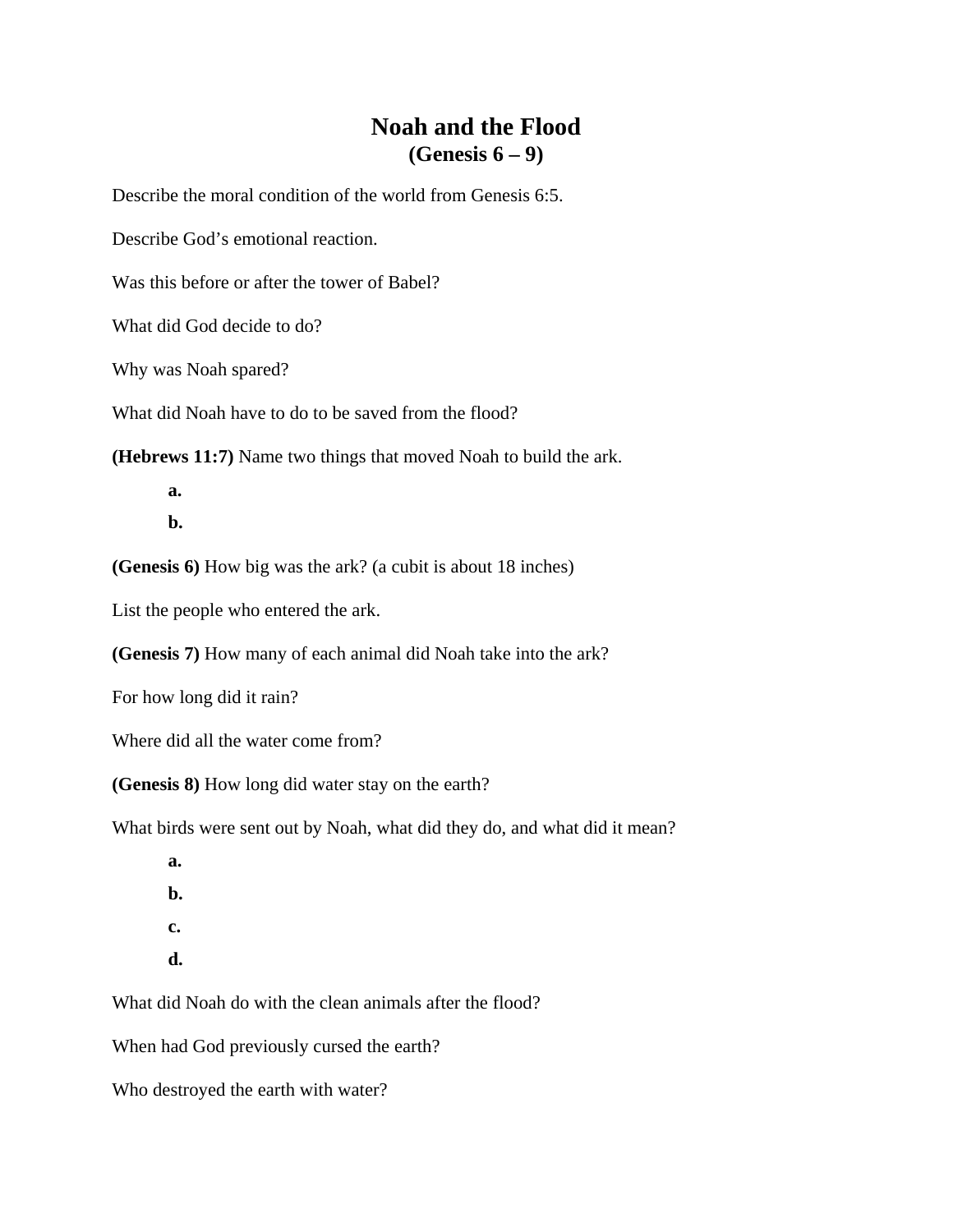**(Genesis 9)** What were Noah and his sons to do for the population of the world?

Find the verse that says the animals were to do a similar thing.

What were people allowed to eat for the first time?

What was the sign that there would be no more world-wide flood?

**(Ezekiel 14:14)** Name two other great men of faith who rank with Noah.

**(Matthew 24:36-39)** What point does Jesus make about God's judgment from the story of Noah?

**(1 Peter 3:20)** Tell a couple of points Peter makes about salvation from Noah.

- **a.**
- **b.**

**(2 Peter 2:5, 9-10)** What does Peter teach about God's dealings with the righteous and unrighteous from the story of Noah?

**(2 Peter 3:6,7)** What points does Peter make about the end of the world from the story of Noah?

 **a.** 

 **b.**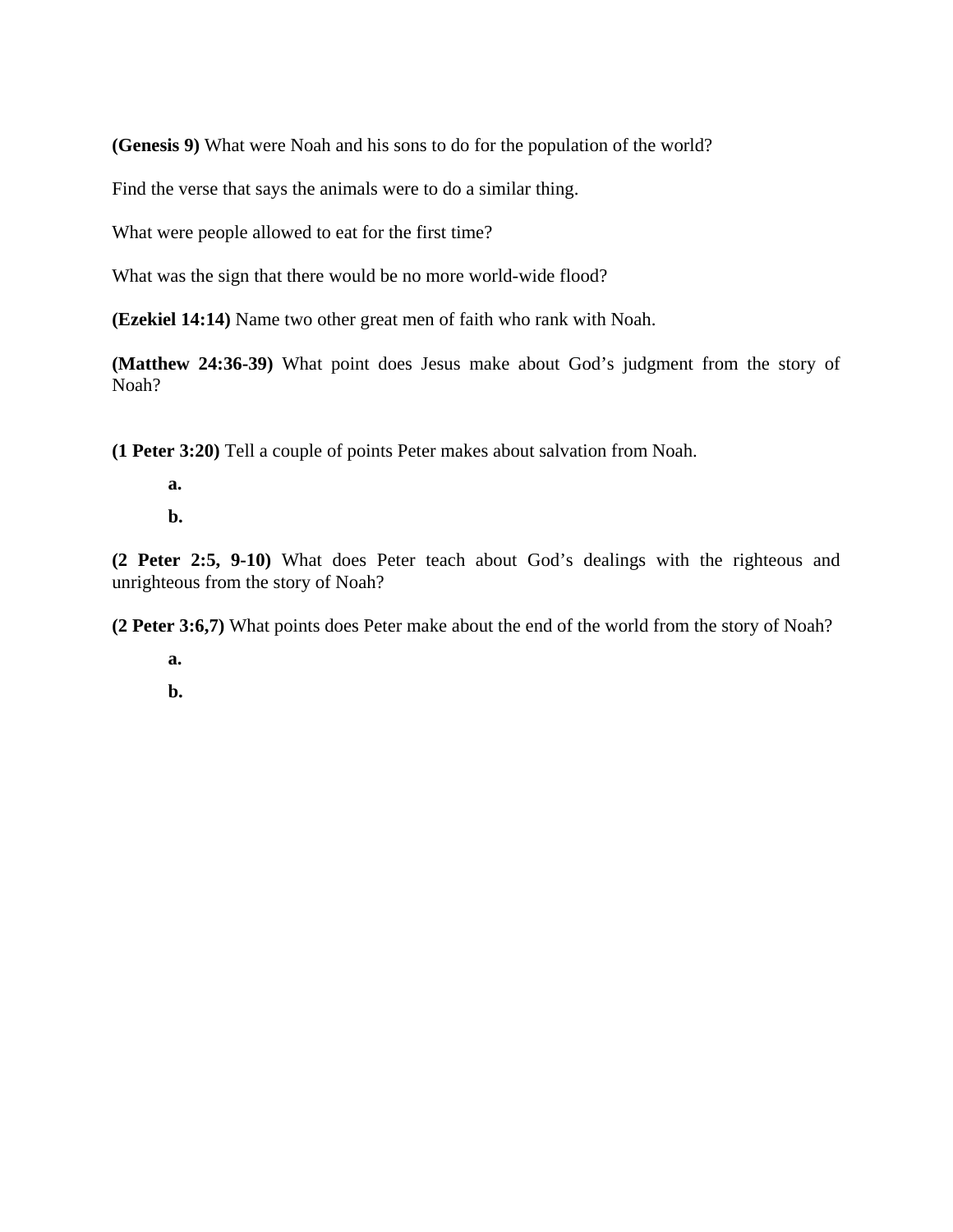### **The Tower of Babel (Genesis Chapter 11)**

**(Genesis 10:1-12)**  Babel was the beginning of whose kingdom? How does the Bible describe that man? Who was that man's grandfather? **a.** Shem **b.** Ham **c.** Japheth **d.** Noah What other cities did that man build in the land of Shinar? **(Genesis 11:1-4)** What did the "whole earth" have in common? Which direction were they traveling when they came to a plain in the land of Shinar? List the two building materials they used. **a. b. b.** What two things did the people decide to build? **a. b. b.**  Describe the "top" of the smaller structure. Why did they want to make a name for themselves? What had God told Noah and his sons to do after the flood? **(See Genesis 9:1)**  How would the people's plan run contrary to God's will? **(Genesis 11:5-9)** What did the Lord go down to see? Had the project been completed? What did the Lord notice about the people? . . . and what potential did they have as a result? How did the Lord scatter the people? What did they stop doing? How far did they scatter? What is another word for "Babel" and what does it mean? (Is it the same as "babble"?)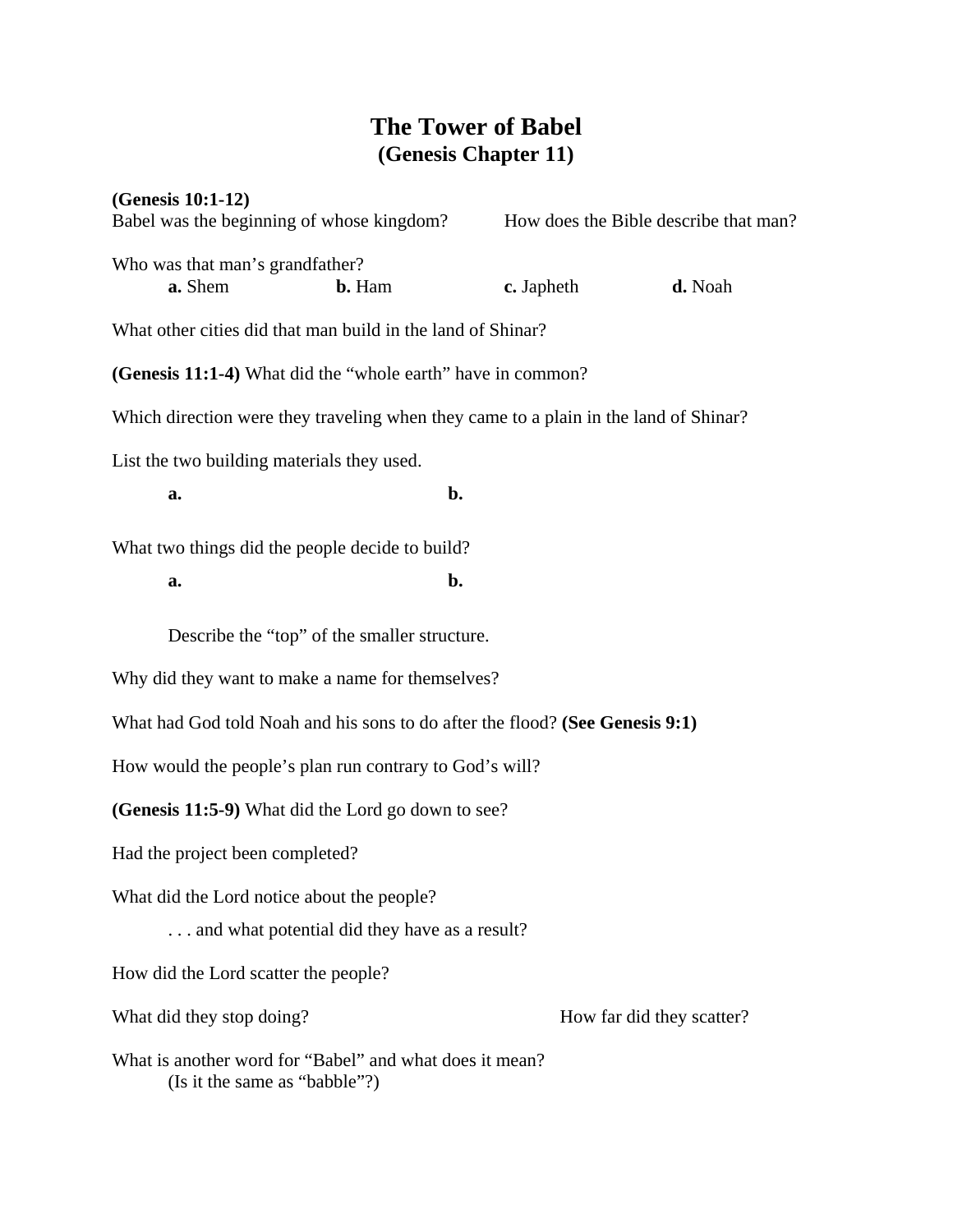# **God's Three Promises to Abraham (Genesis 12:1-9)**

**First Response to the Promises (Genesis 11:31 - 12:9 and Acts 7:1-7)** 

Where was Abram when God appeared to him and made the promises?

Where did Abram go next, and who died there?

How old was Abram when he left Haran?

Who went with Abram?

#### **The Land Promise (Genesis 12:1, 7)**

How did God describe the land that was Abram's destination?

What did Abram have to leave in order to go to the land?

 **a.** 

 **b.** 

 **c.** 

To what land did Abram come?

What town did he stop in first?

Underline the words from God's statement to Abram in Genesis 12:7 which gave Abram *new information:*

#### **"To your descendants I will give this land."**

What did Abram do in response to this promise?

Where did Abram go next and what did he do there?

Toward what place did Abram journey next?

How much of the land did Abram ever own?

Select the appropriate passage(s) and describe when this promise was fulfilled. **a.** Deut. 17:14-17 **b.** Joshua 21:43-45 **c.** Joshua 23:14-16

**The Nation Promise (Genesis 12:2)**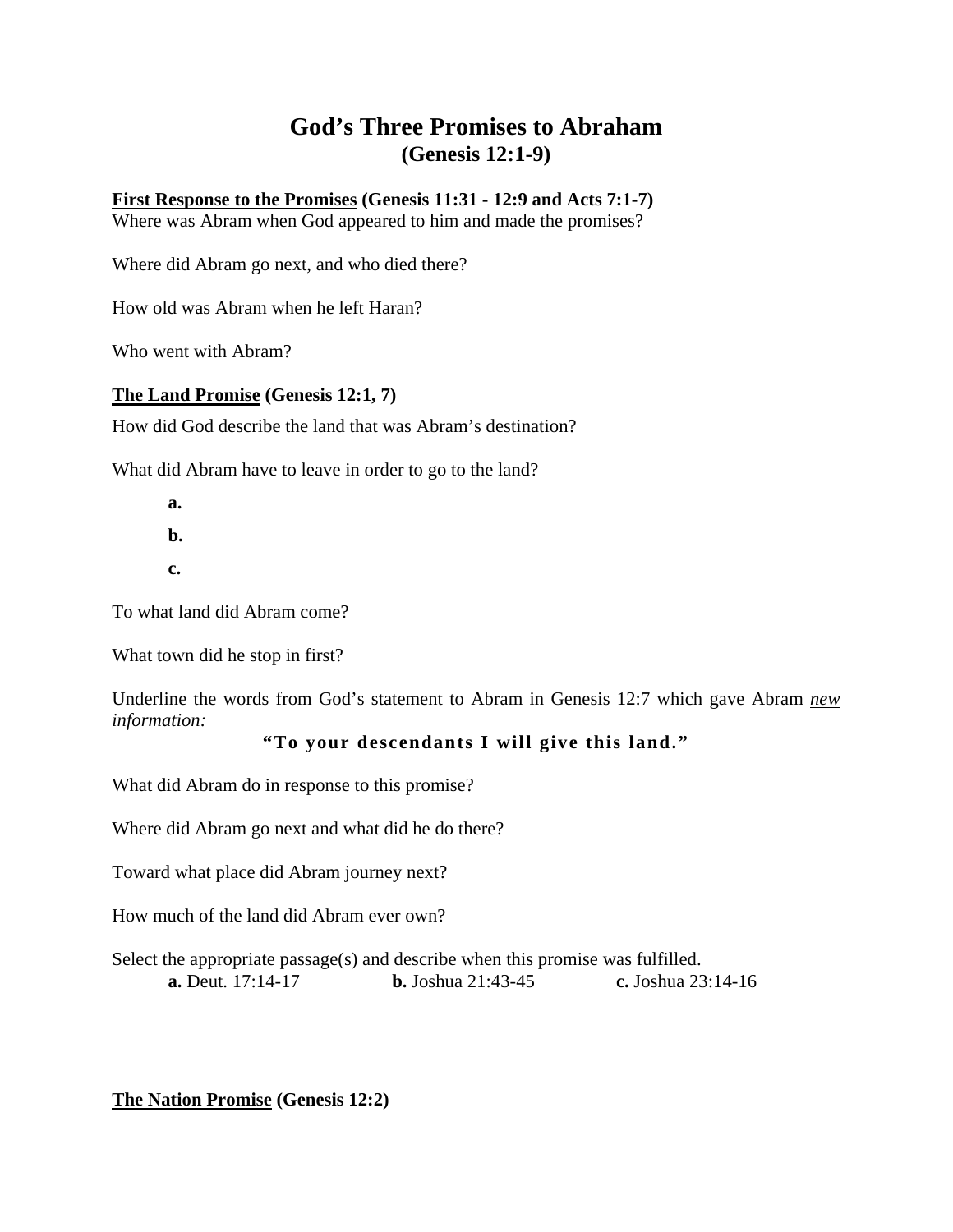God said He would make Abram a \_\_\_\_\_\_\_\_\_\_\_ nation. God also said Abram's \_\_\_\_\_\_\_\_ would be great.

Select the appropriate passage(s) and describe when this promise was fulfilled.

**a.** Exodus 9:24 **b.** Exodus 19:6 **c.** Exodus 29:29-30

#### **The Blessing Promise (Genesis 12:3)**

What would happen to people who blessed or cursed Abram?

What family or families would be blessed through Abram?

Select the appropriate passage(s) and describe when this promise was fulfilled.

**a.** Galatians 2:16 **b.** Galatians 3:7-9 **c.** Galatians 3:16-19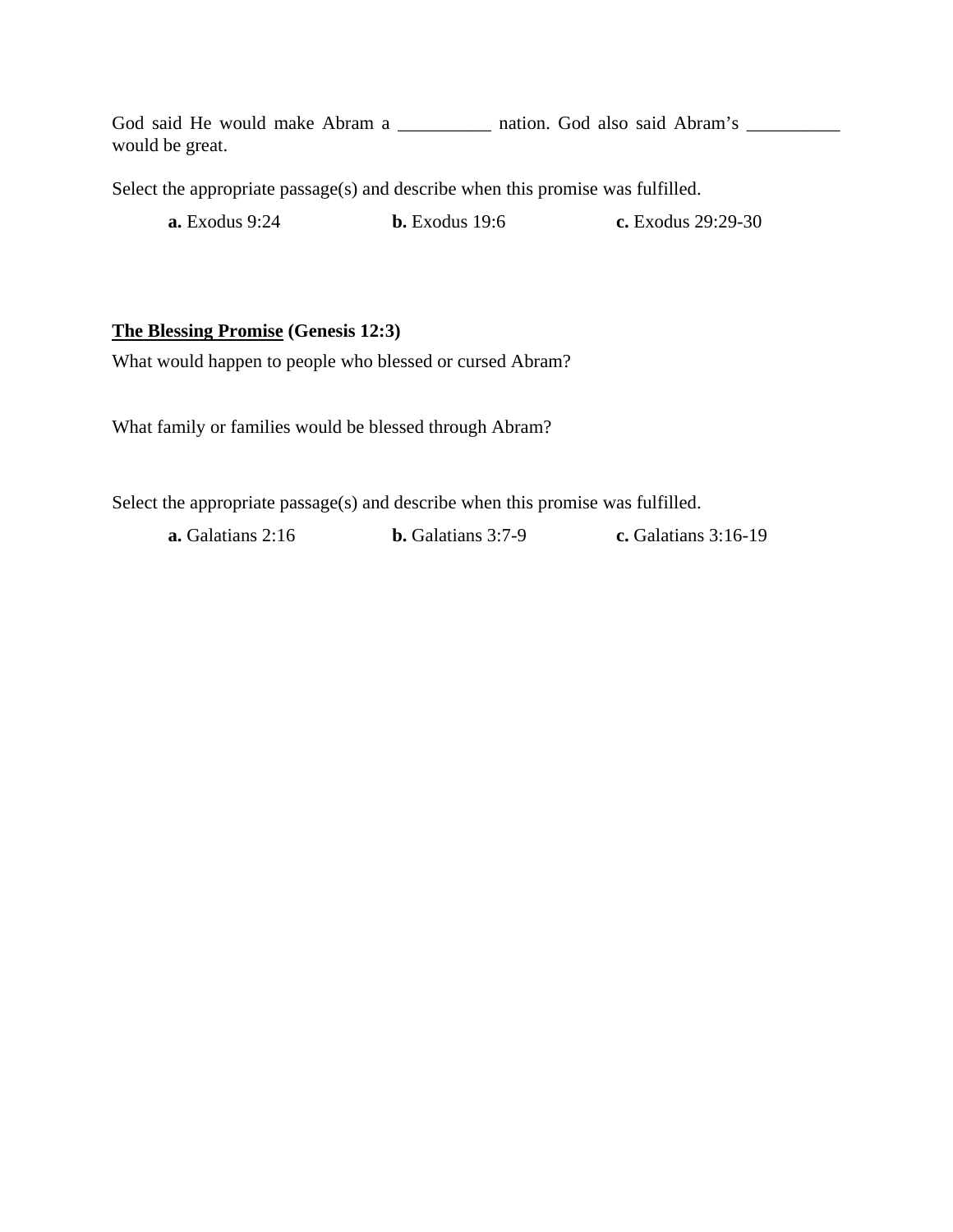# **Abraham Offers Isaac (Genesis Chapters 21 – 22)**

**(Genesis 21:1-13)** 

How old was Abraham when Isaac was born?

Why did Abraham name him Isaac (which means "laughter")?

How many other children did Abraham and Sarah have?

How many other *sons* did Abraham have?

Which passage(s) in Genesis tell(s) of God promising Isaac to Sarah? 12:1-3 17:15-21 18:9-14 20:1-7

Why was Isaac chosen over Ishmael?

**(Galatians 4:21-31)** How are we Christians like Isaac?

 **a. b. c.** 

**(Genesis 22:1-19)**  What did God tell Abraham to do to Isaac?

What was the name of the land?

How far away was it?

What did God usually think of human sacrifice? *(Notice Leviticus 20:1-5)* 

So, what was the purpose of God's instructions to Abraham? (Explain this in light of James 1:13)

At what point did Isaac become curious (or confused) about the events?

What detail from the flood tells us that God could have simply read Abraham's mind? (Gen. 6)

So, what did God "learn" from having Abraham act it all out?

Which two promises from Genesis 12:1-3 are repeated at this time?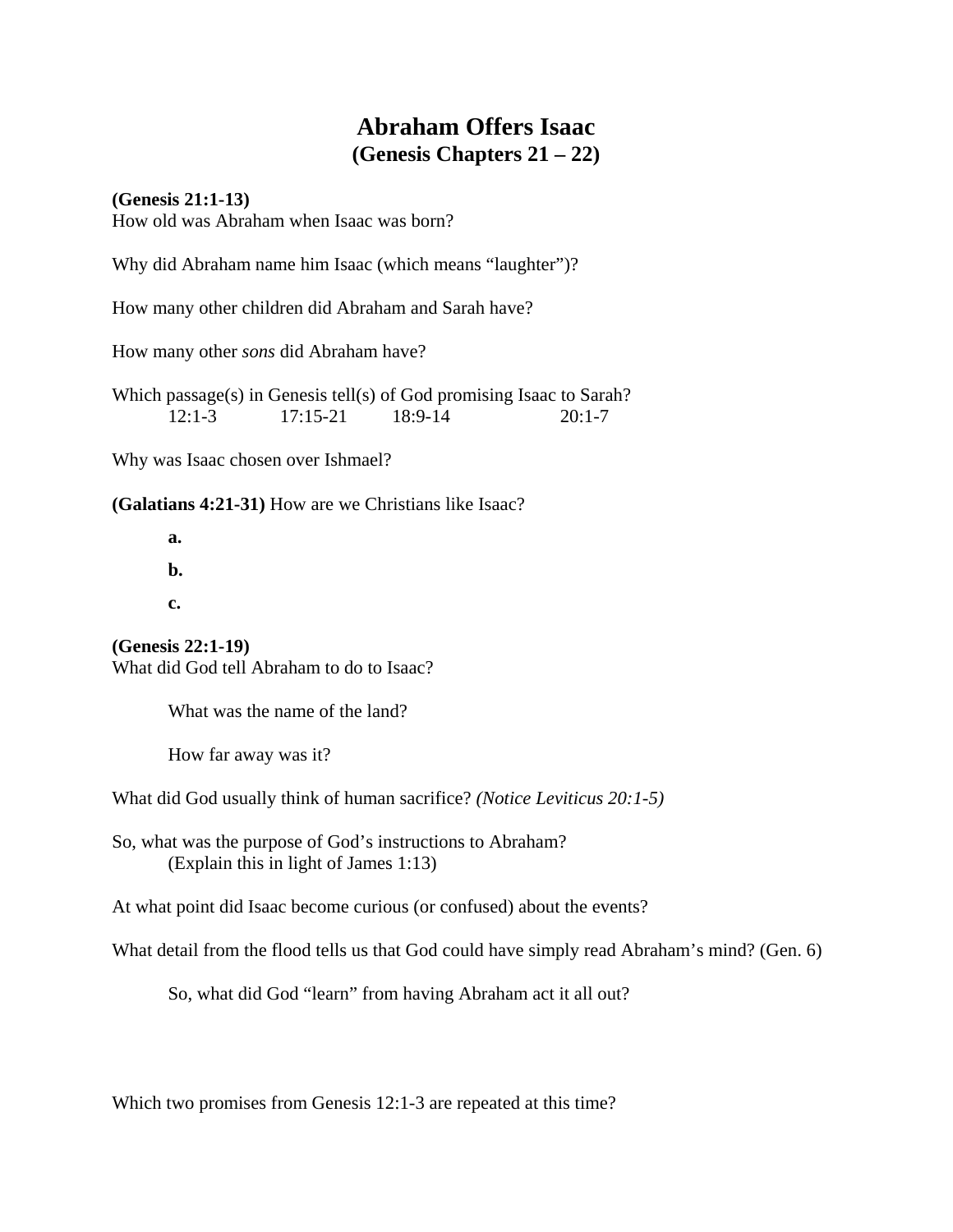**a.** 

 **b.** 

#### **(Hebrews 11:17-19)**

How does Abraham's offering remind us of God's offering? *(Think about Genesis 22:8.)*

How are the two sacrifices different?

God had promised to "call [Abraham's] seed" in Isaac, but asked Abraham to kill Isaac before Isaac had any children. How did Abraham think God might resolve this conflict?

**(Genesis 22)** How did God actually resolve the conflict?

In what sense did Abraham "receive Isaac from the dead" *(Hebrews 11:19)*?

**(Hebrews 11:11-12)** What did Sarah do by faith?

What was ironic (unexpected) about Abraham's family tree?

Tell a similar irony about Isaac's family tree.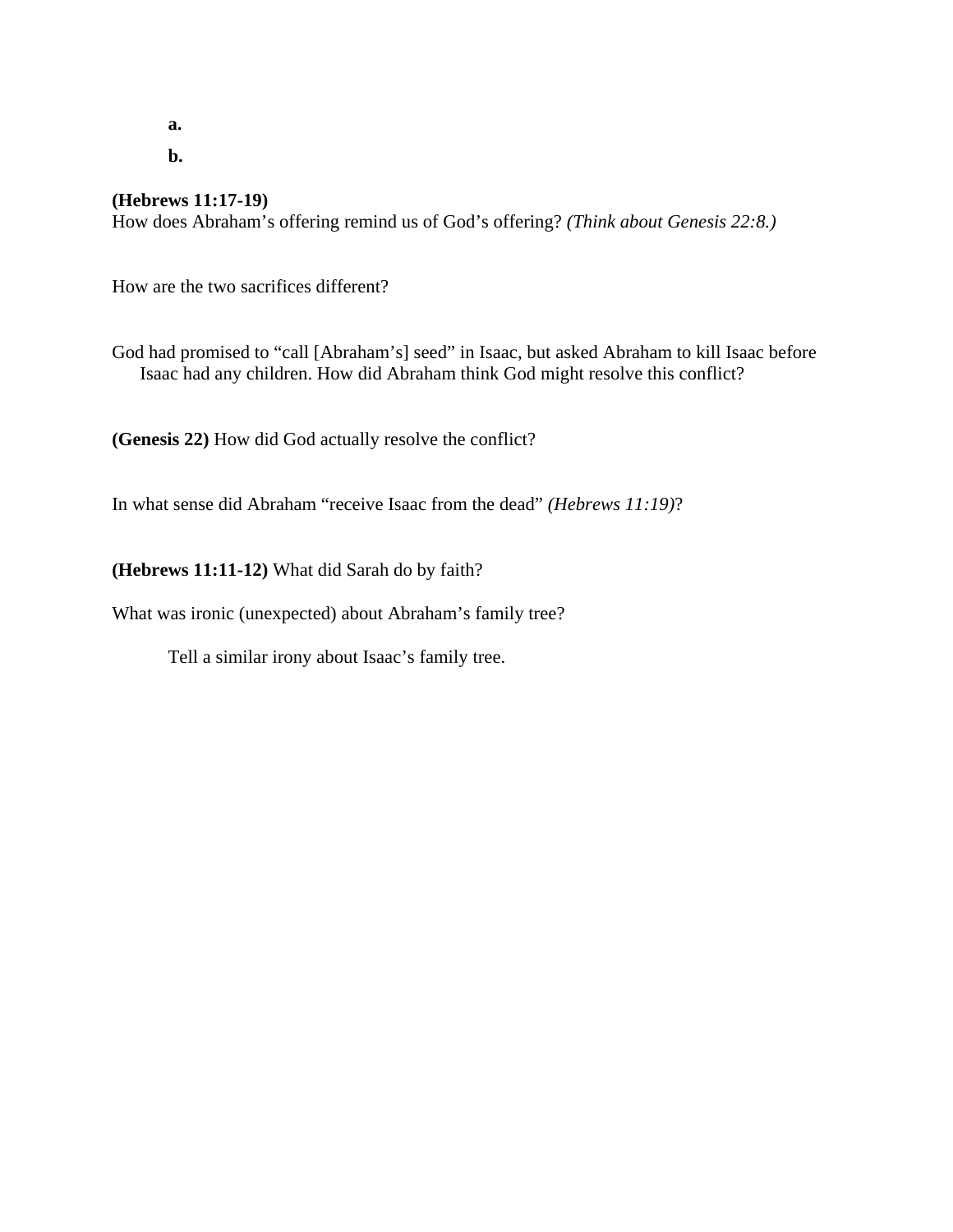# **Sodom and Gomorrah (Genesis 19:1-29)**

### **Genesis 13:10-13**

Describe the moral condition of Sodom.

Why had Lot chosen to live in that area?

#### **Genesis 18:22-32**

Whose prayers for Sodom failed to save the city?

Describe his prayers.

What else had that man done for the people of Sodom? *(See Genesis 14)*

Fewer than \_\_\_\_\_\_\_\_\_\_\_\_\_ righteous were found in the city.

**Genesis 19:1-11** Who came to visit Sodom, and who met them?

How did the host treat the visitors?

Who came from the town and what did they want?

What did Lot offer instead?

How did the towns people respond?

What did the visitors do?

#### **Genesis 19:12-29**

What warning was given, and how did the sons-in-law react?

How many people were allowed to flee the city?

Was Lot reluctant to leave Sodom, or eager to leave? Support your answer.

How many actually made it to safety?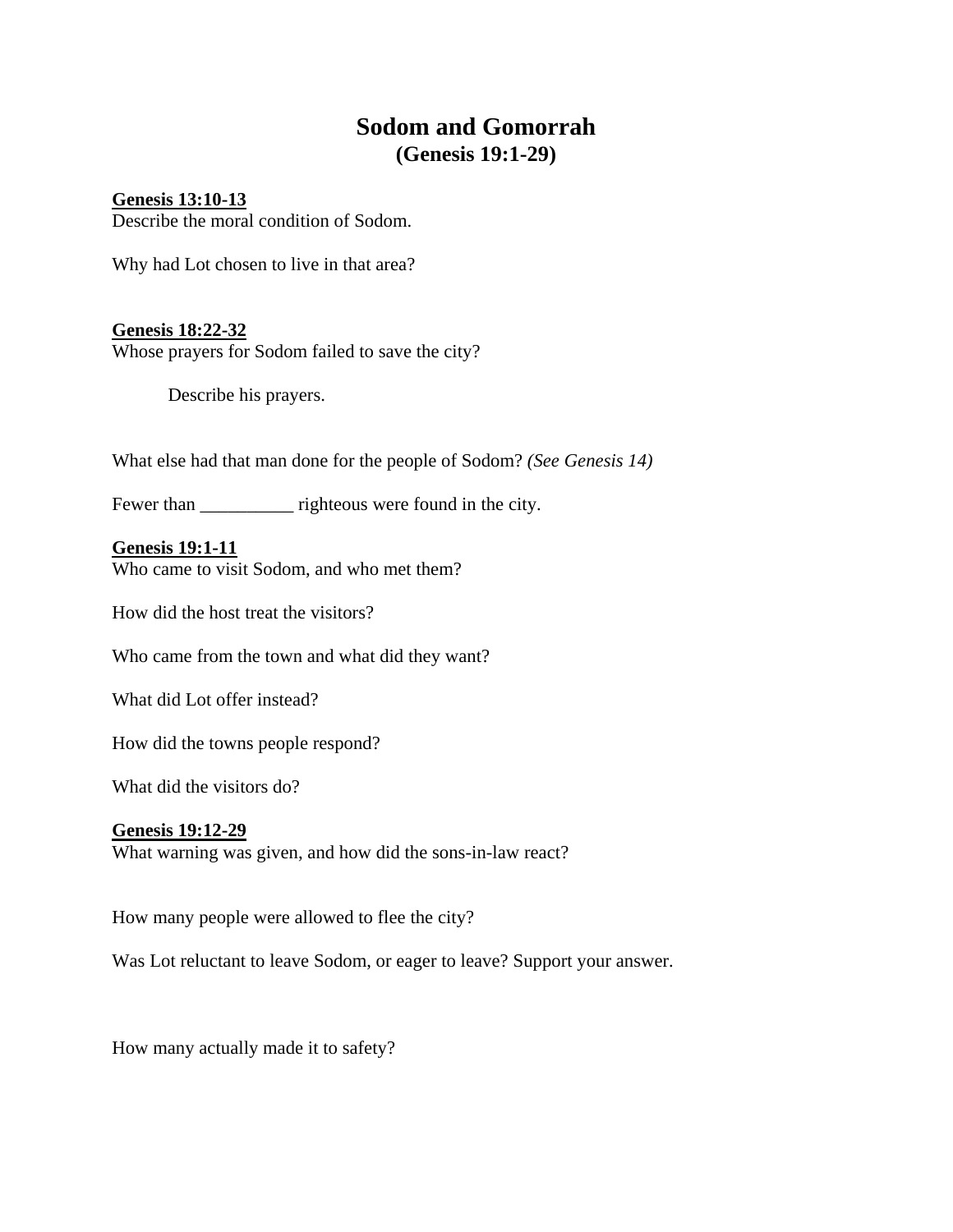### **2 Peter 2:6-8** Did Lot maintain his integrity in that evil environment?

Tell one of Lot's actions which seems shocking.

**Luke 17:32:** "Remember \_\_\_\_\_\_\_\_\_\_ \_\_\_\_\_\_\_\_\_\_"

What point was Jesus making?

**Matthew 11:23-24** What point did Jesus make from the story of Sodom?

**Luke 17:28-32** What point did Jesus make from the story of Sodom?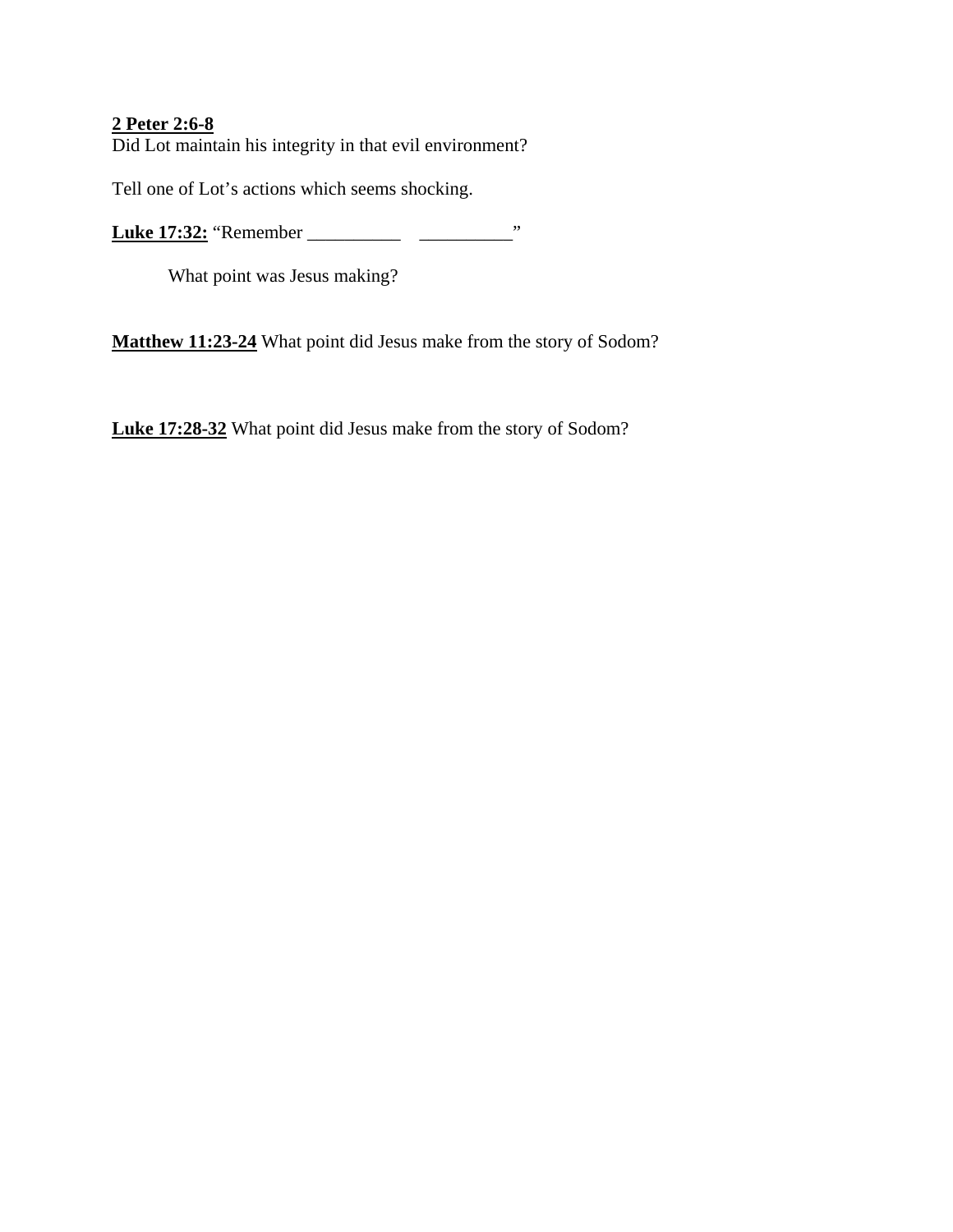### **Sodom**

- One of the 5 Cities of the Plain
	- *Gen. 10:19, Sodom, Gomorrah, Admah, Zeboim, Bela (Zoar, Gen. 14:2)*
- A beautiful, wicked place  *Gen. 13:10-13*
- Looted by Chedoloamer/Restored by Abraham  *Gen. 14:11-12*
- Prayed for by Abraham  *Gen. 18:16-33*
- Destroyed by God  *Gen. 19:1-29*

### **An Object Lesson for the Ages**

Sodom and Gomorrah, and the cities around them . . . having given themselves over to sexual immorality and gone after strange flesh, are set forth as an example, suffering the vengeance of eternal fire. *(Jude 1:7)*

- The Lord's anger and punishment (turning an "Eden" into a wasteland) (Deut. 19:23-29; 2 Pet. 2:6-8)
- The Lord's ability to deliver the faithful (2 Pet. 2:6-8). Sometimes He has to take us by the hand and pull us out!
- A symbol of "the vine" of God's enemies (Deut. 32:32)
- A type of Judah's wicked rulers and people (Is. 1:9-10), "Rulers of Sodom" and "people of Gomorrah"

wicked prophets (Jer. 23:14),

their open, shameless sinning (Is. 3:9)

and their predicted doom (Ezekiel 16:44-59) [Note: pride, idleness, neglect of the needy]

- A picture of the predicted overthrow of Babylon (Is. 13:10; Jer. 50:40), Edom (Jer. 49:17-18), Moab and Ammon (Zeph. 2:9), also.
- Similarly sudden destruction came on Jerusalem in Jeremiah's time (Lam. 4:6 God almost wiped out Judah as thoroughly (Is. 1:9; Rom. 9:29)), but they surprisingly did not repent (Amos 4:11).

Sudden destruction of Jerusalem would come again in Jesus' time, too! (Luke 17:28-32)

It's easy to sit in judgment against Sodom and wag our heads. But,

Judah *sinned* worse (Ezek. 16:44ff), and

1st century Jews who rejected Jesus' disciples would be *punished* worse (Matt. 10:15; Mark 6:11; Luke 10:12), especially Capernaum because they didn't repent. (Matt. 11:23-24)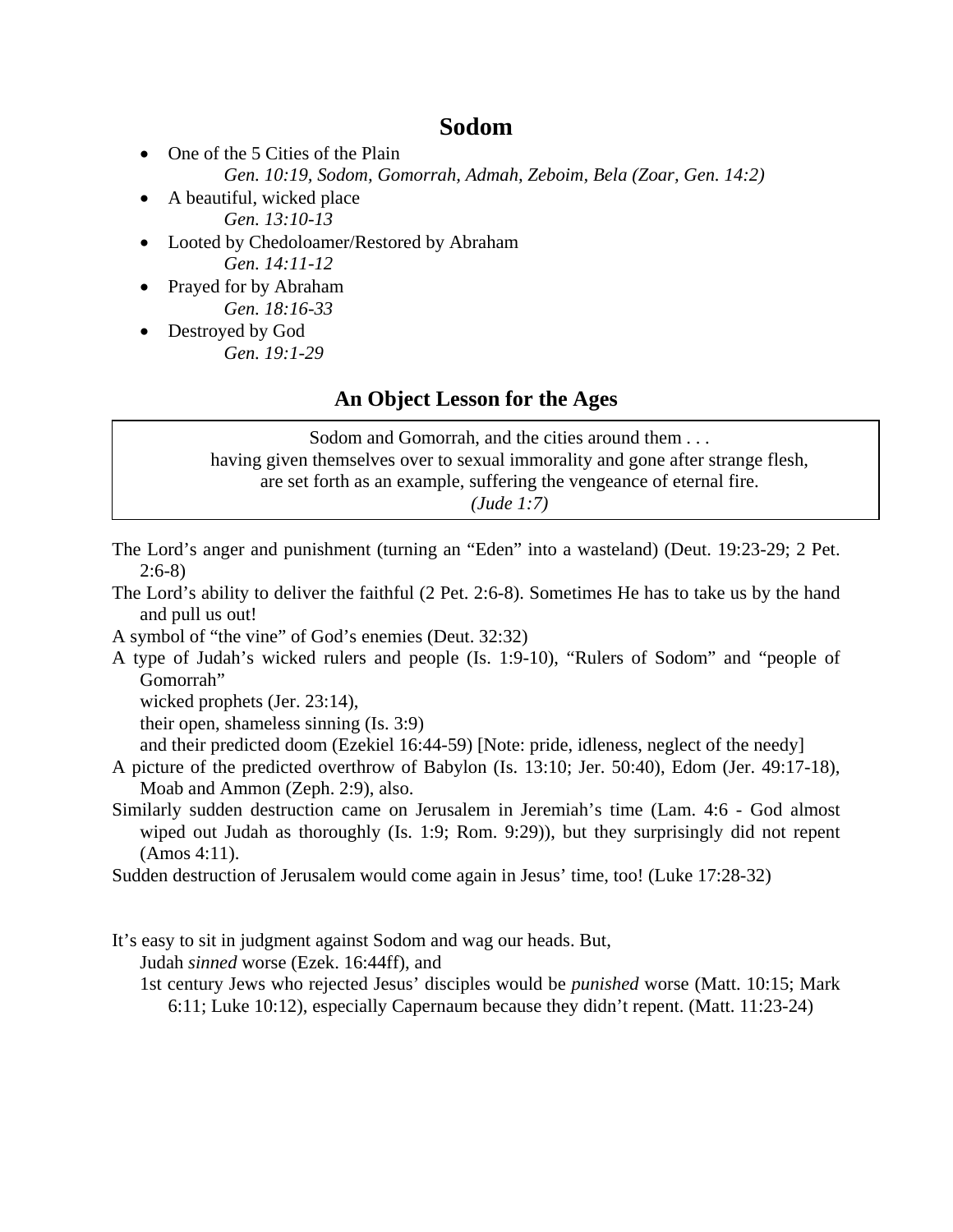# **Jacob Steals Esau's Blessing (Genesis Chapters 25, 27)**

#### **Genesis 25:21-28**

1) How much difference was there in the ages of Jacob and Esau?

2) Tell about the two brothers' personalities and ways of life.

Jacob:

Esau:

3) Describe how the parents took sides with their children.

4) What 2 things did the Lord predict about the boys at the time of their birth? (Compare **Romans 9:10-16**)

 **a.** 

 **b.** 

#### **Genesis 25:29-34**

5) What did Jacob have that Esau wanted?

6) What did Esau have that Jacob wanted?

7) What condition was Esau in at that moment?

- 8) How did Jacob treat his brother? a. with mercy, love and kindness OR, b. kicked him when he was down
- 9) **In Hebrews 12:16**, how is Esau described?

#### **From Genesis 27:1-40**

10) What was Isaac's physical condition at this point?

11) What did Isaac want from Esau?

12) Whose idea was it for Jacob to steal the blessing? \_\_\_\_\_\_\_\_\_\_\_\_\_\_\_\_\_\_\_ Tell 3 things (s)he did to help Jacob steal it.

**a. a. b. c.** 

Tell what (s)he was willing to suffer in case the plot failed.

13) What objection did Jacob raise?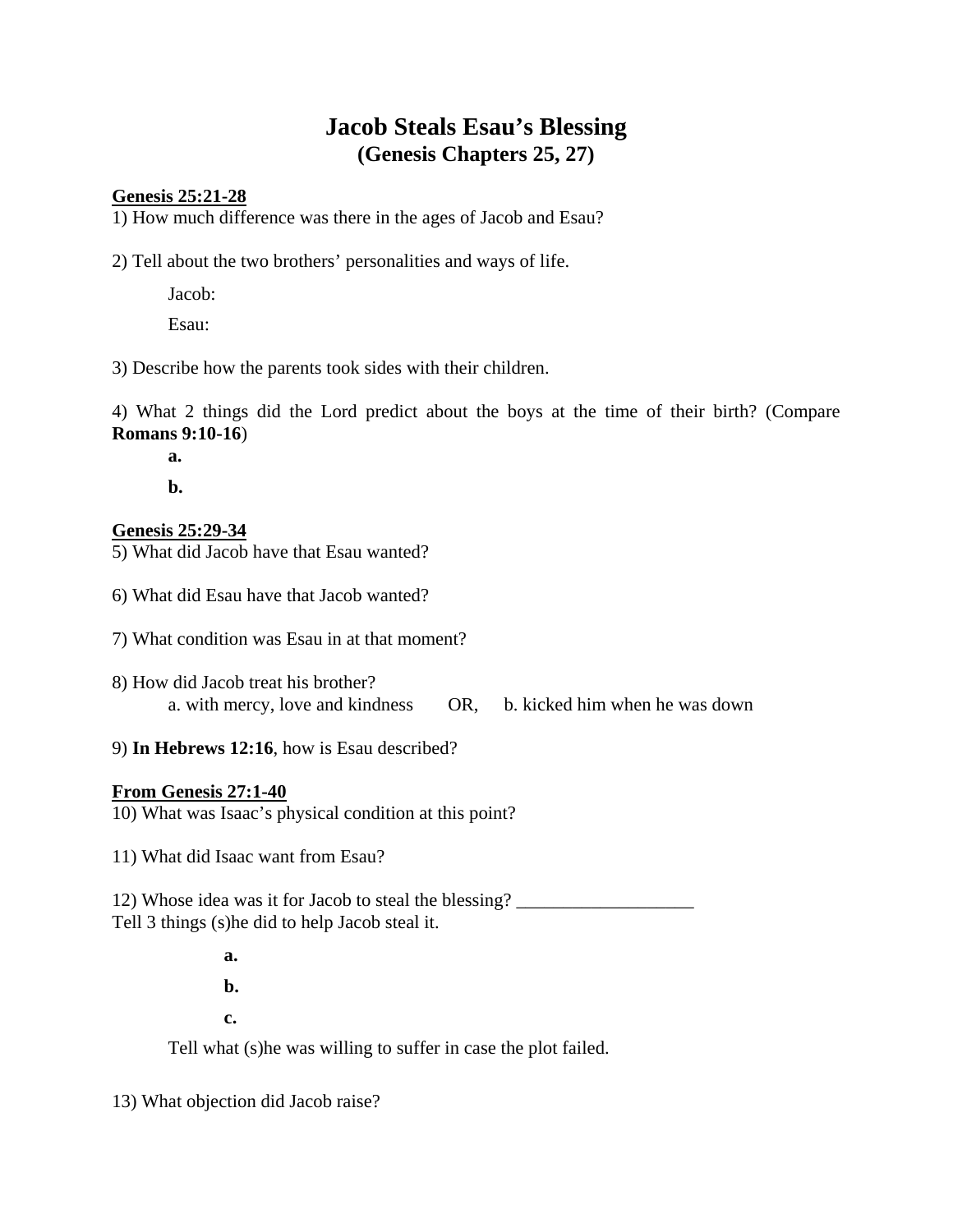14) What lies did Jacob tell his father?

**a.** (Told it twice.)

**b.** (Told once.)

15) Tell at least three ways that Isaac showed his suspicion.

 **a. b. c. d.**  16) What two things had Jacob stolen from Esau? **a. b. b.** 

17) Describe Esau's emotions and how badly he wanted a blessing. (Notice **Heb. 12:17)** 

18) What did Isaac predict would happen to Esau in verse 40?

- **a.**
- **b.**
- **c.**

19) **From 2 Kings 8:20-22**, when and how was the last part of the prediction fulfilled?

#### **Be ready to discuss:**

- How we treat our *spiritual* brethren
- Pleasures for which we sell our *spiritual* birthright
- Spiritually weak moments for Christians
- The effect of favoritism in families and the church
- Lasting consequences of our poor choices
- Bad influences in our families and how we should deal with them
- Lying to people and to God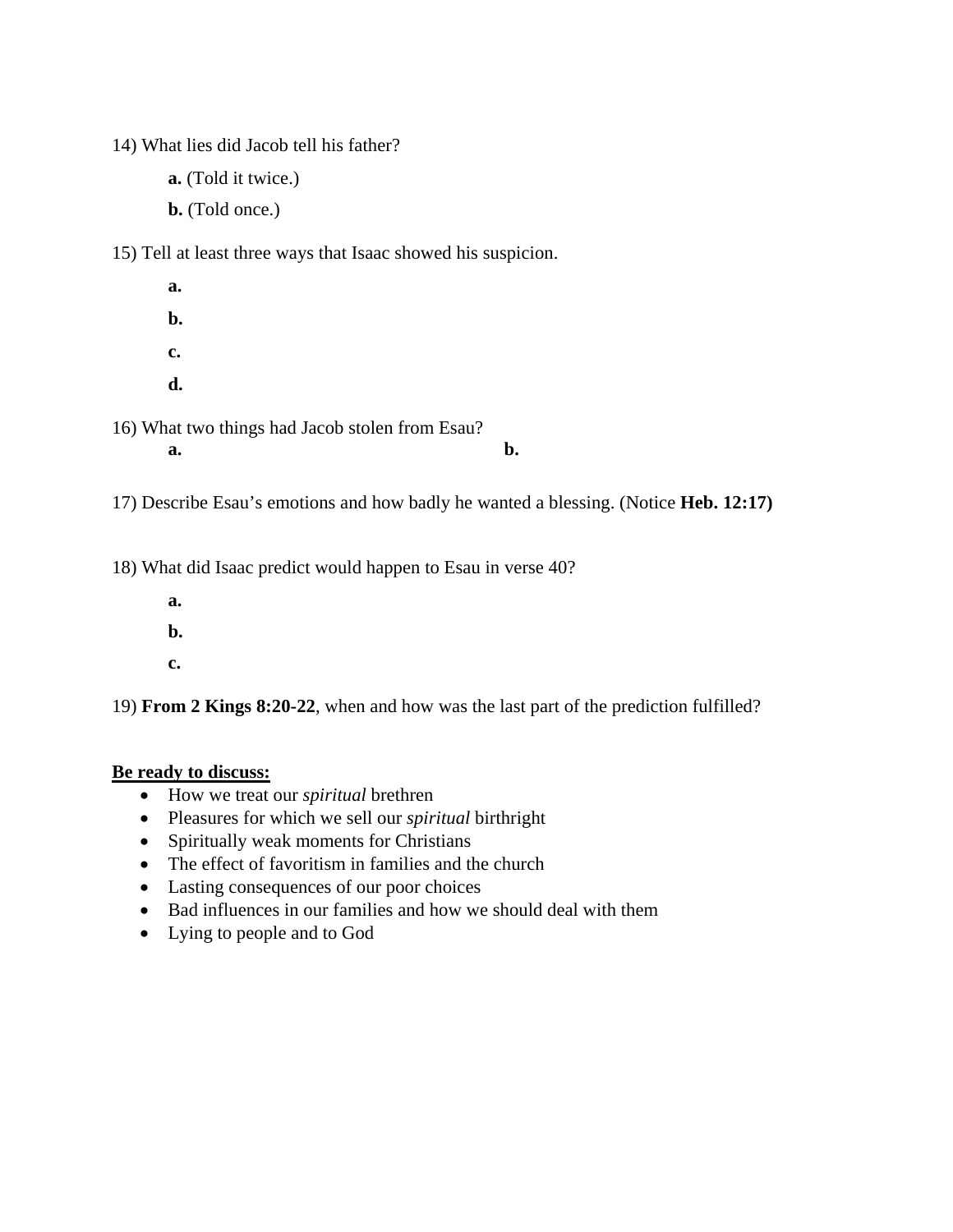# **Joseph Rises to Power (Genesis Chapters 39 – 41)**

**From Genesis 37**, be able to describe Joseph's dream about his future, and be familiar with how he was sold into slavery.

#### **(Genesis 39) "Mistreated by Men; Loved by the Lord"**

What job in what country did Potiphar have?

What position did Joseph have under him?

Who lusted after Joseph?

What did she do to try to seduce Joseph? **(Choose all the true answers.) a.** Say, "Lie with me." **b.** Tempt him verbally on a daily basis.

**c.** Send him gifts. **d.** Grab his clothes.

#### How did Joseph respond? **(Choose all the true answers.)**

- **a.** Refuse her verbally. **b.** Try to reason with her. **c.** Remind her who she was. **d.** Tell her he couldn't sin like that. **e.** Refuse even to be with her.
- **f.** Report her attempts to Potiphar. **g.** Flee from her.

How did this scorned woman respond?

How did Joseph show that he appreciated his position in Potiphar's house?

Find at least *four* verses in this chapter which plainly state that the Lord was with Joseph.

What special blessing did the Lord grant Potiphar for Joseph's sake?

What freedom did Joseph have under both Potiphar and the prison keeper?

#### **(Genesis 40) "Two Very Different Dreams"**

What had Joseph done to deserve being jailed (or for that matter, to deserve being sold into slavery in the first place!)?

Find an example of Joseph's bitterness or hatred or bad attitude toward *any*one who had mistreated him.

From verse 8, how did Joseph approach the task of interpreting dreams?

Verses 9-11 tell the \_\_\_\_\_\_\_\_\_\_\_\_\_\_\_\_\_\_\_\_'s dream. Summarize it. How was it fulfilled, on what special day?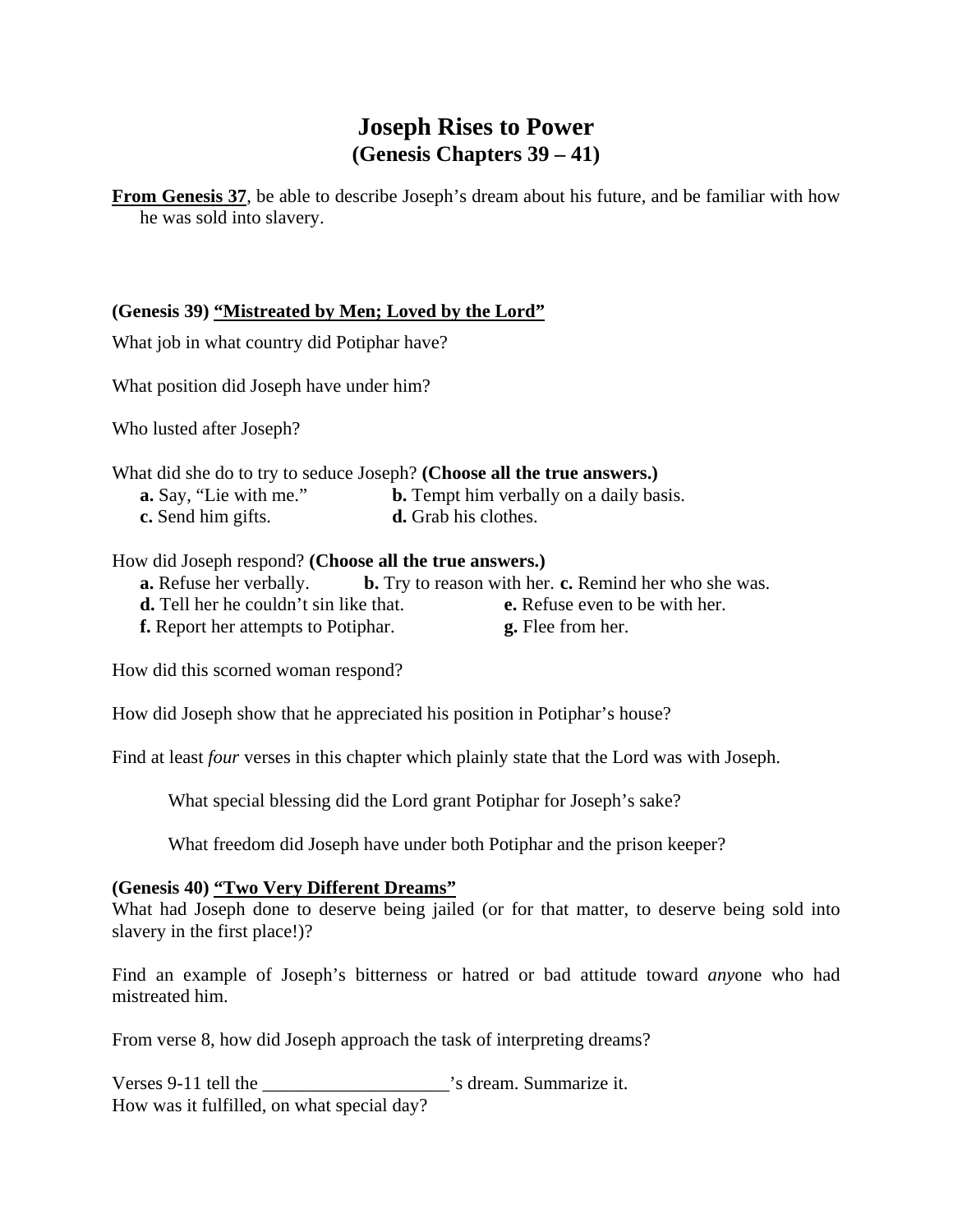What did Joseph ask of him when he interpreted his dream?

Verses 16-17 tell the \_\_\_\_\_\_\_\_\_\_\_\_\_\_\_\_\_\_\_\_'s dream. Summarize it.

How was it fulfilled (on that same special day)?

#### **(Genesis 41) "Two Dreams Are One"**

For how long had Joseph been in jail? How old was he now?

**\*Bonus question:** What *other* Bible character was left in jail, basically forgotten, for that long?

Verses 1-4 tell \_\_\_\_\_\_\_\_\_\_\_\_\_\_\_\_\_\_\_\_'s first dream. Summarize it.

Verses 5-7 tell his second dream. Summarize it.

Who could *not* interpret the dream?

Who finally remembered Joseph?

Who *could* interpret the dream? (Be careful!)

Why had the dream been repeated?

a.

b.

What would be the dreams' fulfillment?

What plan did Joseph suggest?

Who liked the plan?

Whom did Pharaoh credit for the interpretation?

Did this seem to match how Joseph would have given credit?

What did Pharaoh do for Joseph in terms of . . .?

a. (Rank)

- b. (Ring)
- c. (Clothes)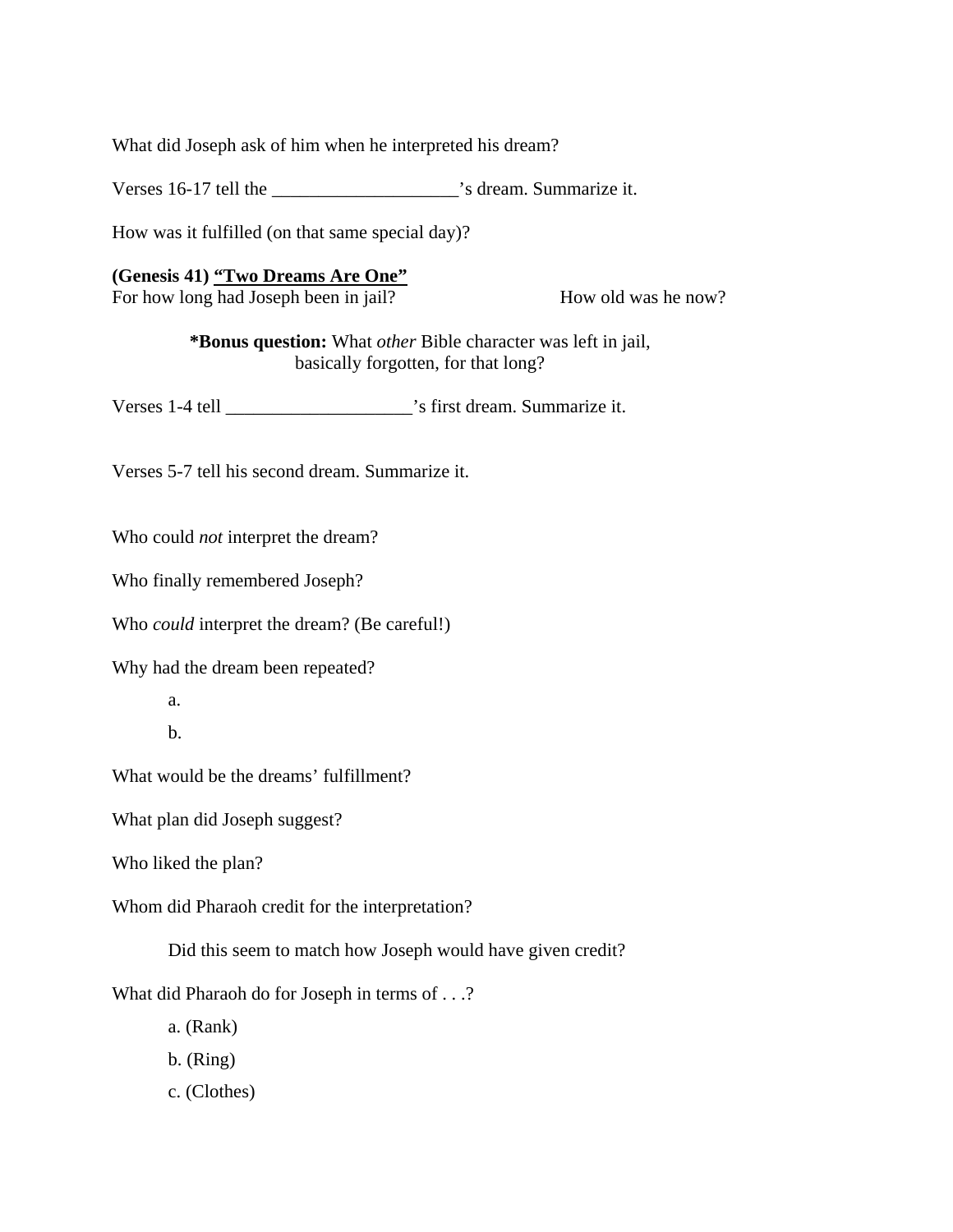- d. (Other jewelry)
- e. (Chariot)
- f. (Honor)
- g. (New name)
- h. (Wife)

Exactly how much grain did Joseph accumulate in the seven good years?

Tell the name of Joseph's firstborn son: \_\_\_\_\_\_\_\_\_\_\_\_\_\_\_\_\_\_\_\_\_

What did it mean?

Why had Joseph picked that name?

Tell the name of Joseph's second son: \_\_\_\_\_\_\_\_\_\_\_\_\_\_\_\_\_\_\_\_

What did it mean?

Why had Joseph picked that name?

What countries experienced famine?

Where (and to whom) did they go to buy grain?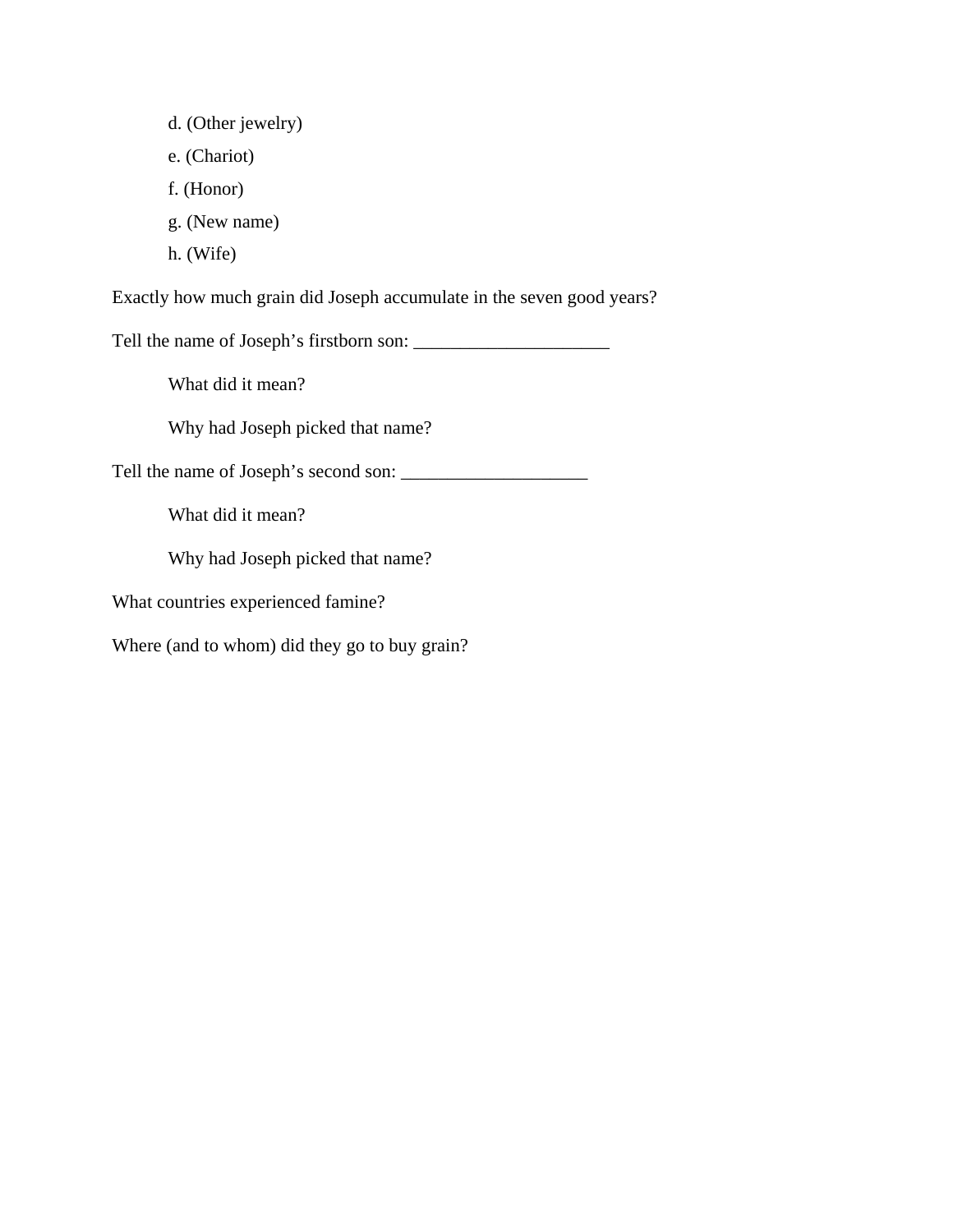### **The 10 Plagues (Exodus Chapters 7 - 12)**

**From Exodus 1:8-10,** what political change had taken place?

Describe the suffering of the Israelites from . . .

 **Ex. 1:11-14 Ex. 1:15-22 Ex. 5:6-19** 

From **Exodus 7:2**, what did God want Pharaoh to do?

Describe some of the likely consequences to the nation of Egypt if he had done that.

What miracle was performed before the plagues started?

How did Pharaoh react, and why?

From **Exodus 7:14 - 10:29** and **12:29**, number the plagues in order from 1st to 10th:

| Darkness<br>Lice       | Water to blood | Flies   | Hail |
|------------------------|----------------|---------|------|
| Death of the firstborn | <b>Boils</b>   | Locusts |      |
| Pestilence to animals  | Frogs          |         |      |

Which plagues are described as being the most extreme of their kind, *ever*?

Which plagues spared the Israelites while harming the Egyptians?

Describe how God hardened Pharaoh's heart.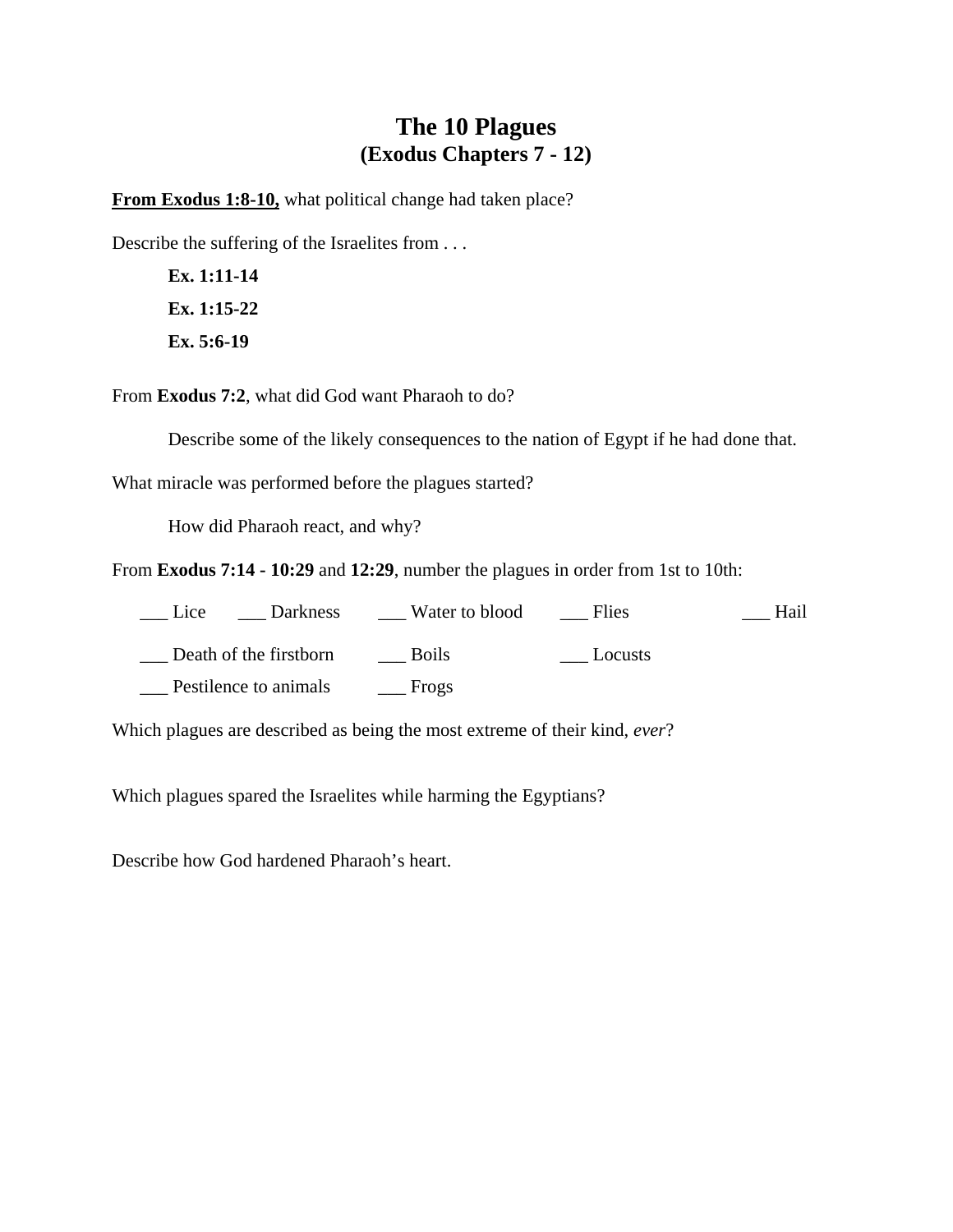#### **From Exodus 12**

What purpose did the Passover ritual serve on the night it was instituted?

Describe . . . the animal used -

> actions with the blood food eaten -

condition of those eating (v. 11) -

what a foreigner would have to do to be allowed to eat it -

What other feast was established at this time?

Tell the dates that it spanned.

What special event took place on the first and last days?

From **Exodus 12:35-36**, what did the Israelites take with them when they left Egypt?

List some major losses to the nation of Egypt as a result of the plagues.

What were the Egyptians supposed to learn from the plagues? (Notice that the Israelites were supposed to learn a similar lesson! **Ex. 6:2-8**)

#### **Match the ritual to the lesson being taught to later generations:**

- **a.** Passover **a.** Passover **a.** Passover **a.** Passover **a.** Passover **a.** Passover **a.**  $\frac{1}{2}$  **Passover a.**  $\frac{1}{2}$  **Passover a.**  $\frac{1}{2}$  **Passover a.**  $\frac{1}{2}$  **Passover a.**  $\frac{1}{2}$  **Passover a.**  $\frac$ **b.** Feast of Unleavened Bread \_\_\_\_ "The Lord killed the Egyptians' firstborn."
- **c.** Redeeming (or sacrificing) the firstborn males \_\_\_ "The Lord spared our lives."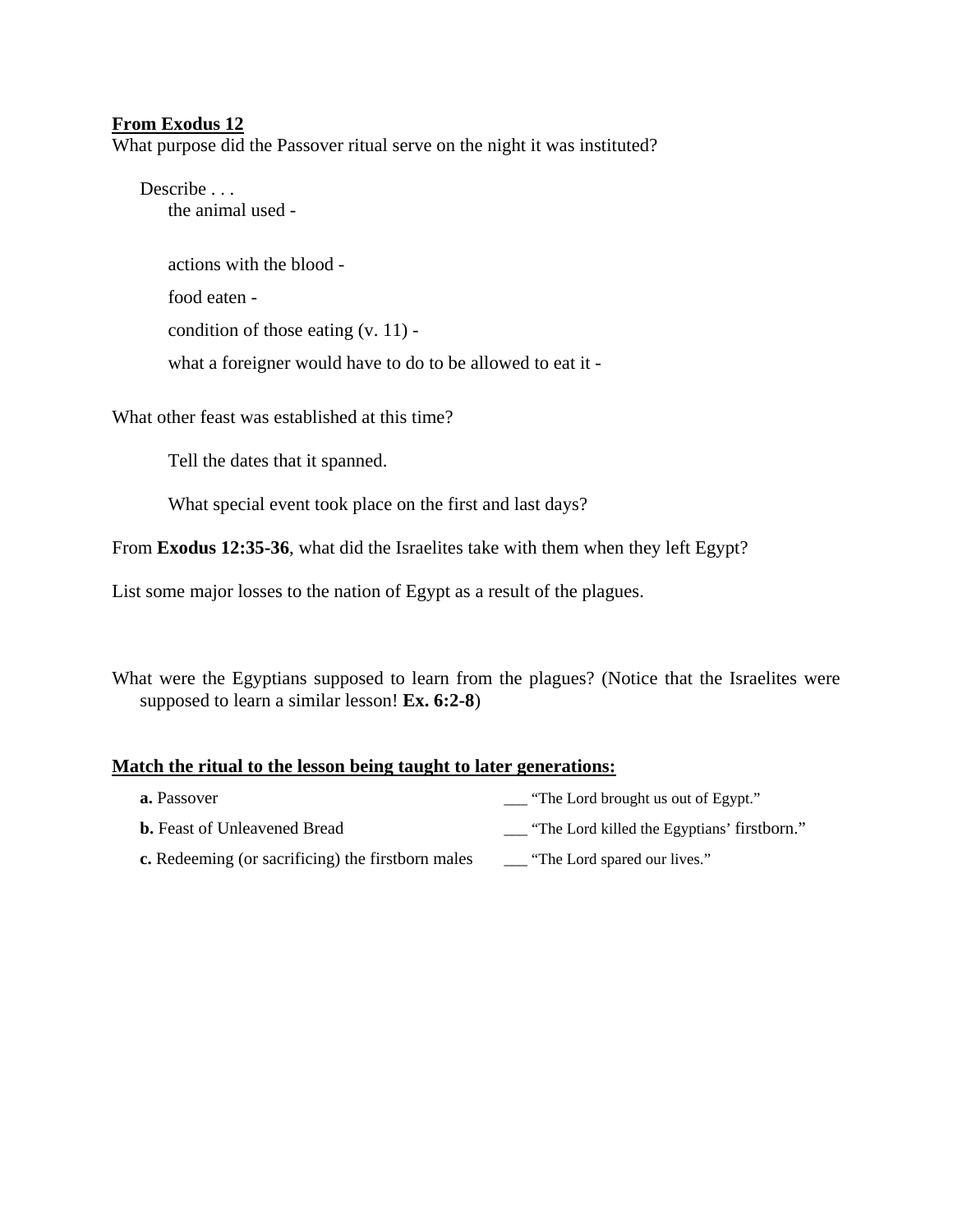### **The Timing of the Plagues**

 If we knew how long of a time the plagues covered, we could picture the events a little better. If we even just knew how long some of them lasted. . . (Just a few days of those frogs would seem like a very long time!) Zondervan's Pictorial Bible Dictionary said all the plagues occurred "within one year." Let me explain where they come up with that estimate. But let me put this in the context of a discussion about problems associated with using any reference book.

 First, reference books are written by men, many of whom are not faithful. For example, Zondervan's (which is a basically conservative publishing house) Pictorial Bible Dictionary has 67 contributing authors (which is more than the number of authors for the Bible!). Skimming through the list of authors in the front of the book, we find a Presbyterian, various shades of Baptists, numerous denominational "pastors", a Nazarene, a Mennonite, etc. One of the men, Dwight H. Small, has written books called "Design for Christian Marriage" and "The Biblical Basis for Infant Baptism." Zondervan's used his article on Marriage but, thankfully, someone else did the article on Baptism. Still, it makes you wary.

 Second, men make assumptions. For example, the author of the article on Plagues assumes that God sent the plagues in the season when similar (but less severe) events naturally occur. He mentions that the Nile naturally changes color: "When the Nile is at flood in June, its water turns red from soil brought down from Ethiopia, but is still fit to drink, nor do fish die. But when the river is at its lowest, in May, the water is sometimes red, not fit to drink, and fish die... . . God directed Moses to lift up his rod at the right time. Once the time was disclosed, the Egyptian magicians could do likewise." So he's assuming that the water-to-blood plague happened in May. Then he takes a definite time reference mentioned in Scripture: "The season [for the hail] must have been January or February, for the flax was in the ear and the barley in bud (RSV) or bloom (ASV: Ex. 9:31, 32)." Figuring from May to February we get 9 months for the first 7 plagues. And we know from Scripture when the Passover was observed because of dates given throughout the Bible. The first month of the sacred Jewish calendar, when the Passover happened and was celebrated every year, was Abib (Ex. 12:2, 3, 6; 13:4), later called Nisan (Esther 3:7). This is basically our April. (Actually, the month began after the full moon at the end of March, so you'll sometimes see that "Nisan = March-April". The Jews had a civil calendar and a sacred calendar, kind of like we have a calendar year and a fiscal year. The whole study of calendars, with lunar and solar years gets really tedious.) So back to the plagues. Again, assuming that the plagues started in May, we know that #7 (hail) happened around Jan. or Feb., and that #10 happened in April, so they lasted about a year. It all makes good sense, but we just need to be very aware of the assumptions involved so we don't become too dogmatic.

 Concerning the frogs, the author describes how they naturally spawn in the marshes, then invade dry land after flood waters recede. "God directed Moses to lift up his rod at such a time." And on an on he goes, with flies coming to eat the bodies of the dead frogs, and darkness being caused by "a sandstorm, accentuated by the dust-bowl condition of the land [because of the hail and locusts] and borne on the west wind which drove off the locusts." So maybe the plagues WERE basically naturally events, intensified by God with special protection given to the Israelites, but maybe NOT! I personally think it would have added an obvious element of the supernatural (and thus God's finger could be seen even more clearly) if God sent the plagues (which were probably similar to natural events) at UNnatural times. Besides, natural events, no matter how severe, can't explain some of the details (like water in wooden and stone vessels becoming blood, or handfuls of ashes spreading "throughout the land of Egypt" and causing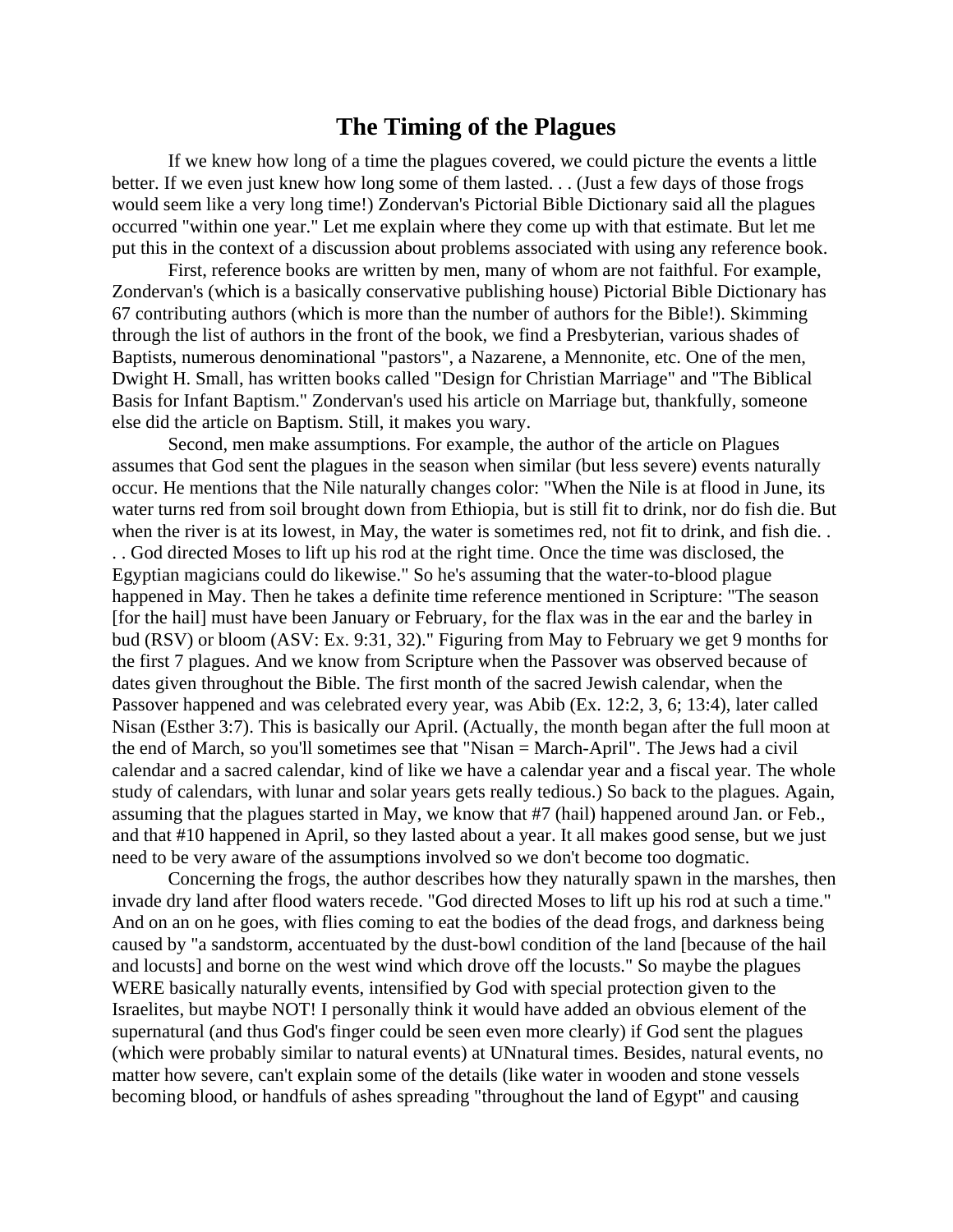boils). To the author's credit, he explains why the death of the first-born CANNOT be simply accounted for by the Bubonic plague which he says "many" people use as an explanation.

 A third problem with reference works is that men don't always quote their sources. For example, how does the guy writing for Zondervan's know that the Nile changes like he described? And how do they know certain cities were in the places they claim? etc. Then we come to commentaries. If a commentator who doesn't quote his source took his information from a dictionary that doesn't quote its source, and the dictionary author got his info from a journal article by a guy who was just flat wrong. . . Well, you get the picture. Many topics don't have eternal consequence, but, again, just be wary.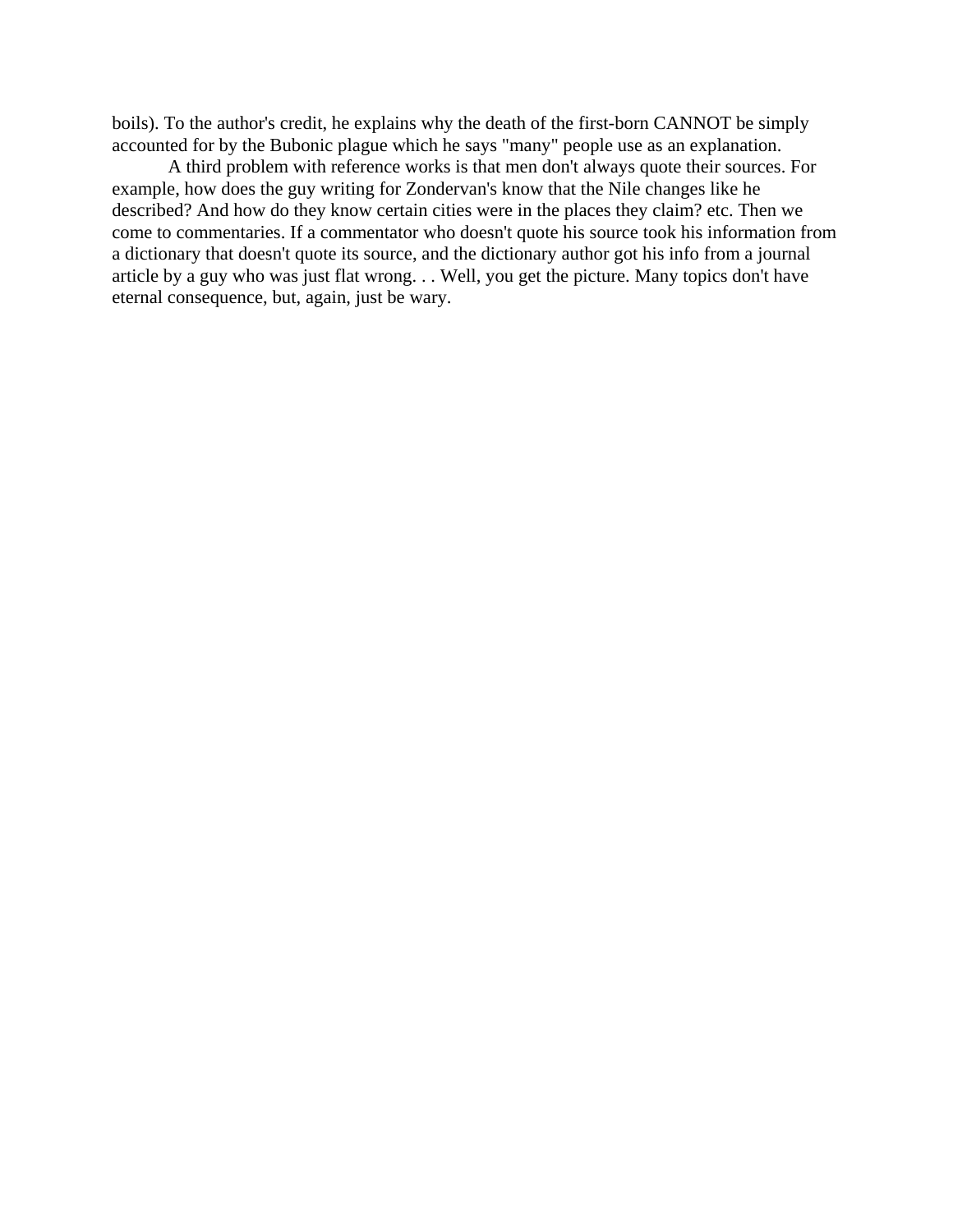### **Moses and the Crossing of the Red Sea (Exodus Chapters 12 – 14)**

What important events take place in **Exodus chapter 12**?

How many Israelite *men* made the exodus from Egypt?

From what city did they leave?

#### **(Exodus 13:17-22)**

Why did God not have the Israelites take the shortest route to Canaan?

What went before the Israelites continually as a guide . . .

 by day? by night?

#### **(Exodus 14:1-9)**

Why did God turn the Israelites southward, by the sea?

Did it have God's desired effect?

How did Pharaoh travel from his city?

How many like him went along?

 What percentage of the Egyptian army did this represent? **a.** 25% **b.** half **c.** 75% **d.** all

#### **(Exodus 14:10-18)**

What was the Israelites' feeling when they saw the Egyptians?

What did they say to Moses? (Compare this to Ex. 13:17.)

What did Moses tell the Israelites to do in order to see God's salvation?

What did the LORD tell Moses to do to see the Egyptians defeated?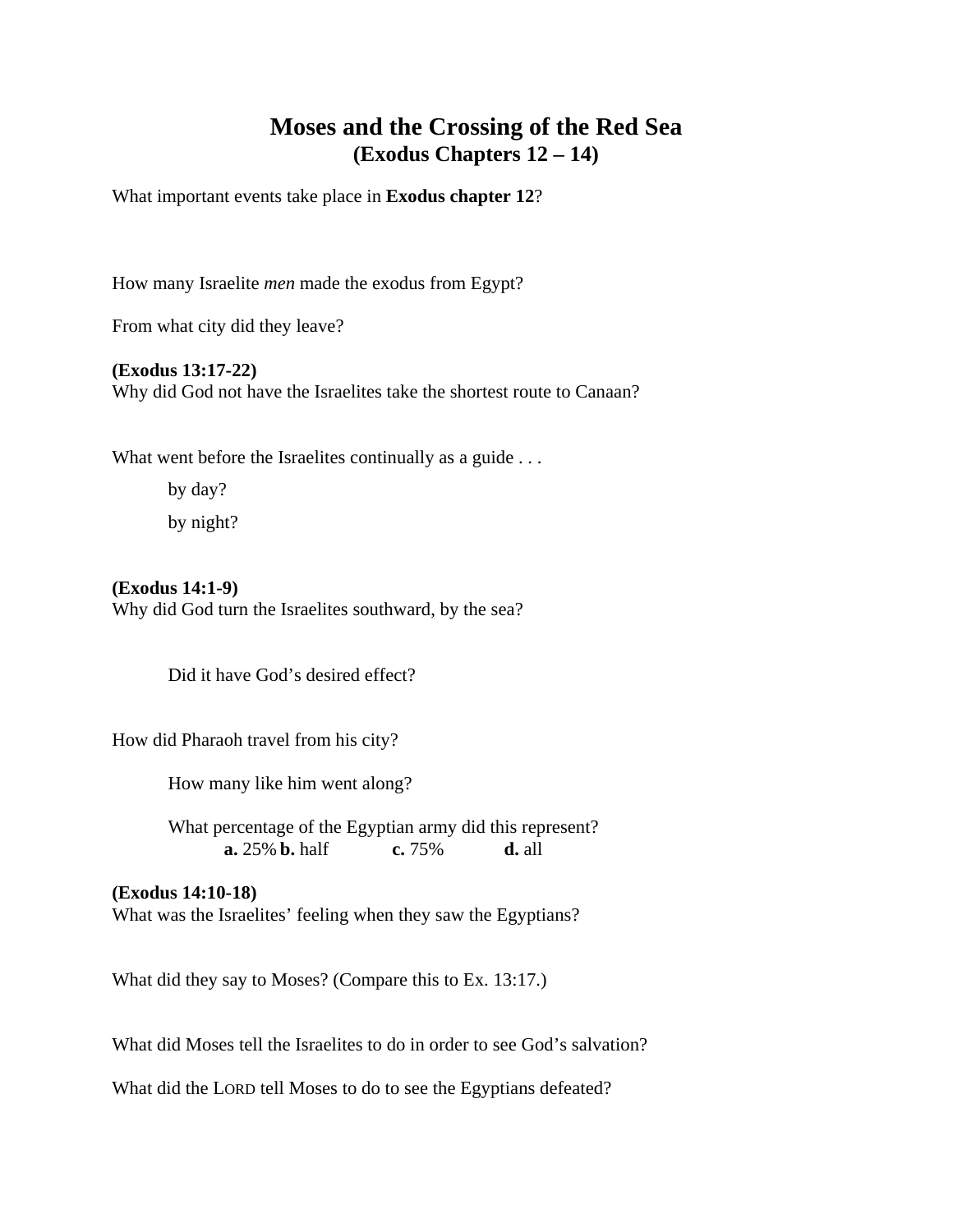What happened to the hearts of the Egyptians?

**(Exodus 14:19-29)**  Where did the Angel of God go, and what did that move accomplish?

What did God use to part the waters and how long did it take?

What problems did God add to the Egyptians' chariots?

What time of day was the "battle" over?

How many Egyptians pursuers survived?

**(Exodus 14:30-31)**  What was the reaction of the Israelites?

**(Exodus 15:1-21)**  What two groups sang songs of praise?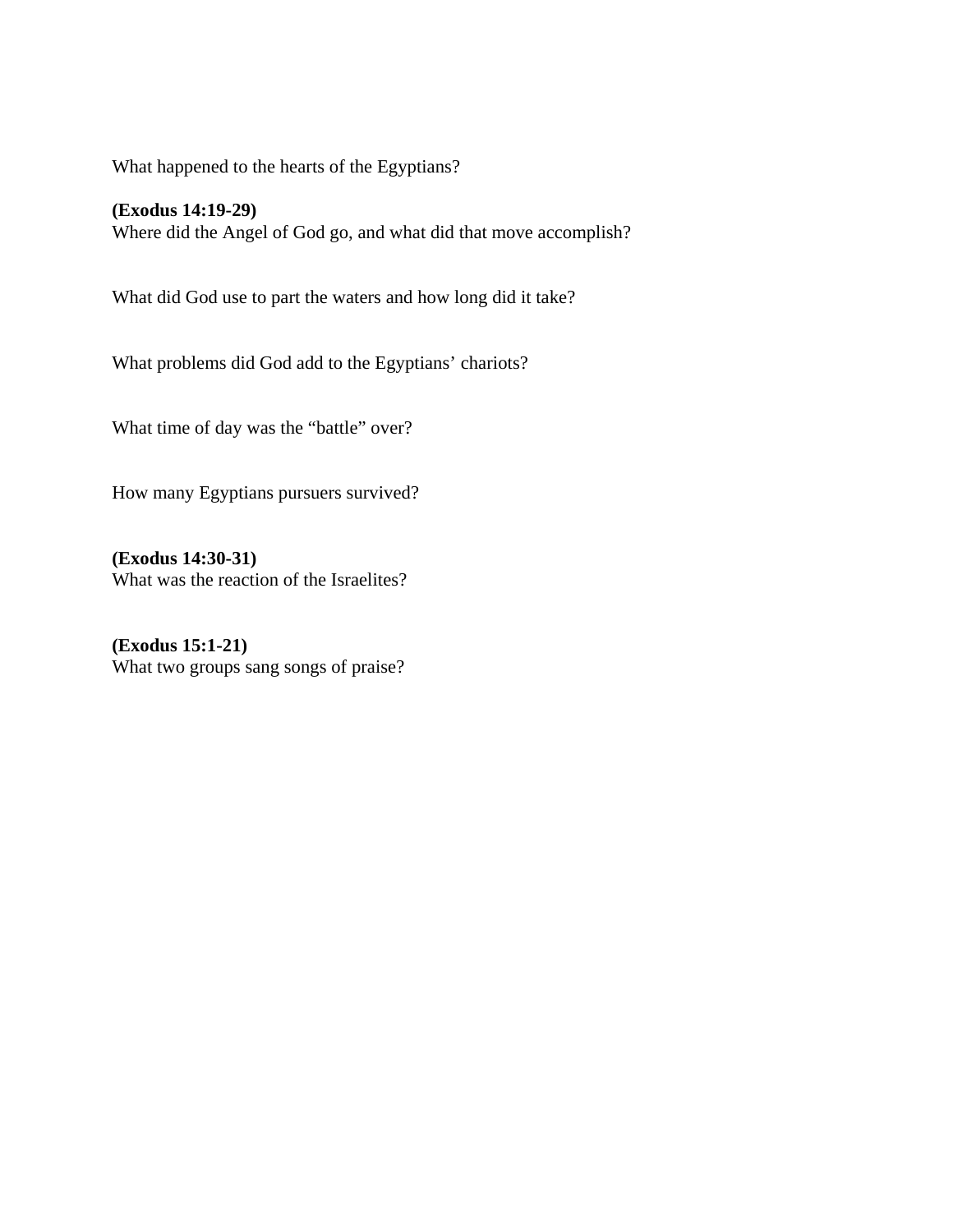# **Joshua, Caleb, and the Ten Spies (Numbers Chapters 13 – 14)**

#### **(Numbers 13:1-16)**

Whose idea was it to spy out the land of Canaan?

How many spies went, and how were they chosen?

From where did they leave?

#### **(Numbers 13:17-25)**

What was the purpose of the spying?

How long did the spies stay in Canaan?

Tell one of the wonderful things they found. (Hint: It had a city named for it.)

**(Numbers 13:26-33)**  What was the unanimous finding about the land's produce?

What was the majority opinion about the people?

Who disagreed?

#### **(Numbers 14:1-4)**

What was the people's emotional reaction?

What did "all the children of Israel" say?

#### **(Numbers 14:5-10)**

Who tore their own clothes in response to the people's reaction?

List some things the faithful spies said to encourage the people.

 **a. b.** 

 **c.** 

What did the congregation want to do to the faithful spies? **(Numbers 14:10-19)**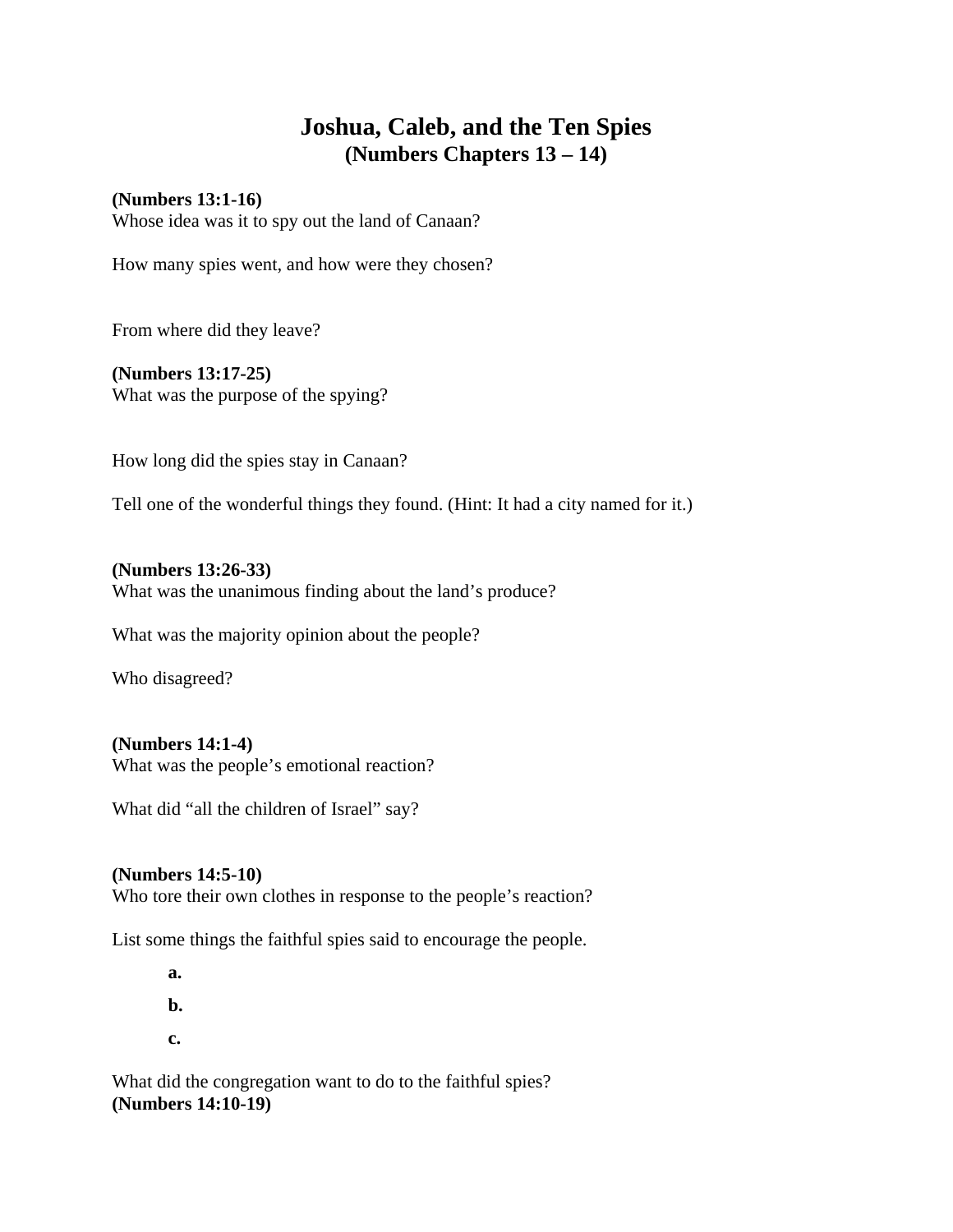Where did the Lord appear?

What did the Lord think about doing?

What reason did Moses give to oppose the Lord's suggestion?

What did Moses ask the Lord to do?

Did the Lord grant Moses' request?

**(Numbers 14:20-38)** How did the Lord curse the people?

Why "40 years"?

In what way(s) did the children suffer because of the parents' sins?

How did the Lord curse the ten unfaithful spies?

According to verse 24, why was Caleb spared?

According to verse 34, what was the Lord teaching the people?

**(Numbers 14:39-45)**  What had changed from verse 9 to verse 42?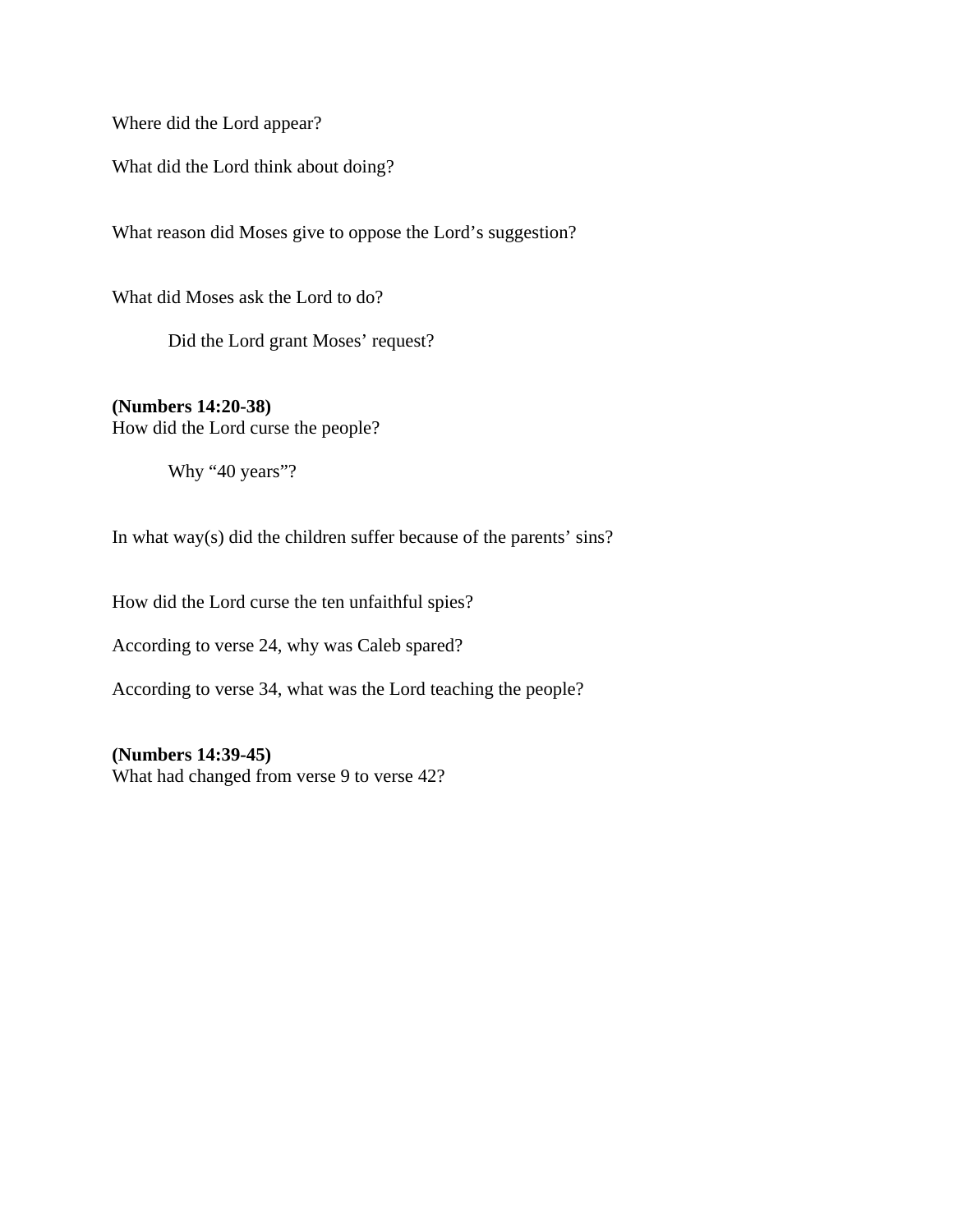### **The Fall of Jericho (Joshua Chapters 1 – 6)**

#### **(Joshua chapter 1)**

List some instructions and statements that are repeated several times each about . . .

**a.** (. . . the Lord's presence) **b.** (. . . keeping the Law of the Lord)

**c.** (. . . God's help in conquering the land of Canaan)

**d.** (. . . Joshua's mind-set)

#### **(Joshua chapter 2)**

Jericho was a (choose one) **a.** region **b.** city **c.** castle **d.** island

How did Joshua find out about Jericho?

What did Joshua learn about Jericho that encouraged him?

Was the attack on Jericho going to be the first military battle for the Israelites?

**(Joshua 5:13-15)**  Who appeared to Joshua?

How did Joshua naturally react?

What was Joshua told to do, besides his natural reaction?

#### **(Joshua 6:1-7)**

What condition was Jericho in when the Israelites approached?

In verse 2, what did God say He had already done for Joshua?

What instructions were given to Joshua?

**a.** (verse 3) **b.** (verse 4) **c.** (verse 4, again) **d.** (verse 5)

#### **(Joshua 6:8-14)**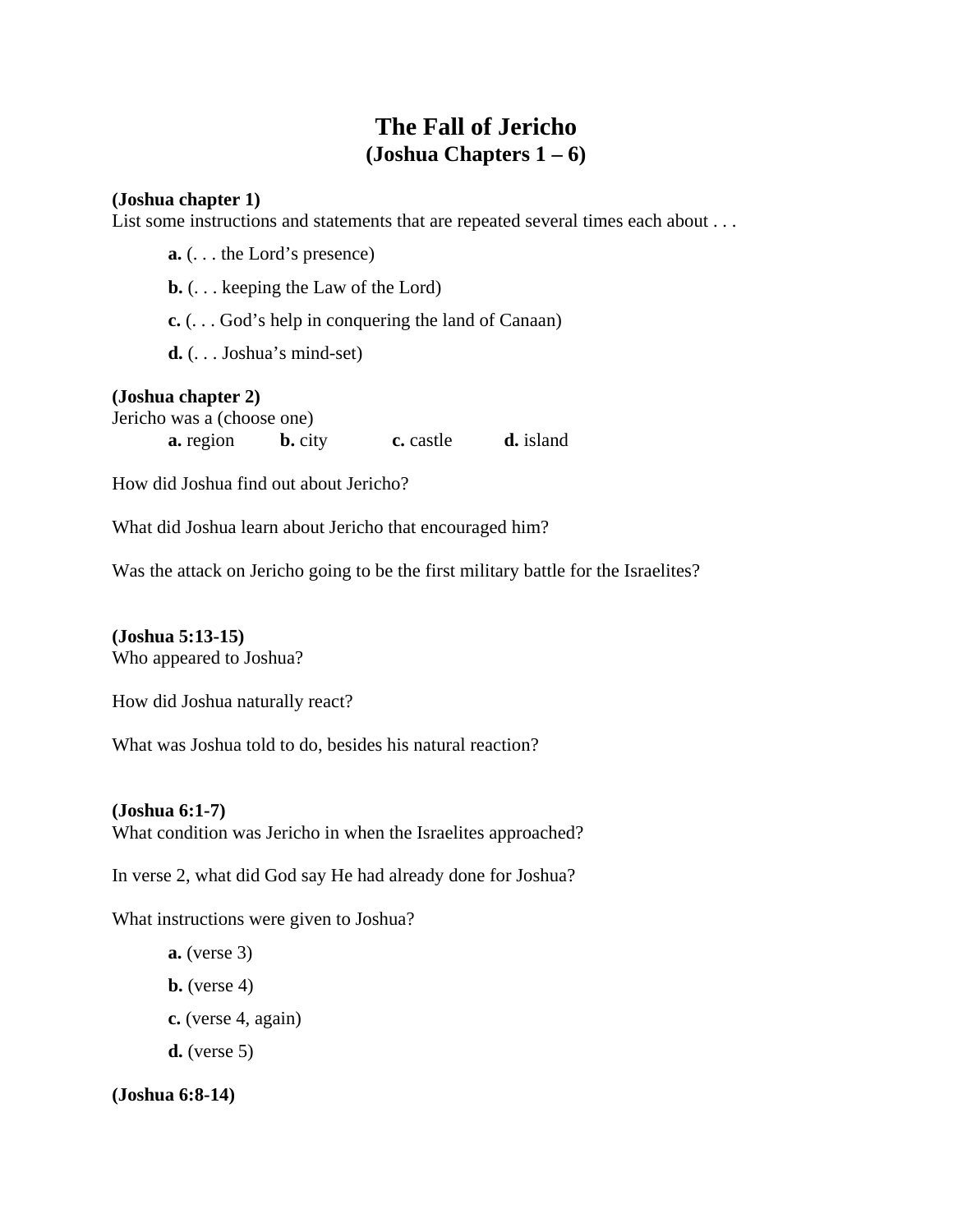What did the people NOT do while marching?

For how long did the marching continue?

**(Joshua 6:15-25)**  When did the walls come down, and how?

What were the Israelites told to avoid, and why?

What were the Israelites to keep, and where was the loot stored?

What was done to Jericho?

Who was spared, and why?

**(Joshua 6:26-27)**  What curse did Joshua put on Jericho?

Name the man whose two sons died by this curse, and cite the Bible passage that refers to it. *(Hint: Use cross references. It's in 1 Kings.)* 

Be prepared to discuss how God's grace, Joshua's faith and the people's obedience worked together in this story.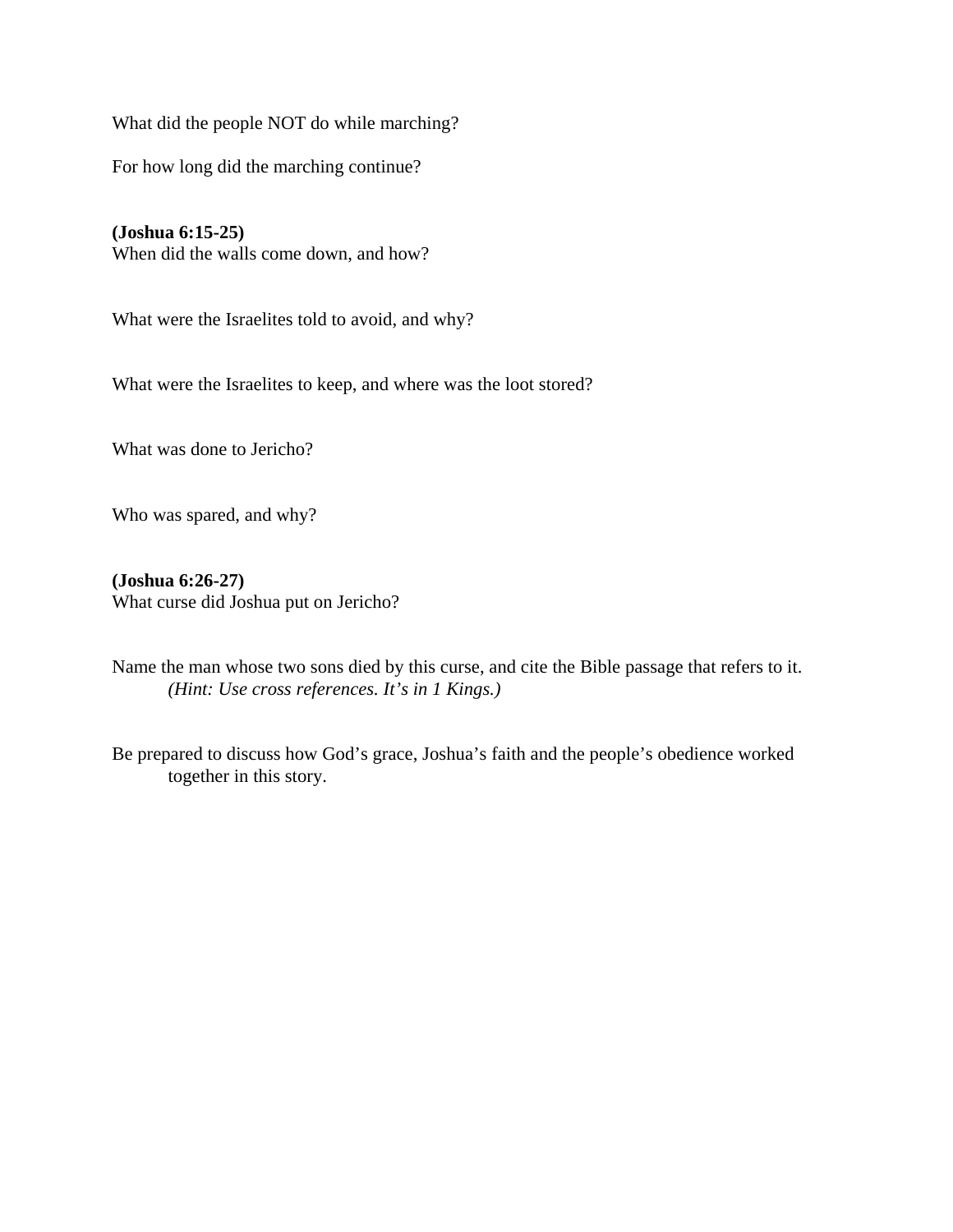# **Ruth, Naomi, and Boaz (Book of Ruth)**

**the kings** 

| (Ruth chapter 1)                                             |               |    |
|--------------------------------------------------------------|---------------|----|
| Ruth lived during the time of (choose one)                   |               |    |
| <b>a.</b> the patriarchs <b>b.</b> Moses                     | c. the judges | d. |
| What tribe was Naomi from?                                   |               |    |
| What nation was Ruth from?                                   |               |    |
| Why had Naomi gone to Ruth's country?                        |               |    |
| What relation was Ruth to Naomi?                             |               |    |
| What did Naomi say to try to keep Ruth from "tagging along"? |               |    |
| Describe Ruth's response of loyalty.                         |               |    |
|                                                              |               |    |
| Why did they return to Bethlehem?                            |               |    |

#### **(Ruth chapter 2)**

What type of job did Ruth take?

In whose field did she spend her time?

What relation was this man to Naomi?

Why did he like Ruth?

Tell several ways that he provided for her.

List some examples that show how polite Ruth was.

#### **(Ruth chapter 3)**

What did Ruth do?

Whose instructions was she following?

Her actions constituted

**a.** a marriage proposal **b.** an insult **c.** seduction **d.** a warning How did the man interpret her actions, and what did he think of her as a result?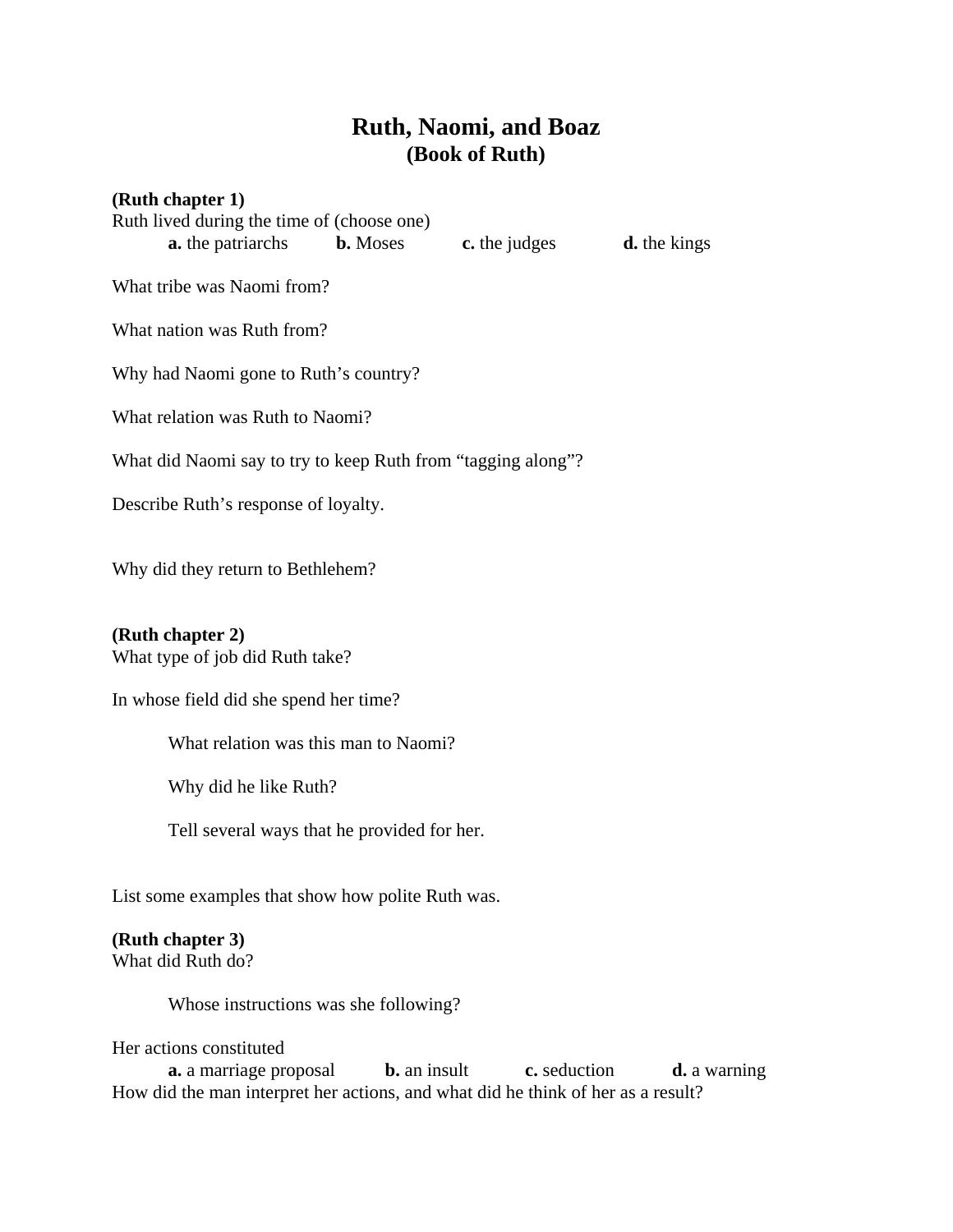What did the man promise, and what had to be done first?

What special gift did he give Ruth?

#### **(Ruth chapter 4)**

What item did Boaz first offer the other man?

What went as a "package deal" with the first item?

How did the man respond?

Were they following Deuteronomy 25:5-10?

What detail from Deuteronomy is not mentioned in Ruth?

How is Ruth's service to Naomi praised in this chapter?

Ruth and Boaz had a baby \_\_\_\_\_\_\_\_\_. (boy or girl?)

What role did Naomi take with the baby?

Who was the most important descendant of Ruth?  *(Hint: See verse 22, but you won't find the name in the book of Ruth.)* 

The book of Ruth is basically a book of **a.** laws **b.** adventure **c.** prophecy **d.** romance

Be prepared to discuss relationships between Jews and Gentiles and between men and women.

Be prepared to discuss Naomi's attitudes toward God during all her trials.

Be prepared to discuss how Ruth contrasts with the majority of Israelites during the time of the judges, and why this book is so fitly placed, and how this message is consistent with Jesus' teachings about the relative faith of Jews versus Gentiles.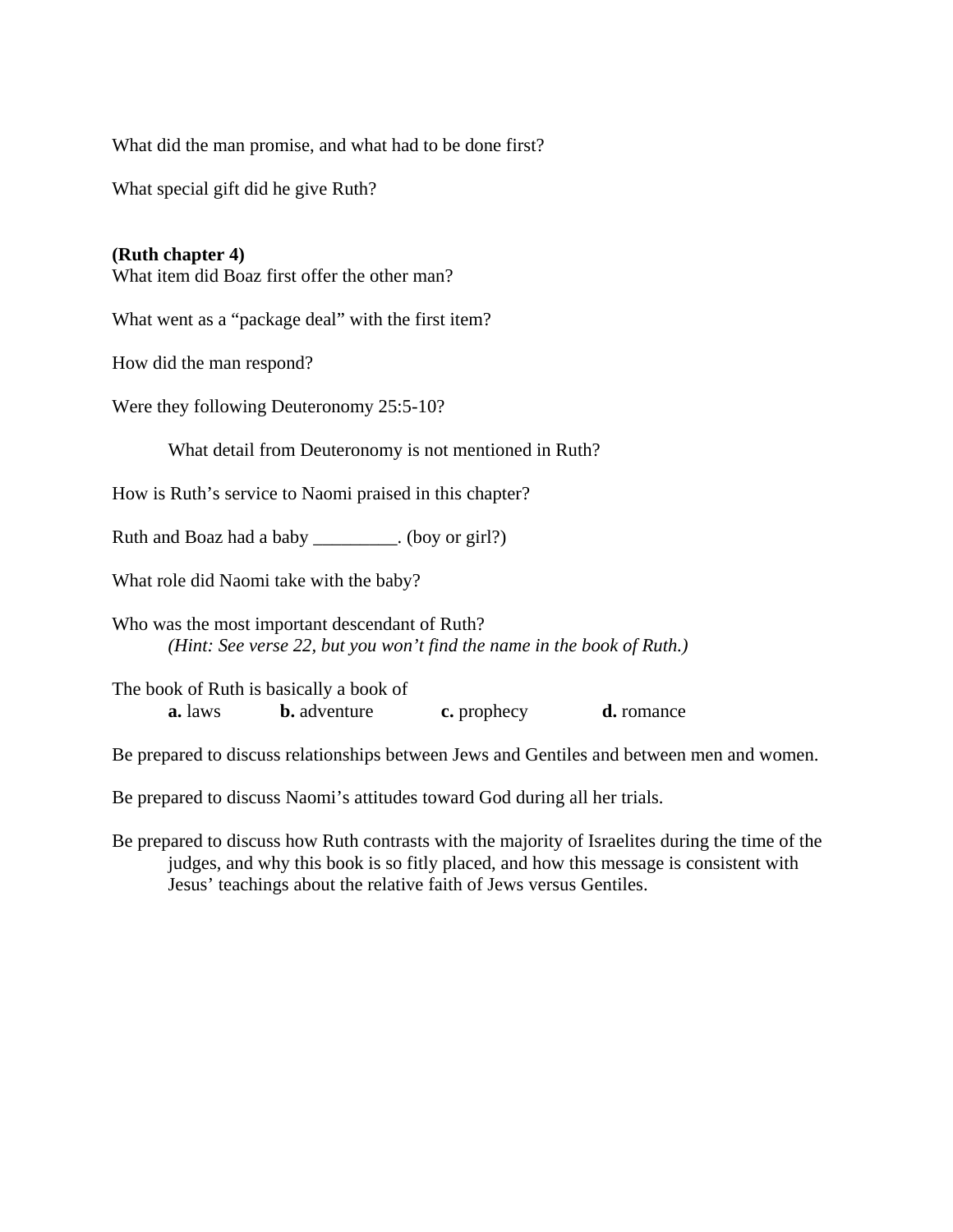# **Gideon and His 300 Men (Judges Chapters 6 – 8)**

|                                   | (Judges 6:1-10) An Evil Situation<br>When the Israelites again did evil, the Lord let the country of ______________ persecute them |    |  |
|-----------------------------------|------------------------------------------------------------------------------------------------------------------------------------|----|--|
|                                   |                                                                                                                                    |    |  |
|                                   | How did the persecution affect the Israelites' economy?                                                                            |    |  |
| Where were the Israelites living? |                                                                                                                                    |    |  |
|                                   | According to the prophet, what had God done for the Israelites?                                                                    |    |  |
| a.                                |                                                                                                                                    | c. |  |
| b.                                |                                                                                                                                    | d. |  |
| What had God asked in return?     |                                                                                                                                    |    |  |
|                                   | The Israelites had not obeyed God's ______________. Did God still listen to the Israelites?                                        |    |  |
|                                   | (Judges 6:11-24) Gideon Meets the Angel of the Lord<br>to his $\frac{\phantom{aaaa}}{\phantom{aaaa}}$ .                            |    |  |
|                                   | Tell Gideon's actions and statements that show he was NOT what the Angel was describing:                                           |    |  |
|                                   | <b>b.</b> (lack of understanding of God's punishment) ________________________________                                             |    |  |
|                                   |                                                                                                                                    |    |  |
|                                   |                                                                                                                                    |    |  |
|                                   | How was Gideon able to do everything he did? (It's mentioned in verses 12, 14, and 16.)                                            |    |  |
|                                   | What sign was Gideon shown to prove that the Lord would be with him?                                                               |    |  |
| a.                                | Tell two things Gideon did to show his respect and appreciation for the meeting and the sign.                                      | b. |  |
| a.                                | (Judges 6:25-32) Gideon's New Name<br>What two things was Gideon told to tear down that same night?                                | b. |  |
| Who owned them?                   | Besides the Midianites, of whom was Gideon afraid?                                                                                 |    |  |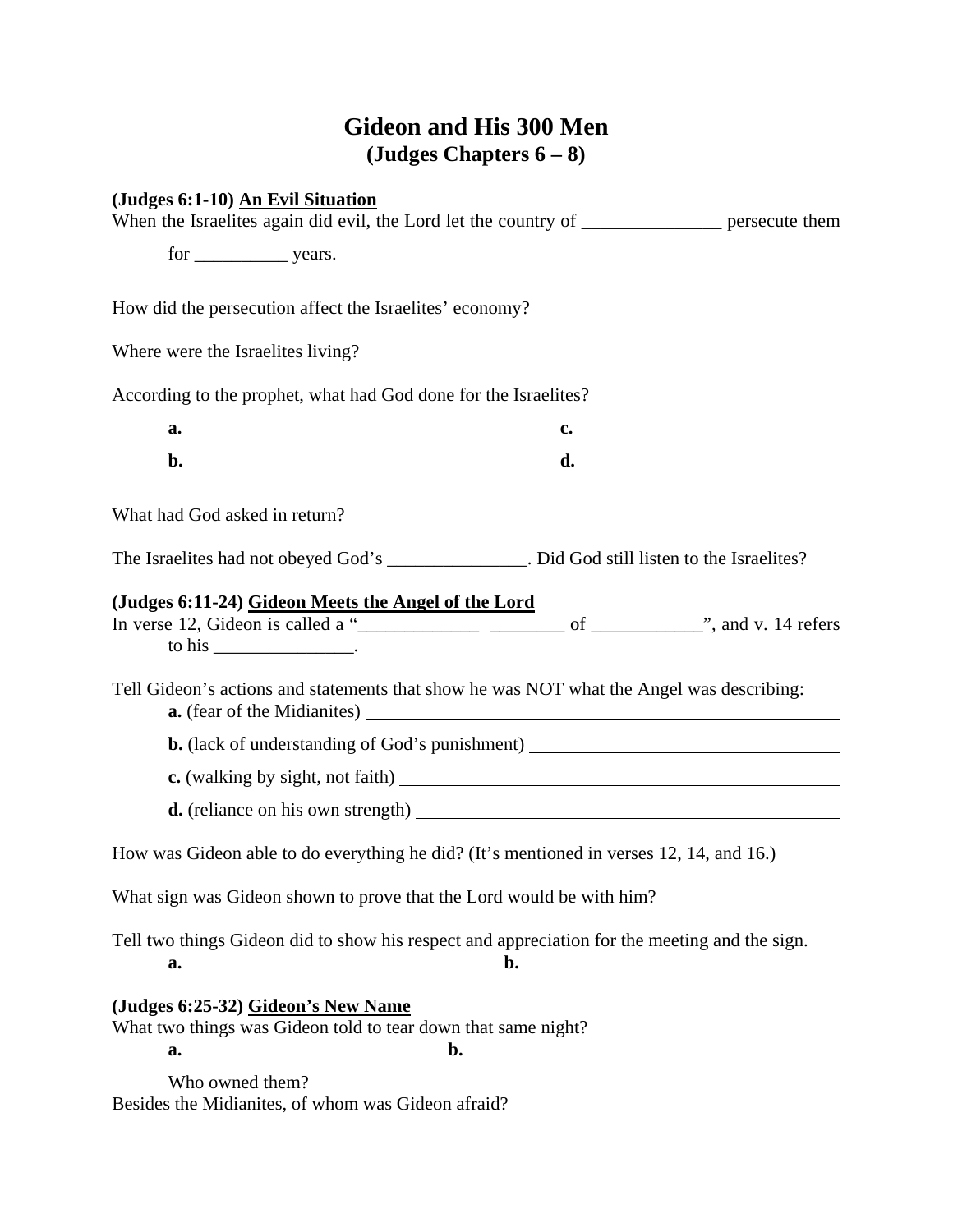| What did those very men want to do to Gideon?                                                                                                 |
|-----------------------------------------------------------------------------------------------------------------------------------------------|
| Who (surprisingly) supported Gideon's actions?                                                                                                |
| What was Gideon's new name?                                                                                                                   |
| What did it mean?                                                                                                                             |
| (Judges 6:33 - 7:18) Preparing for Battle - Three More Signs<br>When the Spirit of the Lord came upon Gideon, he was brave enough to do what? |
| For what two signs did Gideon ask?<br>b.<br>a.                                                                                                |
| From how many tribes did Gideon call for help?<br>How many soldiers were there at first?                                                      |
| <b>[KEY POINT]</b> Why did God want there to be <i>fewer</i> soldiers?                                                                        |
| What two methods did God use for thinning their ranks?                                                                                        |
| a.                                                                                                                                            |
| b.                                                                                                                                            |
| Why did God keep the men who had lapped? (Answer very carefully!)                                                                             |
| What third sign did God give Gideon to encourage him?                                                                                         |
| $(Judges 7:19-25)$ The Battle<br>What time was it when the battle started?                                                                    |
| What three things did Gideon and his men do to start the battle?                                                                              |
| a. $\qquad \qquad b.$<br>c.                                                                                                                   |
| Who did all the killing of Midianites in the camp?                                                                                            |
| Who beheaded Oreb and Zeeb?                                                                                                                   |
| (Judges 8:1-21) Mopping Up                                                                                                                    |

What complaint did the men of Ephraim have?

How did Gideon respond?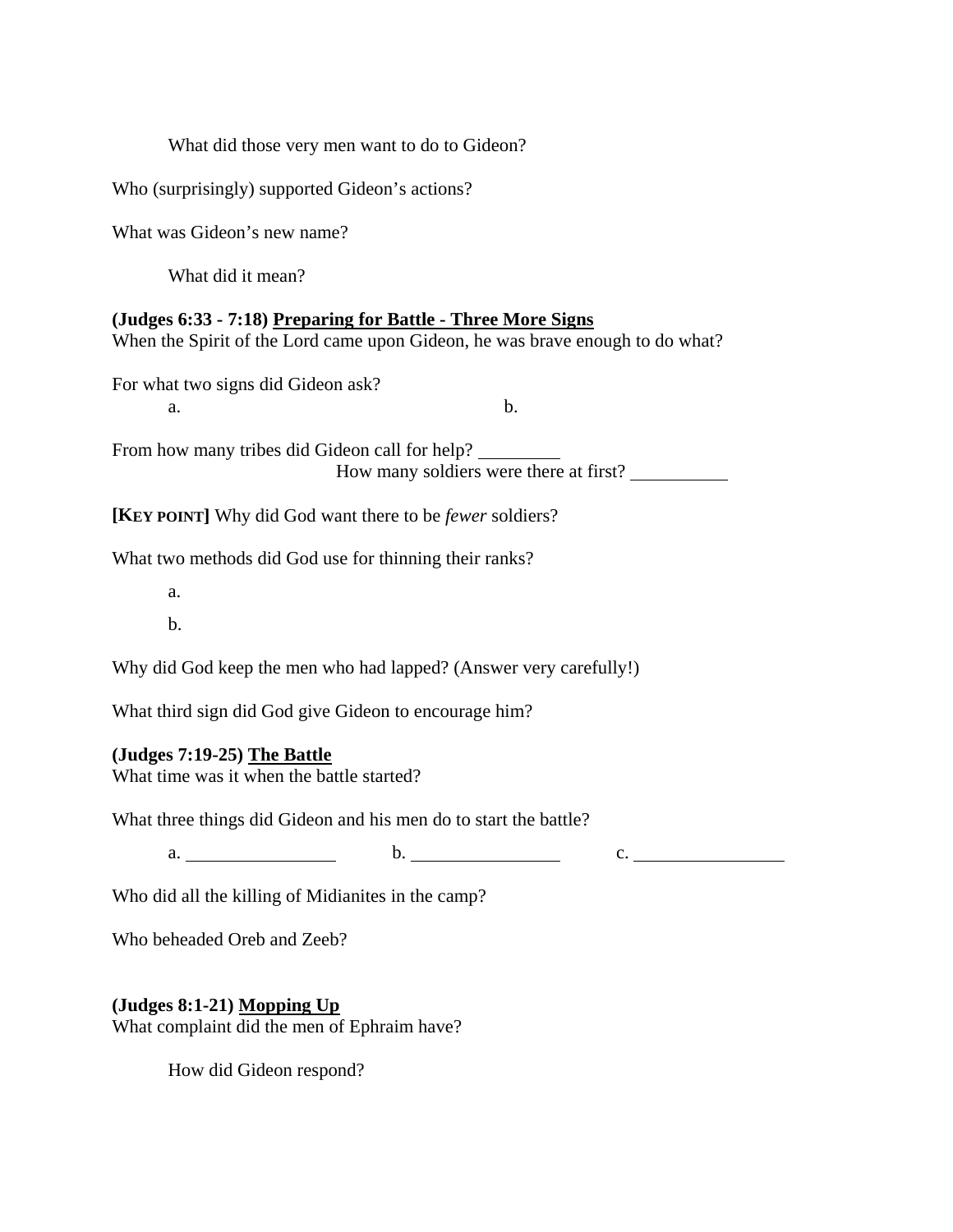Who was with Gideon at this point, and what were they doing?

What did the men of Succoth and Penuel refuse to do?

Were these men Israelites?

What did Gideon do to the elders of Succoth?

What did he do to the men of Penuel?

What command did Gideon's oldest son not obey? \_\_\_\_\_\_\_\_\_\_\_\_\_\_\_\_\_\_\_\_\_\_\_ Why? How did Gideon respond?

#### **(Judges 8:22-28) Gideon's Influence**

What did the people want Gideon to do?

Whom did Gideon say should have that high position?

What did Gideon do with jewelry from the plunder?

What happened with that item?

For how long did that area enjoy peace?

What became of the Midianites?

#### **(Judges 8:29-35) Gideon's Legacy**

By whom did Gideon have children?

What happened as soon as Gideon was dead?

Whom had the Israelites forgotten?

The only other reference to Gideon in the Bible is in **Hebrews 11:32**. With what group of people is he mentioned?

#### **For discussion:**

- Think of other faithful men who were little in their own eyes when God called them.
- Find New Testament passages that fit with the last half of Judges 7:2.
- Identify parts of Gideon's story that remind you of Moses' objections to God's calling, Abraham's intercession for Sodom, Joshua's conquest of Jericho, the people asking Samuel for a king, and the golden calf at Sinai.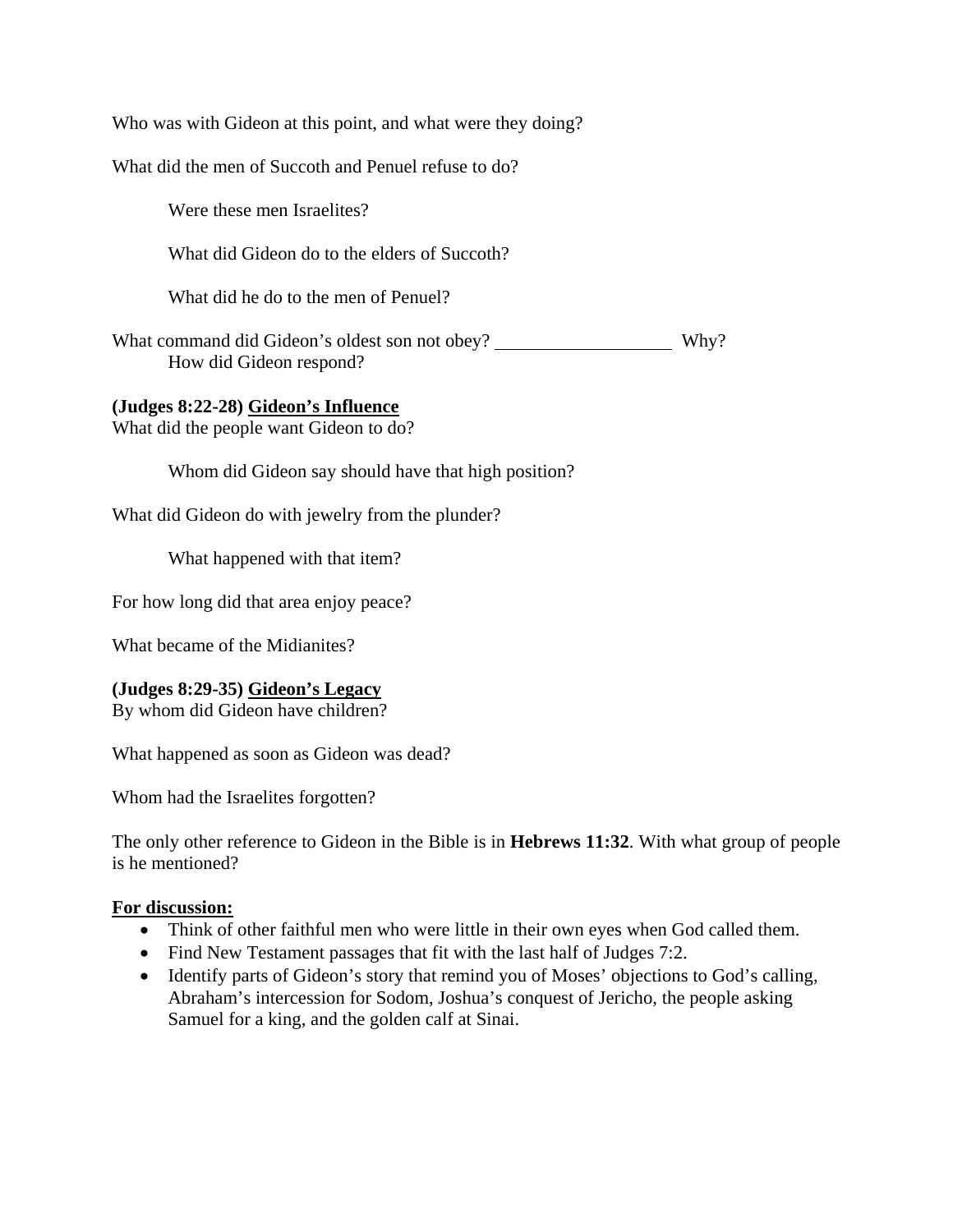### **Samson and Delilah (Judges Chapters 13 – 16)**

#### **(Judges 13:1-5)**

For how long had the Philistines been troubling Israel?

What was special about the conception of Samson?

What was special about the pregnancy of Samson's mother?

What special mission was given to Samson before he was even born?

#### **(Judges 14:1-4)**

Whom did Samson demand for a wife?

Why did his parents not like the idea?

Why had Samson fallen in love with someone from that nation?

#### **(Judges 16:1)**

Who did Samson visit in Gaza? **(NOTE: This is after Samson was widowed.)**

#### **(Judges 16:4-9)**

Who did Samson fall in love with *this* time?

What did she love more than Samson?

Who persuaded her to betray Samson?

What did she want to know from him?

What answer did Samson give?

Did the Philistines dare make a move toward him as long as he was free? ... even while he was *asleep*?

#### **(Judges 16:10-12)**

What did she accuse Samson of doing?

Was her accusation right?

When she asked her question again, how did he respond?

#### **(Judges 16:13-14)**

What was Samson's answer this third time? **(Judges 16:15-20)**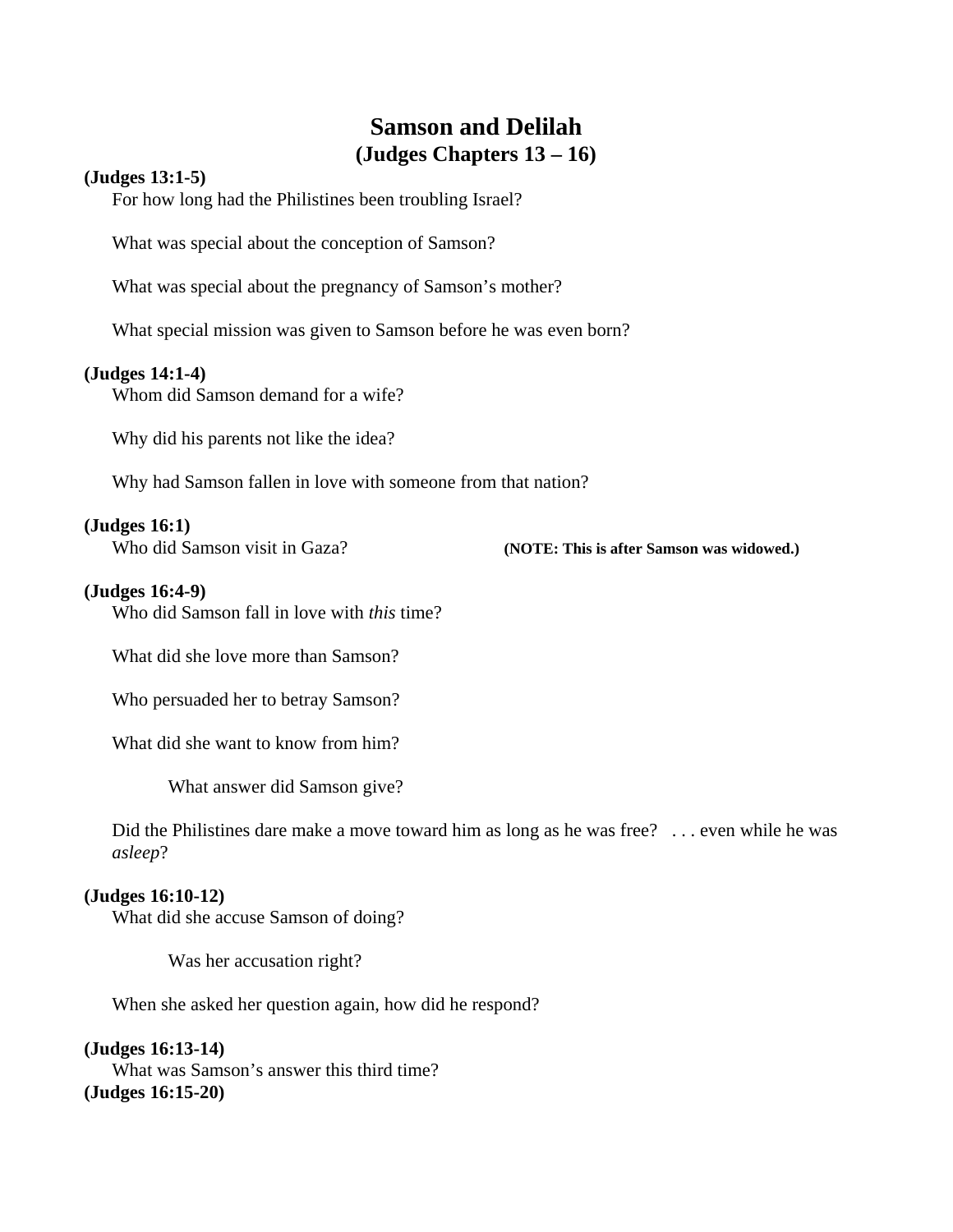What did she accuse Samson of *this* time?

What is so ironic about her accusation?

How often did she bring up this same topic?

What effect did that have on Samson?

What did Samson know about how trustworthy this woman was?

Where did Samson sleep?

Who shaved his seven locks of hair?

What did Samson not realize?

#### **(Judges 16:21-22)**

What did the Philistines do to Samson?

What did they allow to happen without thinking about the consequences?

#### **(Judges 16:23-27)**

Who was praised for Samson's capture?

How many people joined in this praise (and in mocking Samson)?

#### **(Judges 16:28-31)**

Even though Samson had hair again, what did he now remember was the real source of his strength?

So, explain why shaving his hair had weakened him. (**Hint**: 16:17, 20)

What was Samson now allowed to do?

Why was this a great climax to his "career" as a judge?

Based on Samson's role in this story, think of other ways to describe the judges.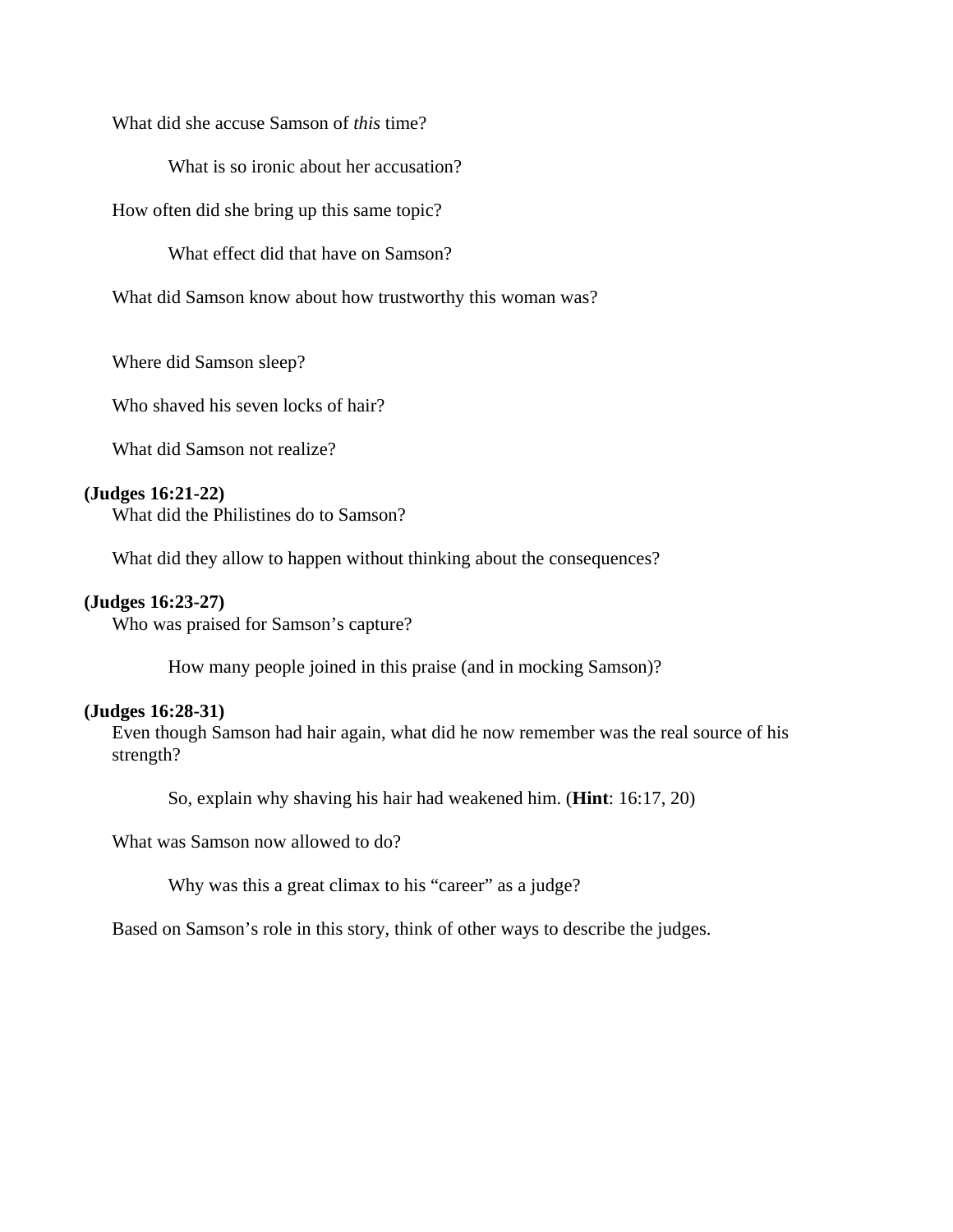### **Samson's Battles**

He killed a lion. (Judges 14:6) He killed 30 of Ashkelon. (14:19) Samson's father-in-law gave away his wife. (15:1, 2) So, Samson torched their fields with 300 foxes. (15:4, 5) So, the Timnites killed Samson's wife and father-in-law. (15:6) So, Samson slaughtered the Timnites. (15:8) So, the Timnites had him arrested. (15:10) So, Samson killed 1,000 of them. (15:15) So, they put out his eyes and enslaved him. (16:21) So, Samson brought down the temple on 3,000 Philistine lords. (16:30)

### **Samson's Choices in Women**

He insisted on a Philistine wife (Judges 14) He caved in to her tactics (14:15-18) He went in to a harlot. (16:1) He loved a woman from the Valley of Sorek. (probably Philistine - 16:4) She used the same tactics as his wife had used, and he caved in *again*! (16:16, 17)

# **Daily Strife**

Samson's two main women pestered him daily. He was strong at first, but eventually gave in. (Compare Moses in Num. 20:10)

### **Comparison to a Christian's life**

Samson was chosen (predestined) by God for a special work. Samson was given great blessings by God. Samson developed an irreverent, playful, "take them for granted" attitude toward his blessings. God left Samson after having helped him so much. Because of his folly, Samson gave God's enemies reason to praise their false god. Samson repented and God again blessed him. Samson was listed with the faithful, in spite of his shortcomings. (Heb. 11:32)

### **Comparison to Christ**

They were both born after a miraculous conception and special pregnancy. (Judges 13:1-4) They both had a special mission from God. (13:5) Their work was not appreciated by the ones being delivered out of trouble. (15:11) They were both betrayed by someone close to them. (14:17; 16:18-19) They were both tortured and taunted. (16:23-27) They both accomplished a greater victory in death than in life. (16:30)

### **Contrast to Christ**

Samson killed 3,000 in his death. Christ accomplished *salvation* for 3,000 on Pentecost (Acts 2) and thousands more since then.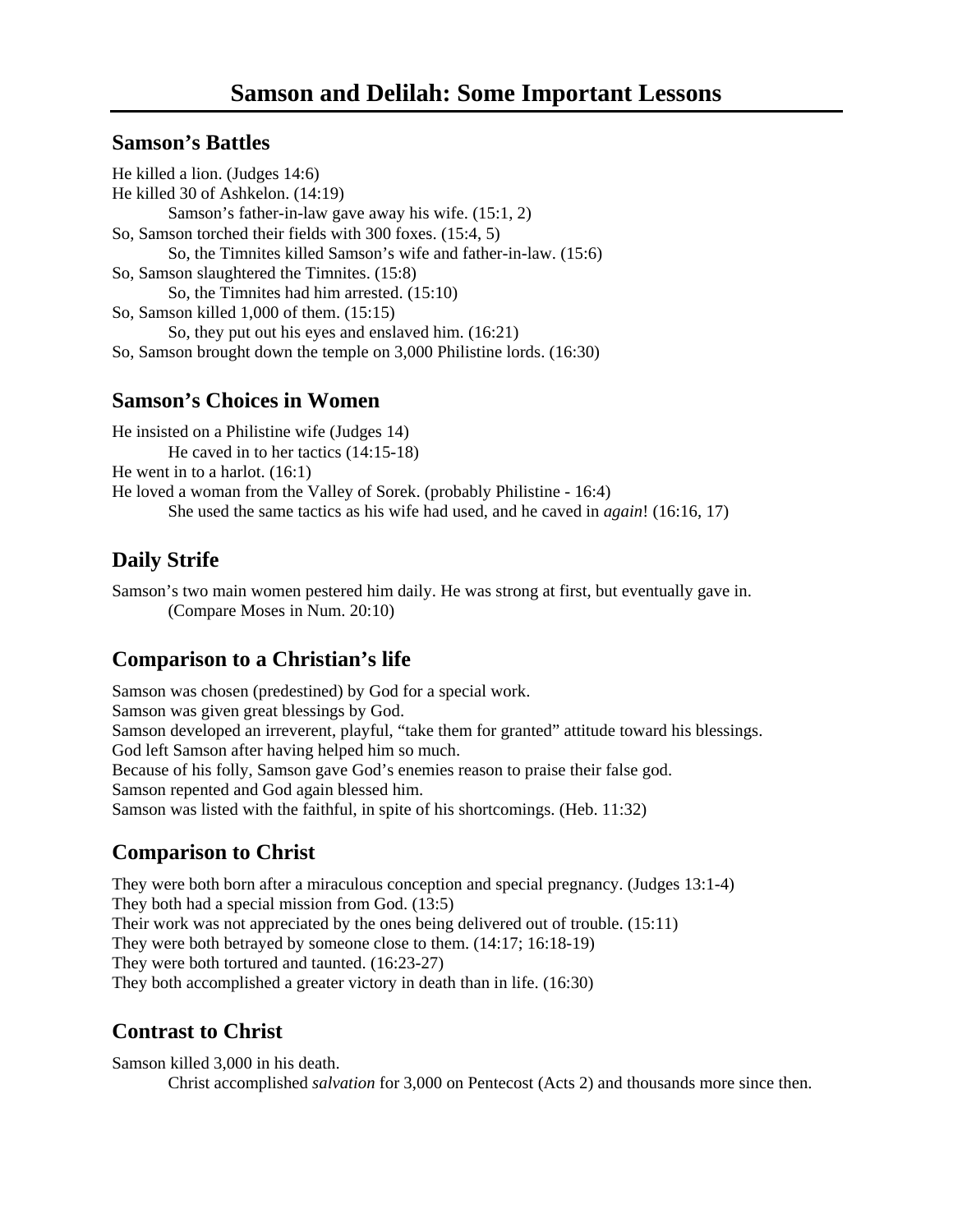# **David and Goliath (1 Samuel 17)**

#### **(1 Samuel 17:1-11)**

What nation was at war with Israel?

Tell how the armies were positioned.

What rank did Goliath have?

About how tall was he by our measurements? (A cubit is about 18 inches.)

Tell about his armor.

List three weapons he carried (one is mentioned later in the chapter), and tell where his shield was. **a. b. c. c.** 

Shield was the contract of the state of the state of the state of the state of the state of the state of the state of the state of the state of the state of the state of the state of the state of the state of the state of

What did he suggest instead of a war between the two armies?

For how many days did he keep making this offer? . . . . . . . . and, how many times a day? (see verse 16)

What was Saul's reaction?

#### **(1 Samuel 17:11-19)**

Where was David from?

What two other important Bible characters (David's relatives) were from there?

How many brothers . . . did David have?

. . . were older than he?

. . . were with the army?

#### **(1 Samuel 17:20-30)**

Describe the Israelites' enthusiasm . . .*before* they saw Goliath.

. . . and after they saw him.

Who was the tallest Israelite, who *should* have, for this very reason, gone against the giant? (**Hint**: 1 Sam. 9:2)

How did the stand-off reflect on Saul, on Israel, and on God? (see verse 26)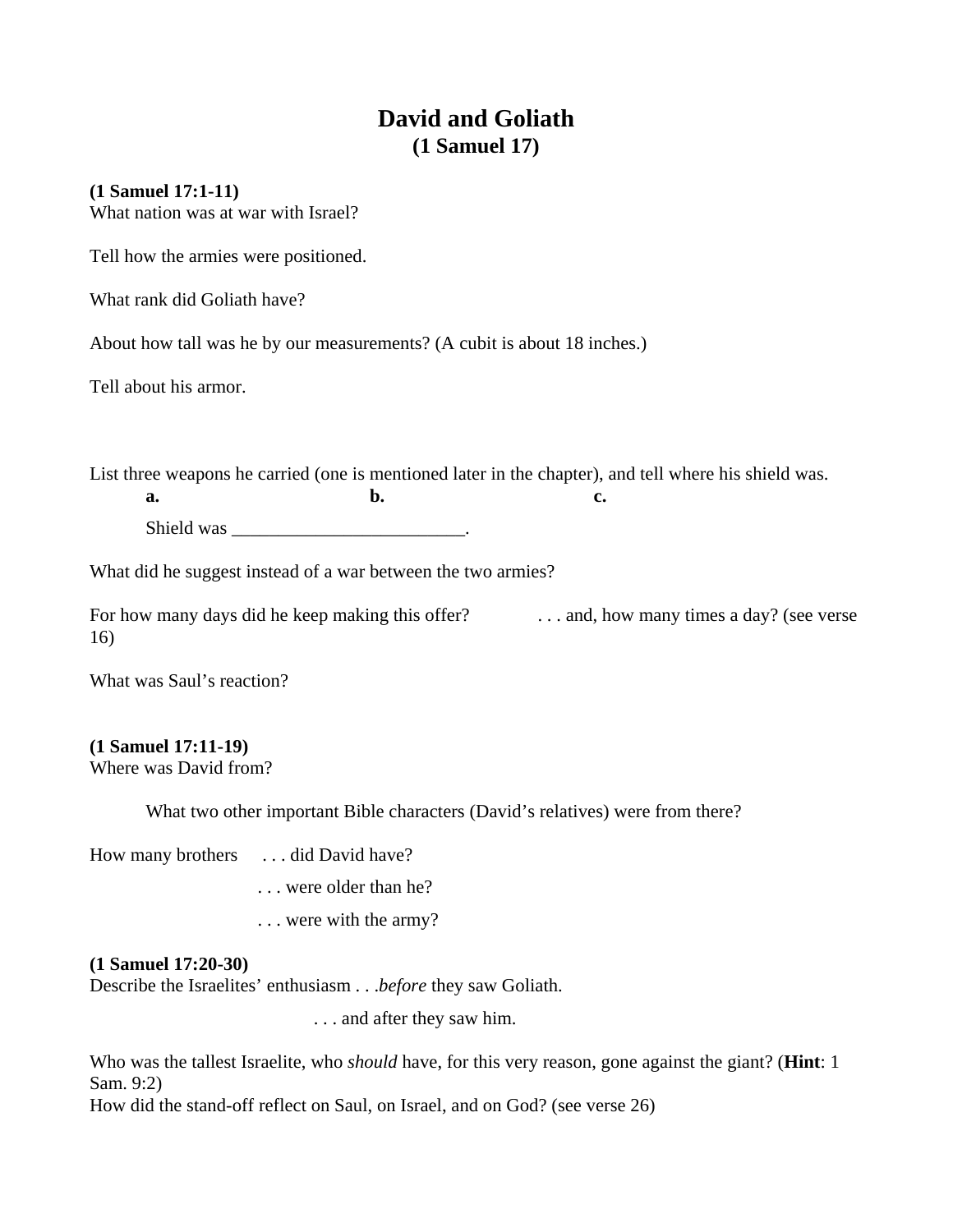Food for thought: Did the Israelites act more like "the armies of the living God" (as David described them), or "servants of Saul" (as Goliath described them)?

How did Eliab react when David started asking around about rewards for Goliath's killer?

#### **(1 Samuel 17:31-39)**

What fighting experience did David have?

Whom did David credit for all his victories?

What did Saul say to David when David first offered to fight Goliath?

What help did Saul finally try to lend David, which was really no help at all?

#### **(1 Samuel 17:40-47)**

What intangible (not physical) "weapons" did David have besides his staff, stones and sling? (**Hint**: verse 45)

 **a.** 

 **b.** 

David was the only one to speak against Goliath's boasting. Compare the role of the elders in the church.

What two lessons did David want "all the earth" and "all this assembly" to learn from Goliath's death? **a. b. b.** 

#### **(1 Samuel 17:48-58)**

How many shots did David take?

With what did David deliver the death blow?

What happened in verses 51 and 52 (in your own words)?

What man is introduced in verse 55 who should have been out there fighting Goliath?

Which passages (more than one) say David was "a man after God's own heart"? **a.** 1 Sam. 13:14 **b.** Psalm 89:20 **c.** Acts 7:46 **d.** Acts 13:42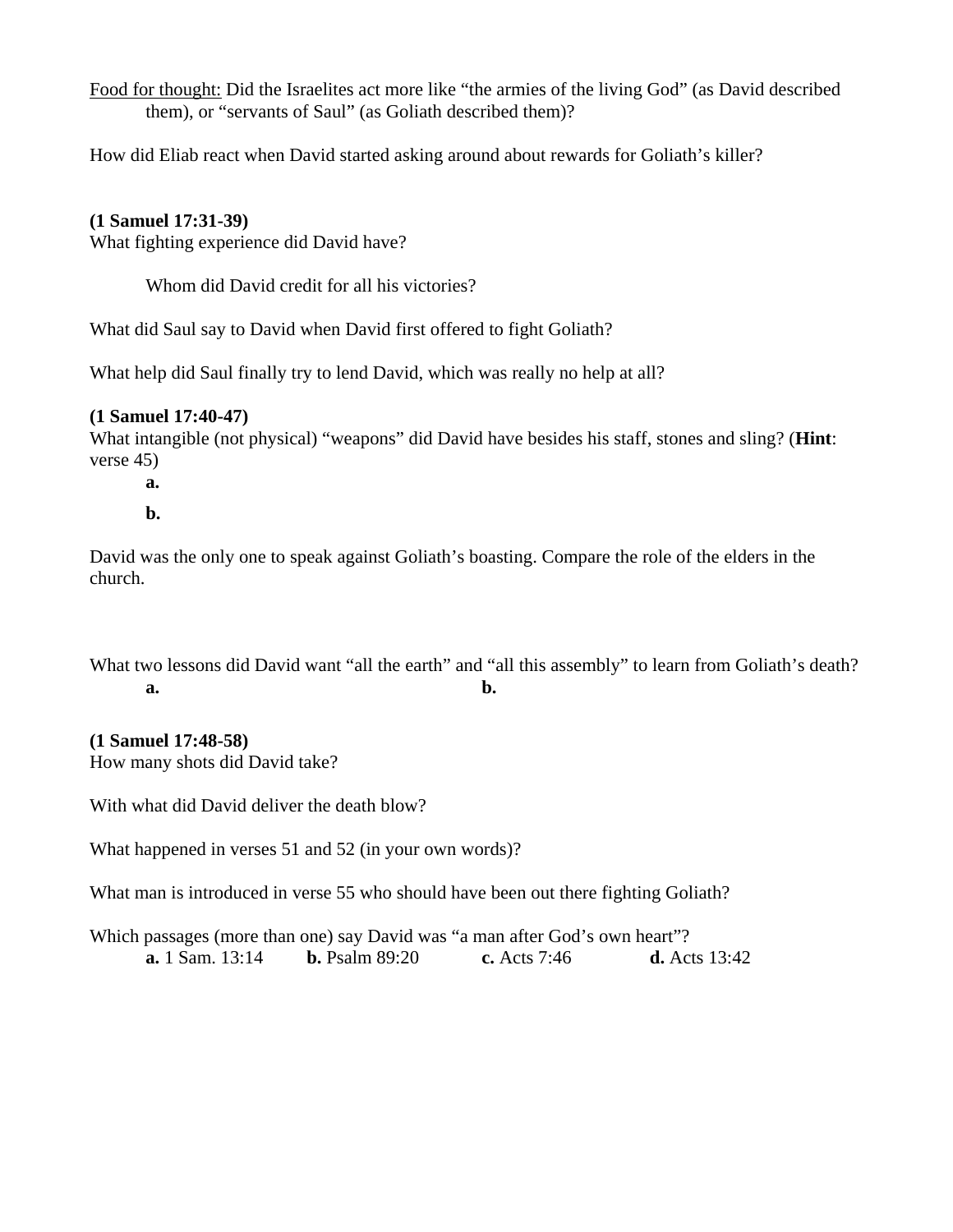### **The Comparison Between David and Saul**

- Handsome (Saul, 1 Sam. 9:2/David, 16:12, 18; 17:42)
- Tending animals at first (Saul, 9:3/David, 16:11)
- Anointed by Samuel (Saul, 10:1/David, 16:13)
- Did not expect to be put forward as leaders (Saul, 10:22/David, 16:11)
- Popular (Saul 11:15/David was liked by Saul in 16:22 and 18:5, by all the people in 18:5 and 16, by Saul's son in 18:1, and by Saul's daughter in 18:20)

# **The Contrast Between David and Saul**

- Fear versus faith. (Fear paralyzes and prevents us from meeting our responsibilities. Faith lends courage.)
- Men's ideas about strength versus God's ideas.
	- 1) "God and me make a majority." (Remember Joshua, Caleb and the 10 spies.)
	- 2) "Right makes might," not the other way around. (Notice, especially, Goliath's, Saul's and David's physical size, all the mention of armor and the apparent weakness of David's tools.)
- The story of David and Goliath magnifies the contrast between David and Saul. Saul's unfaithfulness and ungodliness stand in stark contrast to David's pure faith and godliness.

# **A Turning Point in Saul's Attitude Toward David**

 Saul's attitude *toward God* was already poor. It had started good (11:12-15), but in his second year he presumed to take the role of priest, offering a sacrifice unlawfully (13:8-14), and he had disobeyed God by sparing some Amalekites (15:1-9), insisting that he had, in fact, obeyed! (15:13, 20) Samuel carried out the instructions which had been given to Saul, killing Agag.

 So Saul's attitude toward people had already soured, as well. Notice his irrational willingness to kill his own son (14:44-45), and Samuel's fear of Saul, knowing his jealousy and potential violence. (16:2)

 Saul had already been rejected as king, David ("a man after God's own heart") had already been anointed, and the Spirit of the Lord had already left Saul and had come upon David. (16:13, 14)

 But Saul's attitude toward David changed because of David and Goliath. Saul *loved* David in 16:21 (*before* Goliath), but became jealous in 18:8 (*after* Goliath), hated him and no longer responded well to David's music in 18:10, tried to kill him twice in 18:11, was afraid of him in 18:12, demoted him in 18:13, "used" him in 18:17, and tried to make trouble for him in 18:21.

 The events in this story accelerated Saul's bad attitude. So, in a sense, Saul fell harder before David that day than Goliath did!

# **Overcoming Obstacles by Faith (Hebrews 11:32-34)**

- **David was busy** with other responsibilities. He could have excused himself from this challenge.
- **David's willingness and zeal made his brother jealous.**
- **David was despised** by Eliab for his job as a shepherd, and by Saul and Goliath for his youth and inexperience. (David's youth is mentioned six times in 1 Sam. 17. See 1 Tim. 4:12)
- **David was told, "You are not able . . ."**
- **David's task seemed intimidating and even impossible** from a human perspective.
- **David had to act when others failed** to live up to their responsibilities. The job should have fallen to Saul, or any of David's older brothers, or any Israelite soldier, but no one would set the right example for David.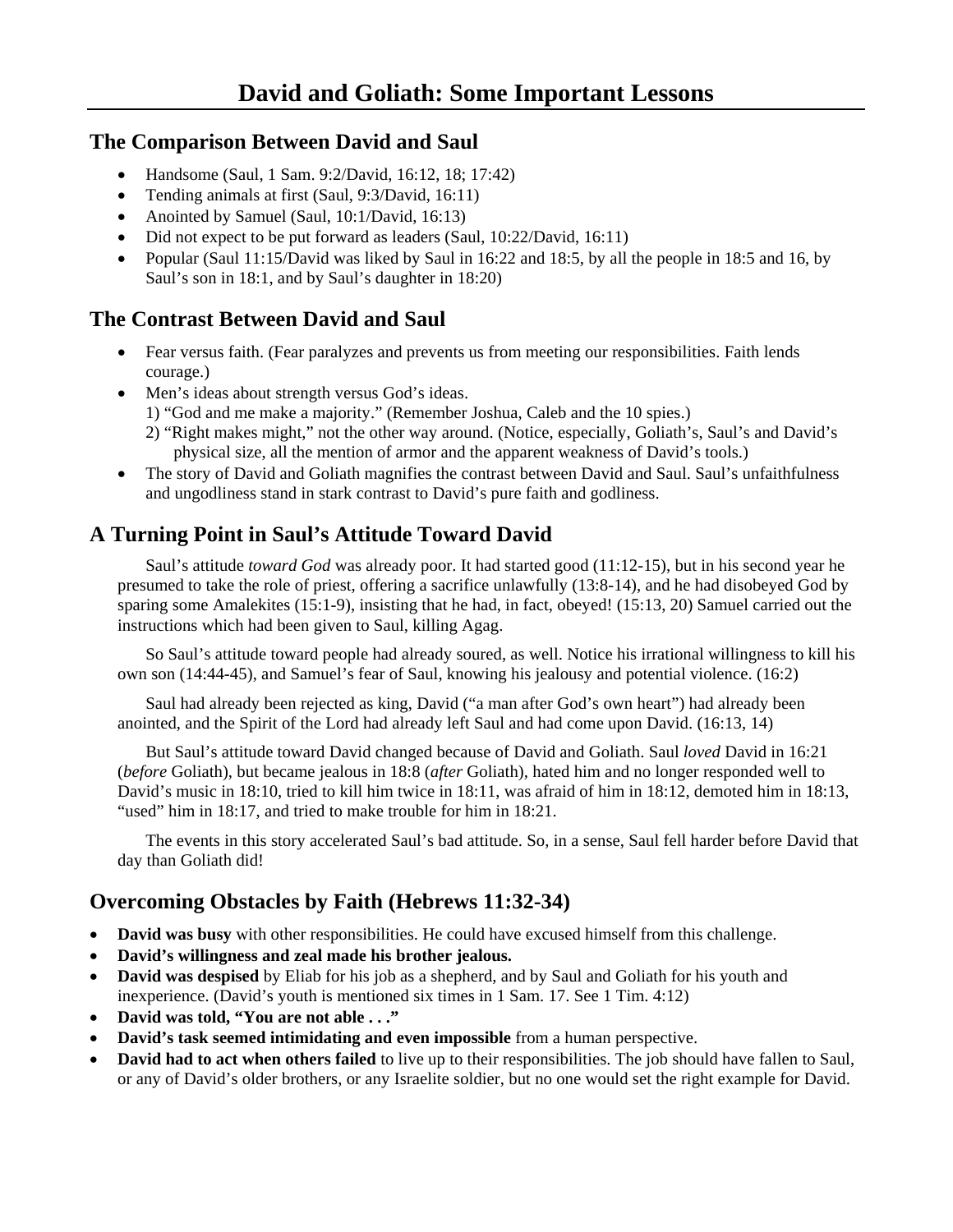# **God's Promises to David (2 Samuel 7; 1 Chronicles 17)**

#### **(2 Samuel 6:17) Background**

What had just been returned to Jerusalem?

Where had it been put?

#### **(2 Samuel 7:1-3) David's plan**

What was the current military condition in Israel?

What plan did David have?

Who encouraged David in this plan?

#### **(2 Samuel 7:4-17) God's plan**

*(Choose all true answers.)* David's plan was something that . . . **a.** had been tried before **b.** God needed **c.** would last forever **d.** God had not commanded

What thing would David's plan replace?

From verse 6, what event had marked the beginning of the nation of Israel?

From verse 10, God said, "I will appoint a \_\_\_\_\_\_\_\_\_\_\_\_\_\_\_ for My people Israel and will

 $\mu$  them."

From verse 10, tell two benefits to Israel that would result.

 **a. b.** 

What had God already done for David?

**a.** (promotion)

**b.** (God's presence)

**c.** (enemies)

**d.** (name)

From verses 11-14, tell God's promises to David:

**a.** What would God make?

**b.** What would become of David's seed (descendant)?

**c.** What would that seed do?

**d.** For how long would that seed reign?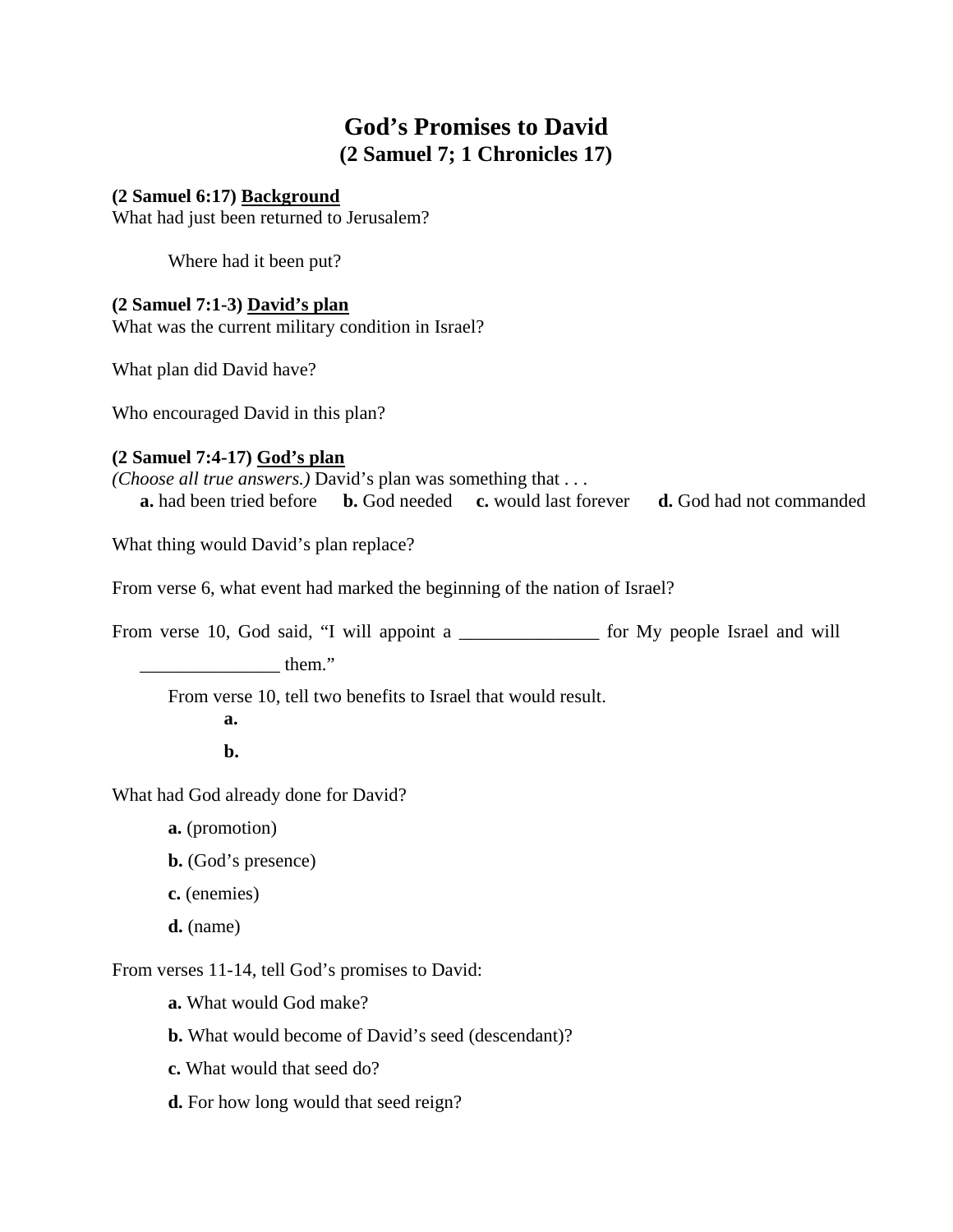- **e.** What would be the relationship between that seed and God?
- **f.** What would God never take from that seed?

From verse 16, what would be established forever?

What part of verse 14 does NOT apply to Christ? *(Notice that this is not mentioned in the account in 1 Chronicles.)* 

#### **(2 Samuel 7:18-29) David's Response**

What did David say . . .

- . . . about himself?
- . . . about God?
- . . . about God's word?
- . . . about God's people?

Tell at least four requests that David made of God.

 **a.** 

- **b.**
- **c.**
- **d.**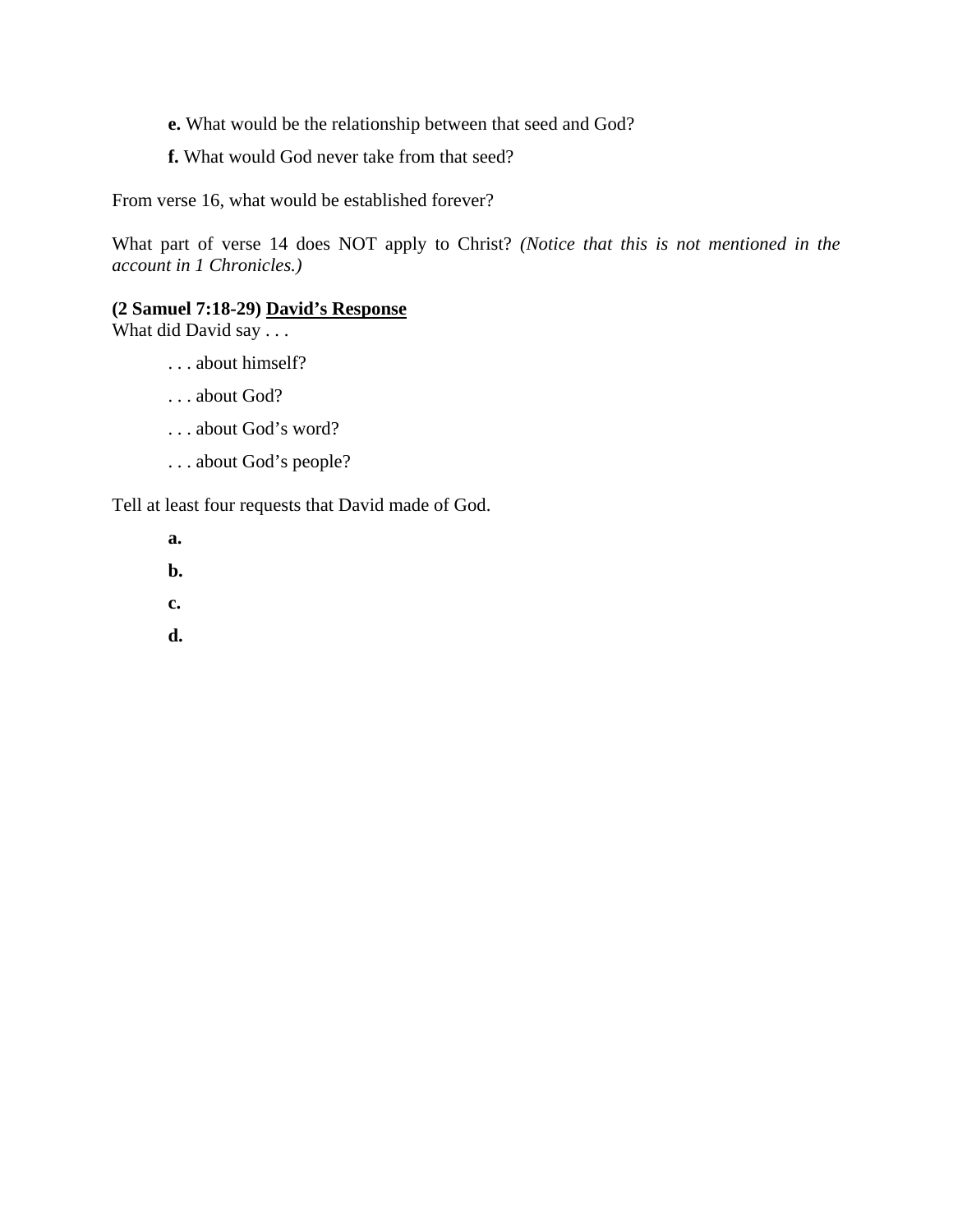# **Solomon Dedicates the Temple (1 Kings 8:1 – 9:9)**

#### **(1 Kings 8:1-13) God's Appearance in the Temple**

What was being sacrificed and by whom?

| What was moved first into the temple?                      | Tell where it was put. |
|------------------------------------------------------------|------------------------|
| What happened when the priests came out of the holy place? |                        |
|                                                            |                        |

**(1 Kings 8:14-21) Solomon's Speech** God had not chosen a city, but he had, indeed, chosen \_\_\_\_\_\_\_\_\_\_\_\_\_\_\_\_\_\_\_\_\_. (verse 16)

Solomon mentions one promise which God had now fulfilled. Name it.

What two things now had a place to stay?

**a.** (From verses 17, 18, 19, 20)

**b.** (From verse 21)

What was the *same* in Solomon's time as at the time of the Exodus? **a.** the covenant **b.** the borders **c.** the government

#### **(1 Kings 8:22-53) Solomon's Prayer: "Hear in Heaven, Your Dwelling Place, and Forgive, and Act."**

Tell three ideas from verse 15 that are repeated in verses 23-24.

a.

b.

c.

What promise did Solomon want to come true for himself?

Tell how, to Solomon's thinking, the temple was limited.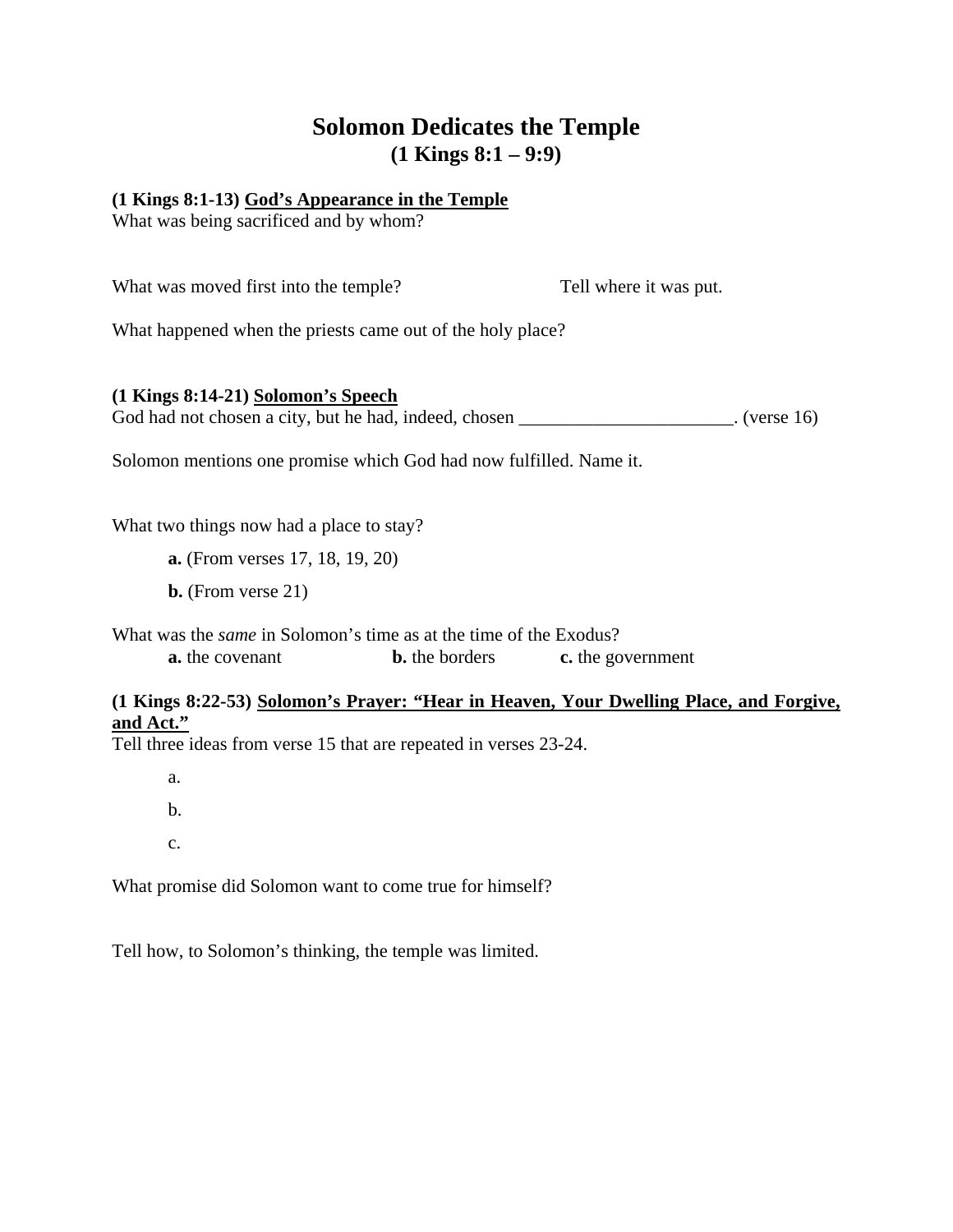Describe the situations that Solomon anticipated that people would pray about:

- **a.** (verses 31-32)
- **b.** (verses 33-34)
- **c.** (verses 35-36)
- **d.** (verses 37-40)
- **e.** (verses 41-43)
- **f.** (verses 44-45)
- **g.** (verses 46-50)

### **(1 Kings 8:54-61) Solomon's Blessing**

*(Notice how verse 56 brings up the ideas from verses 15 and 23-24.)*  Summarize the ideas of verses 57-61.

#### **(1 Kings 8:62-66) Sacrifice and Celebration**

Peace offerings of \_\_\_\_\_\_\_\_\_\_\_\_\_\_\_\_\_\_\_\_ bulls and \_\_\_\_\_\_\_\_\_\_\_\_\_\_\_\_\_\_\_\_\_\_\_\_\_ sheep were offered. What special arrangements had to be made for the other offerings?

What was everyone so happy about when the 2-week feast was over?

### **(1 Kings 9:1-9) God's Appearance to Solomon**

Which of Solomon's concerns (from verses 22-30) were directly answered by God?

What (perhaps surprising) consequences would unfaithfulness have?

- **a.**
- **b.**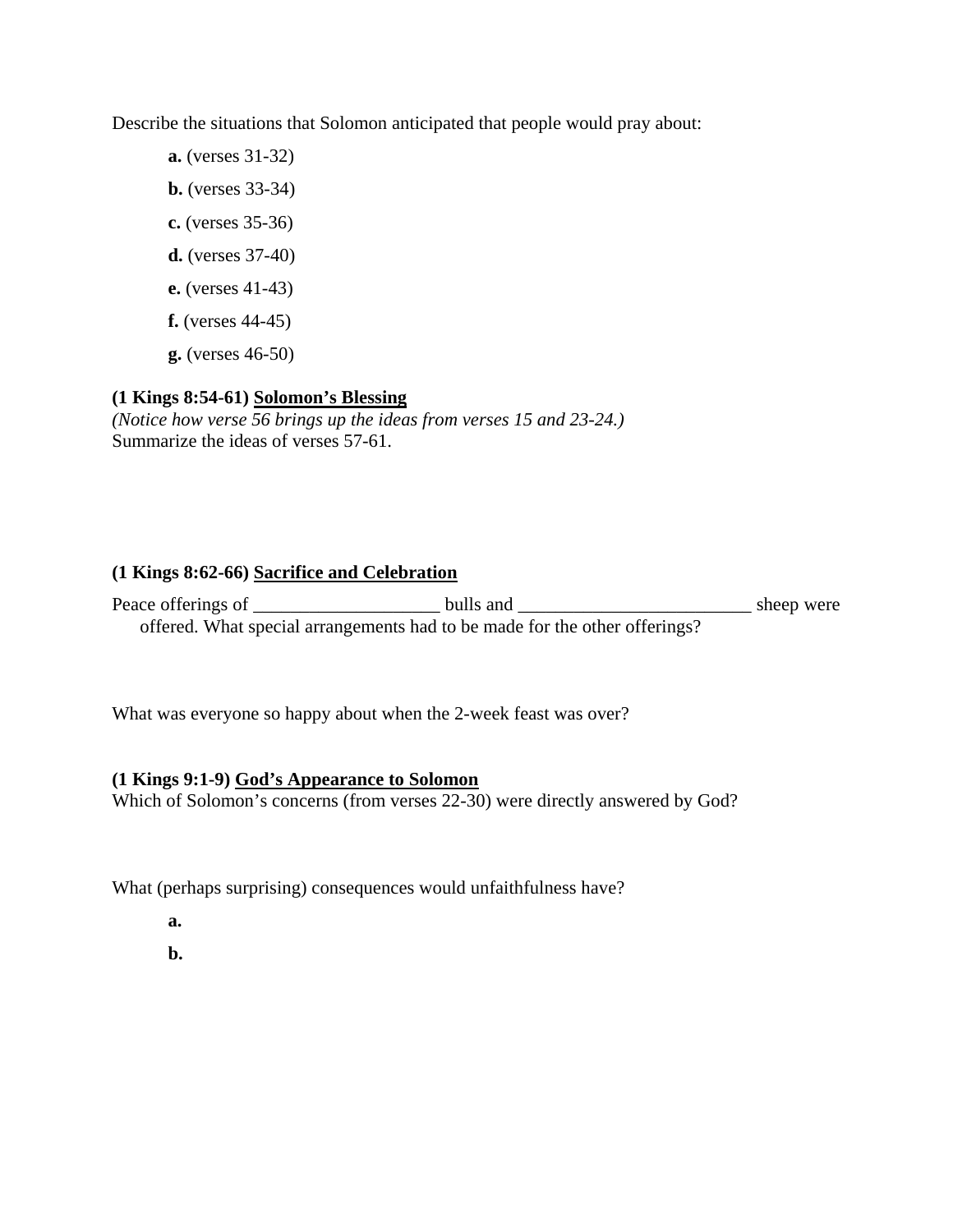# **Elijah and the Prophets of Baal (1 Kings 18)**

#### **(1 Kings 18:1-16)**

What condition was the land in? *(See also 1 Kings 17:1, 7.)* 

Describe Obadiah's great act of faith.

What had Ahab done to try to find Elijah?

What was Obadiah doing when he happened to meet up with Elijah?

What did Obadiah think would happen if he reported to Ahab that Elijah was nearby?

#### **(1 Kings 18:17-19)**

What did Ahab call Elijah?

In what limited sense was the accusation true?

Ahab and his father's house worshiped what false gods?

How many false prophets were connected with that god?

Jezebel provided for the prophets of what other false goddess?

How many false prophets were connected with that goddess?

**(1 Kings 18:20-24)** 

Where did everyone gather? (Find it on a map.)

For how long had the Israelites actually been "faltering between two opinions"? *(Hint: See Joshua 24:14-15; Ex. 32.)* 

What did Elijah say that simply wasn't accurate? *(See 1 Kings 19:18.)*

In fact, what had Obadiah already told him that should've made him think otherwise?

So, what do you think made Elijah feel that way?

#### **(1 Kings 18:25-29)**

For how long did the false prophets try to persuade their god?

How did Elijah mock them? To what extreme did the false prophets go to persuade their god?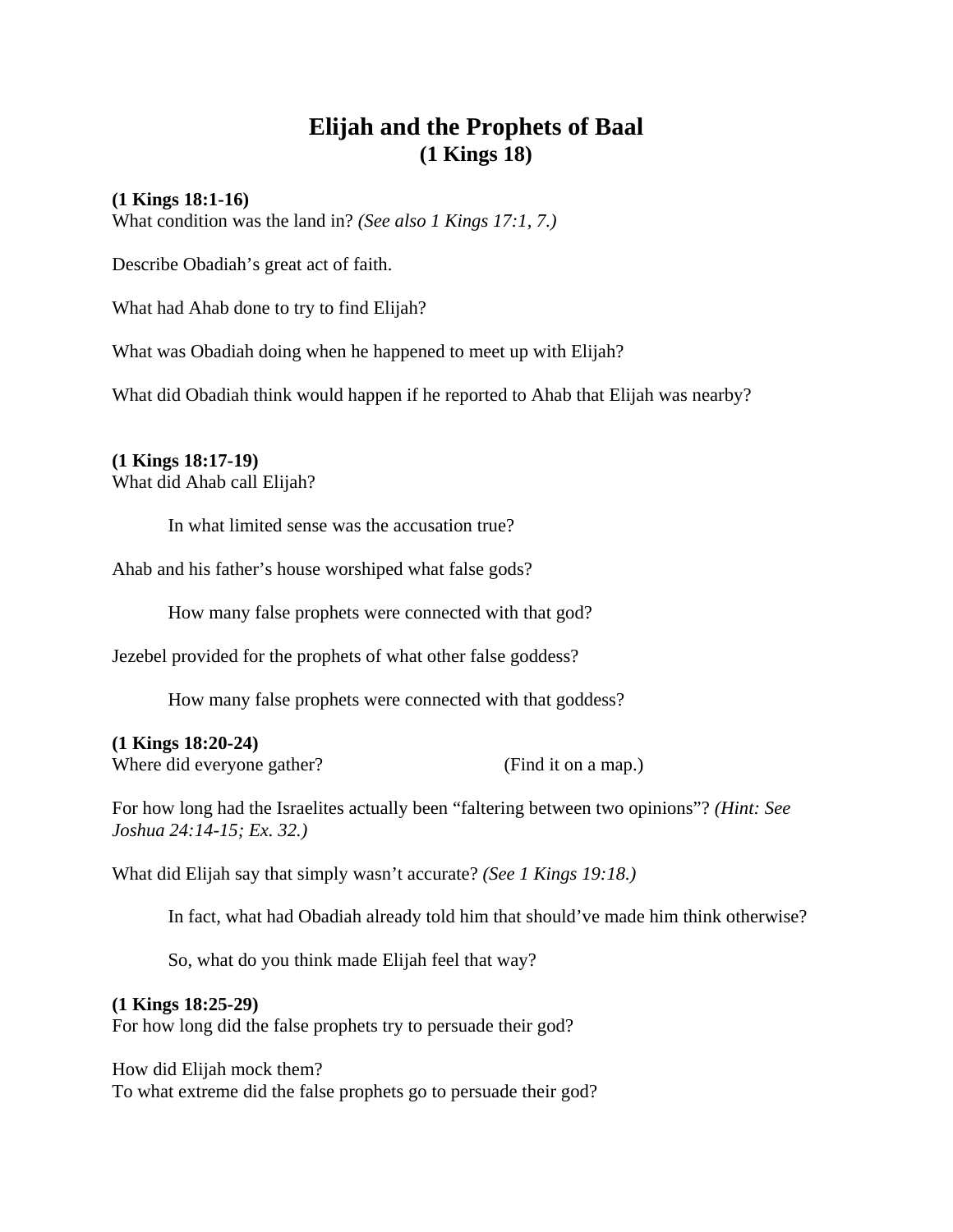Why did their god not answer?

### **(1 Kings 18:30-40)**

What did Elijah repair?

In what two ways did Elijah honor the God of Abraham, Isaac and Jacob?

**a.** 

**b**.

What did Elijah build around his altar?

What level of difficulty did Elijah add to his part of the test?

What did Elijah pray would be proved by the test?

What did the fire of the Lord consume?

| <b>a.</b>      | b. | $c_{\bullet}$ |
|----------------|----|---------------|
| $\mathbf{d}$ . | e. |               |

How did the people immediately respond?

What did the people then do at Elijah's command?

#### **(1 Kings 18:41-45)**

What event immediately preceded the return of rain?

For how long had it not rained? *(See James 5:17-18.)* 

What comparison did Jesus make between Elijah and Himself in Luke 4:22-26?

Be prepared to discuss a) numbers in religion, b) following your rulers' religion, c) showy religion, d) the god who answers by fire (Compare Lev. 9:24 - 10:3; Judges 6:19-24), e) Elijah's attitude toward his service to God, and f) Elijah's emotional ups and downs.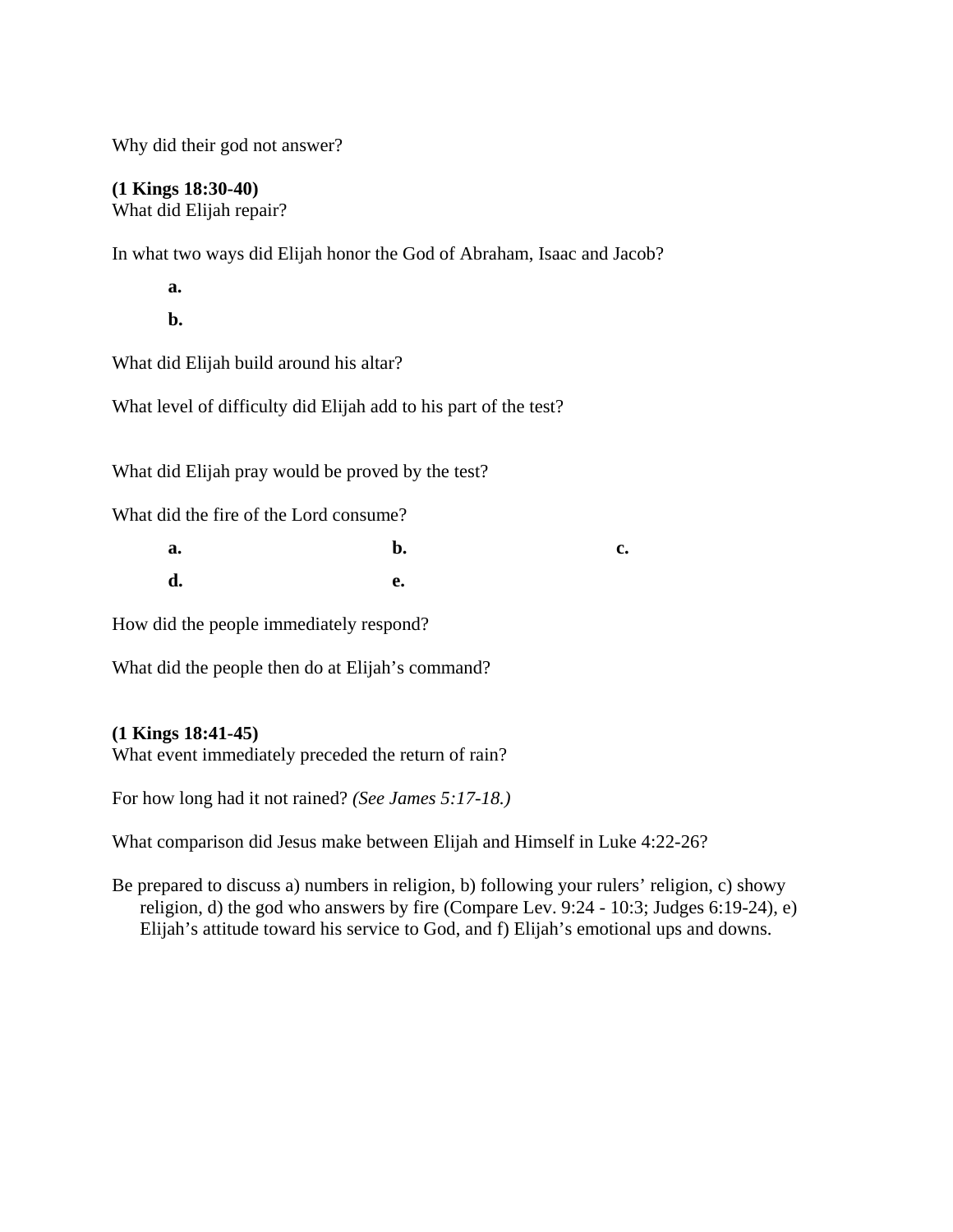### **Jonah and the Fish (The Book of Jonah)**

Find Nineveh on a map. Which direction is it from Israel?

Find Tarshish. Which direction is it from Israel?

As you read all 4 chapters, find 5 "tools" (things, animals, or people) which "God prepared" or sent.

**a. b. c. c. d. e.** 

#### **Attitude Changes**

In what sense did the sailors fear God in 1:10?

In what sense did they fear Him in 1:16?

Tell how the Ninevites' attitude changed.

Tell how Jonah's attitude started out bad (disobedient).

Tell why it became good (obedient),

then bad again (displeased and angry),

then happy,

then worse (sorry for himself and angry).

#### **Prayer**

From chapters 1-3, tell three people (or groups) who prayed to God. In each case, tell if the prayers were answered.

a.

 $h<sub>1</sub>$ 

c.

Find a prayer that God did *not* answer with a "Yes" in the book of Jonah.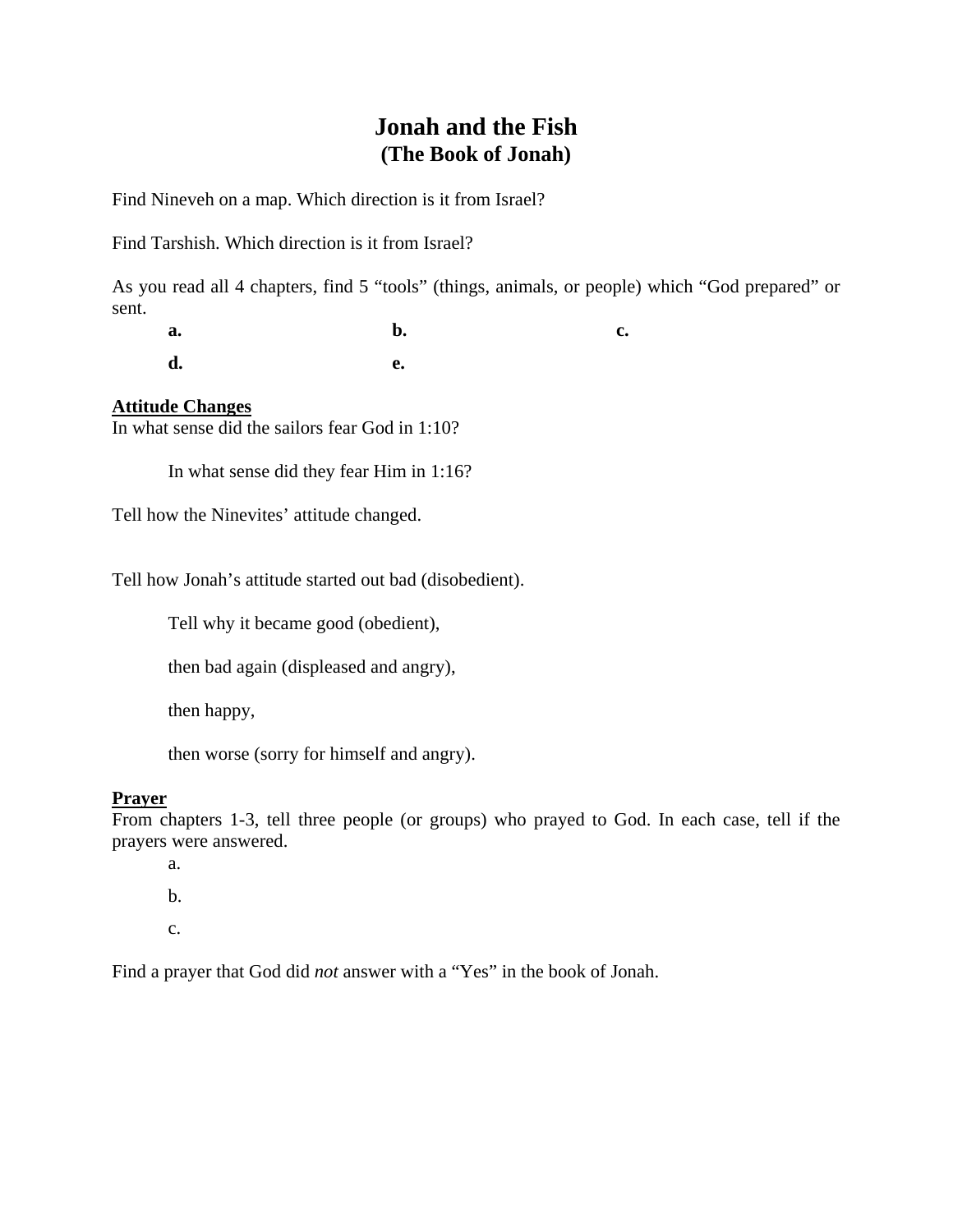#### **Mercy**

Tell how God showed mercy to the sailors.

Tell how God showed mercy to the Ninevites.

Tell how God showed mercy to Jonah (at least two events)

 **a.** 

 **b.** 

#### **Missing Mercy**

Tell the only thing Jonah felt pity for (besides himself).

What reason did Jonah give for fleeing to Tarshish?

What part of Jonah's preaching did he apparently hope would come true? *(Note: Proverbs 24:17-18)* 

#### **Applications**

Think how Jonah chapter 2 fits with Solomon's dedication of the temple. *(1 Kings 8)* 

What lessons does Jesus draw from this story in Matthew 12:38-41?

Think of lessons from the following passages that Jonah needed to learn: 2 Peter 3:9

Matthew 5:7

Philippians 1:15-18

Psalm 139:7-15

Think how God can use us for good in spite of our bad attitudes.

Think how God is patient with us and tries to teach us and make us grow. Sometimes He's merciful; sometimes He adds to our misery/chastises us.

Think of lessons to learn from Jonah when we face parts of God's will that we may not like doing.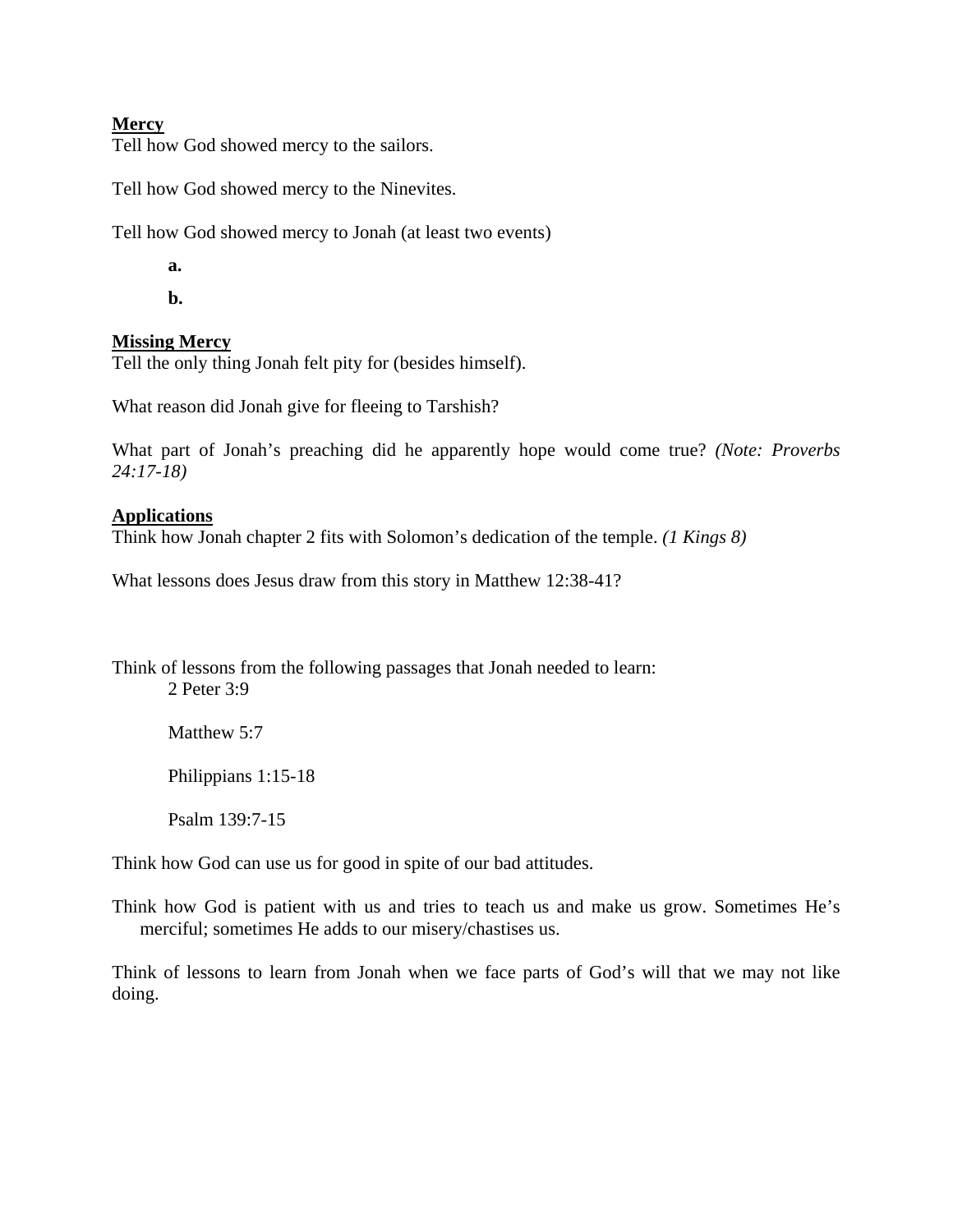# **Ezekiel Preaches Doom (Ezekiel Chapters 4 – 5)**

#### **(Ezekiel 4) The Siege**

What did Ezekiel portray on the clay tablet (or, "brick")?

Name some things that Ezekiel built against it.

**a. b. c. c. d. e.** 

For how long did Ezekiel lay siege to the city?

\_\_\_\_ days for the iniquity of the house of Israel while lying on his \_\_\_\_\_\_\_\_\_\_ side,

plus \_\_\_\_ days for the iniquity of Judah while lying on his \_\_\_\_\_\_\_\_\_\_ side,

totals \_\_\_\_\_\_\_ days.

During this time, Ezekiel's arm was uncovered, and he was doing what?

Tell how Ezekiel's food and water were rationed.

How did God first say Ezekiel was to cook his bread?

What objection did Ezekiel raise?

How did God change His instructions?

Tell some lessons the Israelites were supposed to learn from Ezekiel's signs.

#### **(Ezekiel 5) The Punishment - Scattering and Death**

Tell what Ezekiel did with each 1/3 of his hair, then from verse 12, tell the punishment that each action represented:

 **a.** 

 **b.** 

 **c.** 

From verse 10, what would be a specific consequence of famine?

What had God done for Israel, according to verse 5? What had Israel done to deserve God's punishment? (See verses 6, 11, etc.)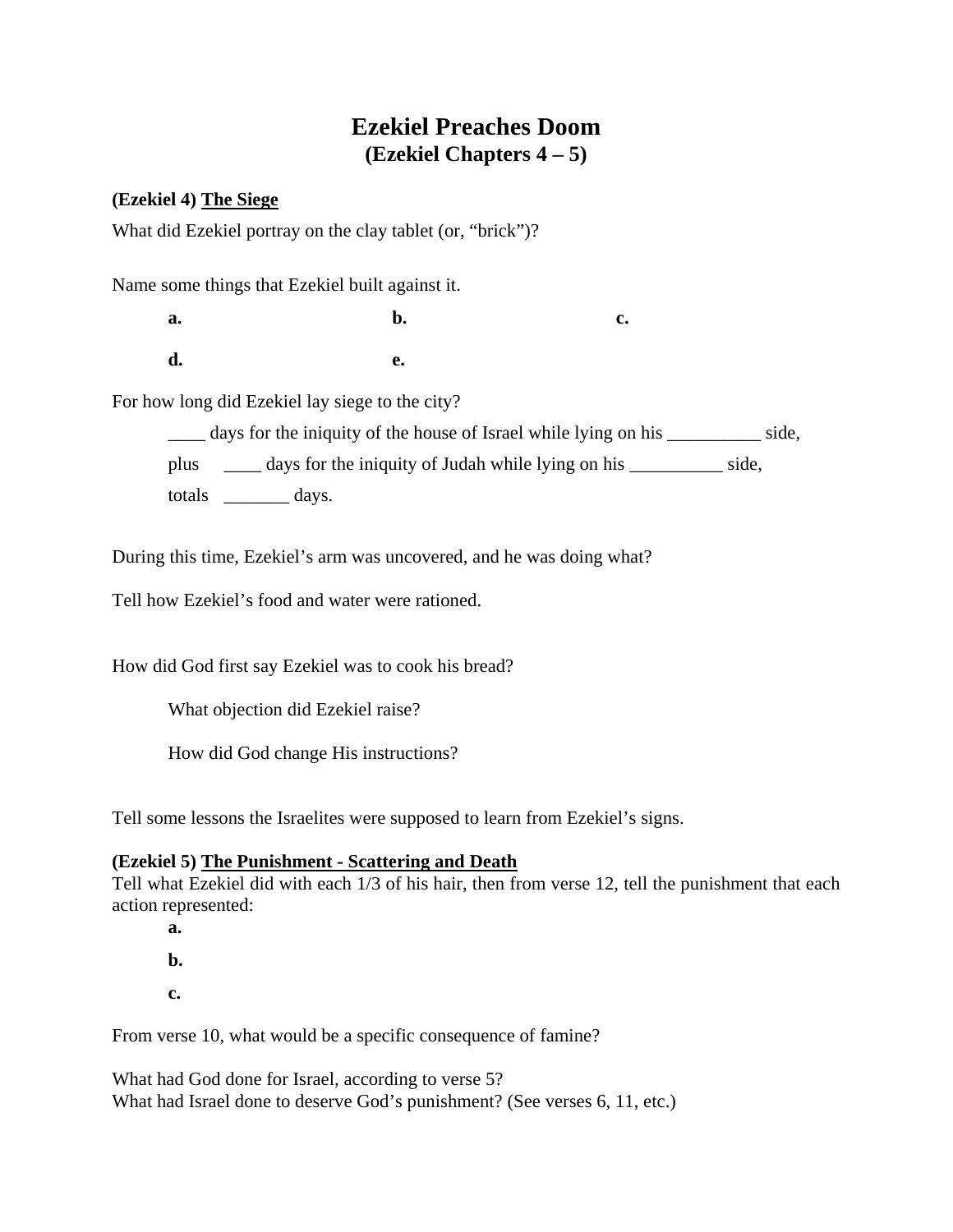How did Israel's behavior compare to the neighboring nations?

Describe God's emotions and attitudes that the punishment would satisfy.

[*Note*: The northern kingdom of Israel had been taken captive to Assyria around 722 B.C., and the Babylonians had started taking captives (like Daniel and Ezekiel) from the southern kingdom around 600 B.C.. From Babylon, Ezekiel predicted the final destruction of Jerusalem which would occur around 586 B.C.. This punishment had been predicted as far back as 1400 B.C. (Deut. 28:15ff) and 1000 B.C. (1 Kings 9:6-9), and is described in 2 Kings 25 and 2 Chron. 36.]

#### **(Ezekiel 5:3-4) The Remnant**

What did Ezekiel do to a small number of his hairs?

What did he do with some of that small number?

**Think ahead:** What did the remnant of Israelites who returned to Jerusalem eventually do? (See Isaiah 10:20-23; Ezra 6:14-15; Nehemiah 2:17-18)

We, the church, represent the remnant of God's faithful people (Romans 9:23-28). Think how to apply Ezekiel's lessons to . . .

**1)** our numbers compared to other religions (1 Chron. 16:14-22; Matt. 7:13-14),

**2)** difficulties through which we pass (1 Cor. 3:12-13; 1 Peter 1:6-7),

**3)** God's mercy in separating and sparing us (Rom. 11:1-6), and

**4)** God's readiness to judge us and punish some of us (1 Peter 4:16-19).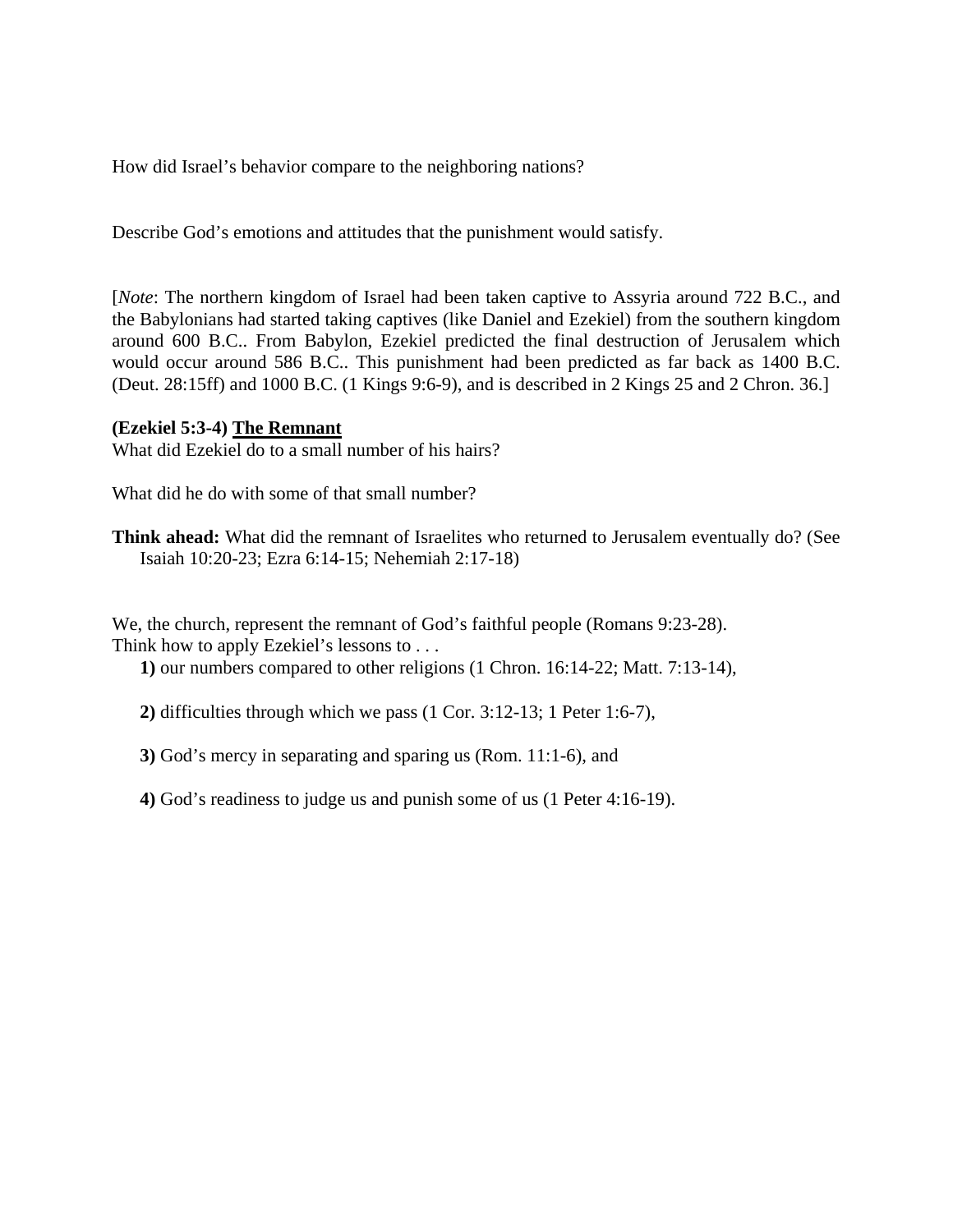### **Daniel and the Lion's Den (Daniel Chapters 5 – 6)**

#### **(Daniel 5:30 - 6:9)**

Describe the political change.

What was Daniel's position in the new government?

Why did Daniel excel?

Describe Daniel's reputation.

What did the king consider doing for Daniel?

What was the attitude of the other political leaders toward Daniel?

What did they want to do to Daniel?

What was the one vulnerable area in Daniel's life?

What new law did Daniel's enemies pass?

What lie did they tell when asking the king to sign the new law?

#### **(Daniel 6:10-17)**

Did Daniel know about the new law?

Describe Daniel's prayer life in terms of what he did daily . . .

. . . and for how long he had been doing it.

What sentence was imposed on Daniel?

Why was the king unable to pardon Daniel from the sentence?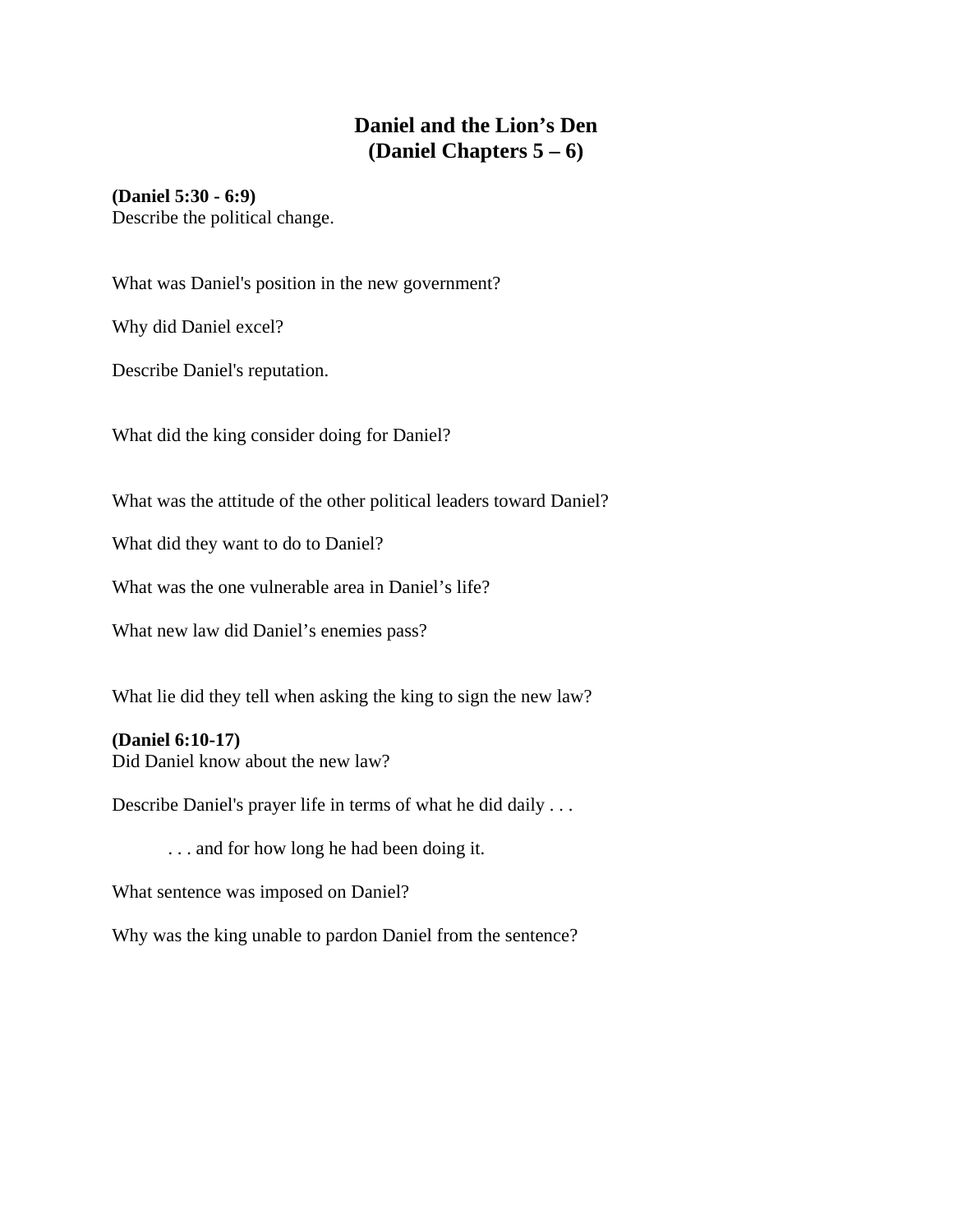#### **(Daniel 6:18-23)**

Describe the king's emotional state.

How did the king describe Daniel's faithfulness to God (now for the second time in this chapter)?

Whose servant was Daniel?

Describe Daniel's attitude toward the king.

 **a.** 

 **b.** 

What injury had Daniel suffered? Why?

#### **(Daniel 6:24-28)**

Tell what happened to the children of Daniel's enemies.

Based on verses 17 and 24, the lions' den sounds most like (Choose one.)

- **a.** a pit with a hole up above, covered by a rock
- **b.** a cave on ground level with a stone blocking the entrance
- **c.** a cage with iron bars and a strong lock

Which God did the king exalt?

What did the king say about God's . . .

**a.** kingdom

- **b.** deliverance
- **c.** miracles

What example did the king cite to support his praise of God?

What became of Daniel?

Find (in earlier chapters of Daniel) another instance of Daniel disobeying a king's command.

**Be prepared to discuss** Daniel's "weakness" which was also his strength, how politics tend to operate, the difficulties of having enemies for co-workers, the importance of a righteous life both before God and before men, the need to obey God rather than men, the extreme contrast between salvation and destruction, and how God's help in our lives can influence others for Him.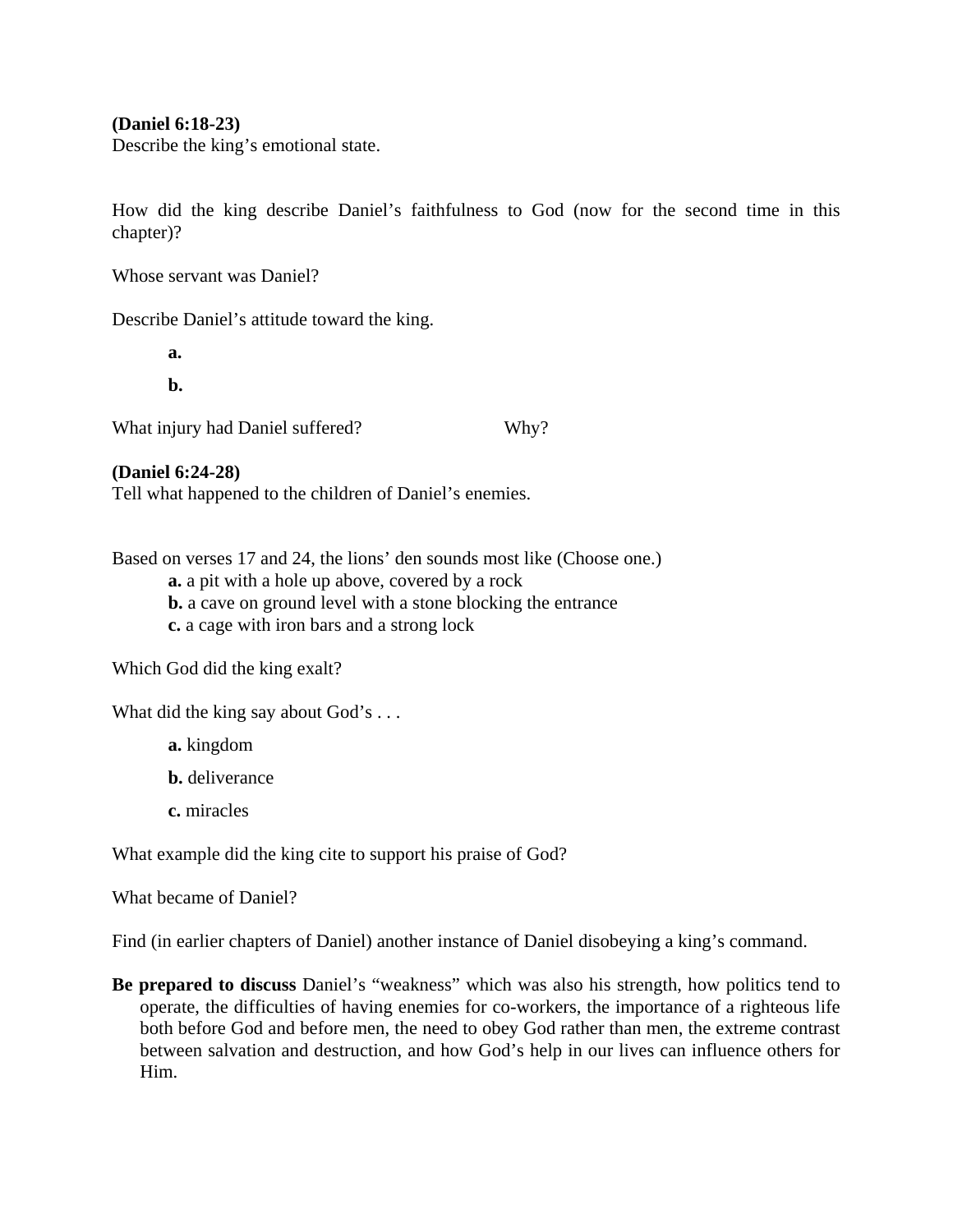# **Haggai Says to Rebuild the Temple (The Book of Haggai)**

#### **(Chapter 1) First Things First**

Name the 2 men to whom Haggai preached and their jobs. *(Note: They are the heroes of Zechariah chapters 3, 4 and 6.)* 

**a.** 

 **b.**

What were the people putting off doing till later?

What had the people made for themselves in the meantime?

From verse 6, tell five ways that God had withheld His blessings from the people.

| <b>a.</b>      | <b>b.</b> | $c_{\bullet}$ |
|----------------|-----------|---------------|
| $\mathbf{d}$ . | e.        |               |

What was the key for the people to receive God's blessings?

**(Choose one.) "**This people" is called **a.** the armies of the Lord **b.** all the remnant of the people **c.** the faithful of all the people

From verse 12, tell how Haggai's message was received.

**a.** They \_\_\_\_\_\_\_\_\_\_\_\_\_\_\_\_\_\_\_\_ the voice of the Lord

**b.** They \_\_\_\_\_\_\_\_\_\_\_\_\_\_\_\_ the presence of the Lord (or, \_\_\_\_\_\_\_\_\_\_\_\_\_\_\_\_\_\_\_ before

the Lord, KJV)

What was the Lord's immediate response? **a.** "I am with you." **b.** "Consider your ways." **c.** "The time has not come."

How many days passed between the preaching and the start of the work?

#### **(Haggai 2:1-9) Perspective**

How long between the start of the work and Haggai's message in 2:1?

What was the people's perception of the work they were doing?

What did the people need to be reminded of, that had been said in chapter 1?

How would the people's new temple compare to Solomon's *in God's eyes*? **a.** same **b.** more glorious **c.** shaken up

#### **(Haggai 2:10-23) A New Beginning**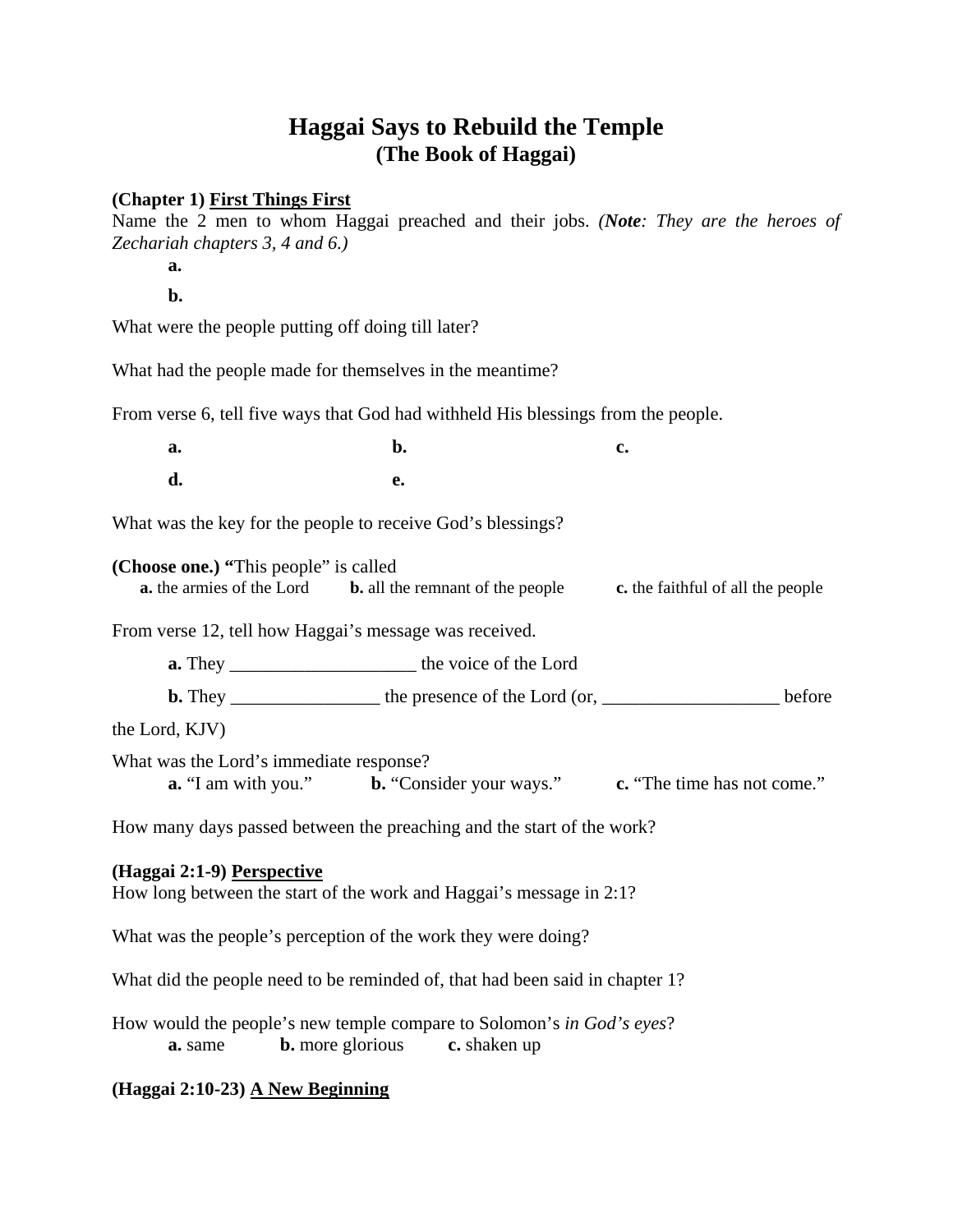How long had it been since the message in 2:1?

Which part of the temple was finished on this day?

What major change would there be "from this day" forward?

According to the Law of Moses, which influence spreads easier? **a.** purity/holiness **b.** uncleanness

The promise about shaking heaven and earth is made twice in Haggai (2:6-9 and 2:21-22). In that time . . .

 **a.** Where would all nations come?

**b.** What would happen to the throne and strength of the Gentile nations?

Whom had the Lord chosen to be as a signet ring?

#### Read **Zechariah chapter 3 and Zechariah 6:9-15**. Who was to be crowned?

What would his crown symbolize about his office?

. . . and about what would be done in Jerusalem?

Read **Zechariah 1:1 and 1:7** and tell *when* Zechariah prophesied.

| Zechariah 1:1<br><b>a.</b> before Haggai | <b>b.</b> between Haggai 1:1 and 2:1 | c. between Haggai 2:1 and $2:10$ | <b>d.</b> after Haggai |
|------------------------------------------|--------------------------------------|----------------------------------|------------------------|
| Zechariah 1:7<br><b>a.</b> before Haggai | <b>b.</b> between Haggai 1:1 and 2:1 | c. between Haggai 2:1 and $2:10$ | d. after Haggai        |

**Think** of elements in the book of Haggai that remind you of David's plan to build the temple, and events at the dedication of Solomon's temple.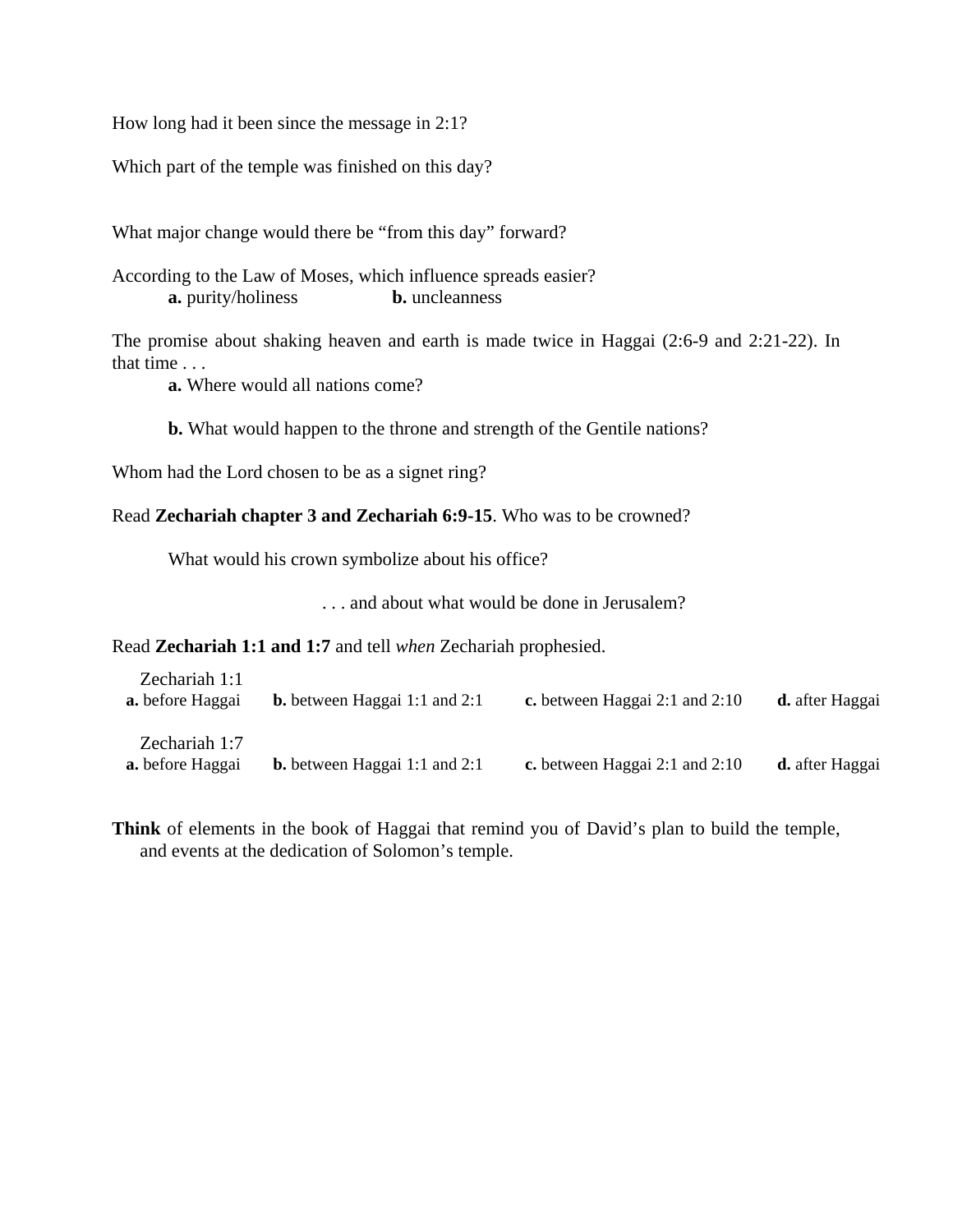## **Esther Saves Her People (Book of Esther)**

#### **(Chapter 1) The Queen Is Dethroned**

Who was the Persian king (over 127 provinces!) at this time?

Who was demoted, and why?

#### **(Chapter 2) Esther Becomes Queen**

What relation was Mordecai to Esther (a.k.a., Hadassah)?

What kind of relationship did Esther and Mordecai have, from 2:11 and 2:20?

What impression did Esther make on all those who saw her, including the king? Find 3 verses that say so.

How high was Esther promoted?

Who was hanged, and why?

#### **(Chapter 3) Haman's Plot Against the Jews**

How high was Haman promoted?

Why did Haman hate Mordecai?

What law did Haman ask the king to write?

On what date was the decree signed (v. 12)

. . . and when would it be carried out (v. 13)?

### **(Chapter 4) Esther's Plan to Save the Jews**

What did Mordecai command Esther?

Why did Esther hesitate to do as Mordecai told her?

What did Mordecai say to persuade her?

Describe her attitude at that point.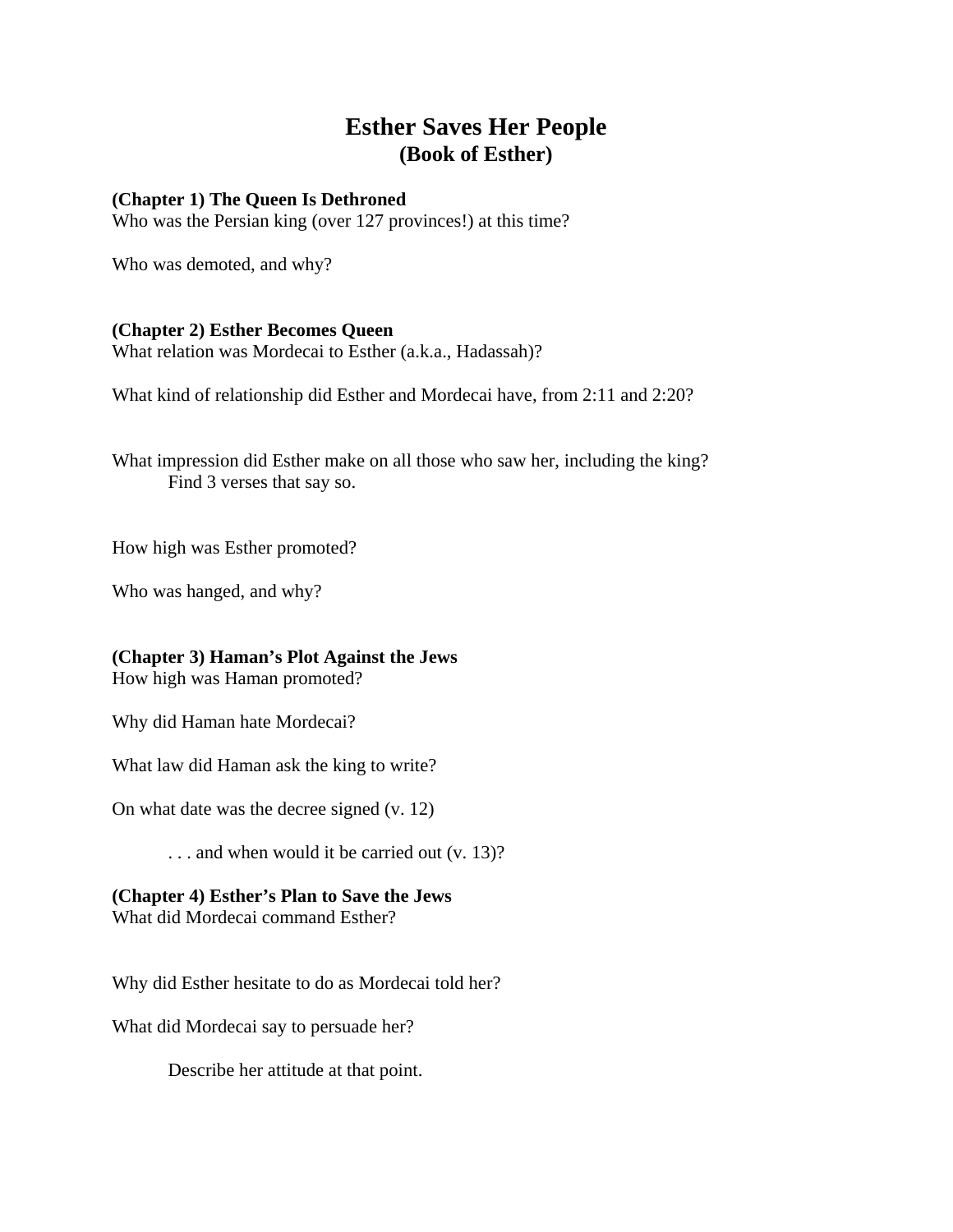#### **(Chapters 5 – 7) Haman's Downfall**

How did Esther go about asking the king her favor?

What did Haman assume about his invitation from Esther?

Describe Haman's obsession with Mordecai.

Describe Haman's pride.

What did the king discover about Mordecai on the night before Esther's request was made?

How was Haman humiliated?

What did Esther tell the king at the banquet that same night?

What made the king angry?

What made him even *more* angry?

What was ironic about Haman's fate?

#### **(Chapters 8 – 10) The Counter Plot**

What did the king do for Mordecai?

What solution did Esther propose to the king in order to save the Jews?

How many enemies of the Jews (total) were killed in two days?

From 8:17, 9:2 and 9:3, what three great things happened because of fear of God's people?

**a.** 

 **b.** 

#### **c.**

**BONUS:** Which word(s) do(es) *not* appear in the book of Esther?

**a.** God **b.** Lord **c.** Israel **d.** Judah **e.** Jerusalem **f.** Providence

**Be prepared to discuss a)** Esther's (and Mordecai's) life (including lengthy preparation to appear before the king, various trials, etc.) in light of 4:14; **b)** why Mordecai quickly mentioned his nationality in chapter 3 but had forbidden Esther from doing the same in chapter 2; **and c)** people who were brought low or exalted in the story.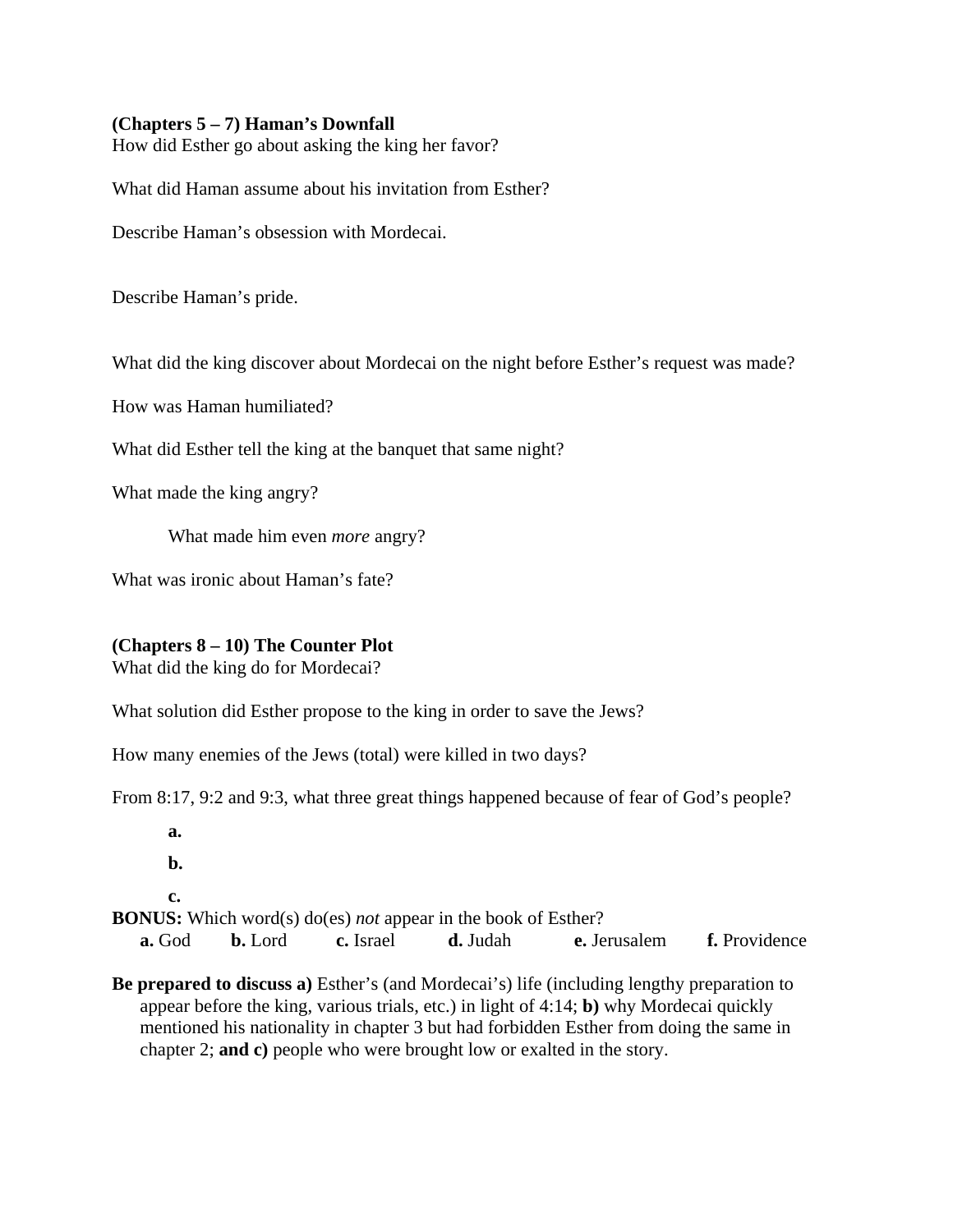# **Nehemiah Rebuilds Jerusalem's Walls (Nehemiah Chapters 1 – 6)**

**(Nehemiah 1) Bad News**

What job did Nehemiah have?

What news caused him to weep and mourn with fasting and prayer for days?

What had God promised for His people, even though they were scattered, if they would repent?

**(Nehemiah 2) A Good Plan** Nehemiah asked for permission to do what?

From verses 7 and 8, Nehemiah took letters that gained him what two advantages?

**a. b. b.** 

Who went with Nehemiah?

Who were Nehemiah's two main enemies?

**a. b. b.** 

Of what did they accuse Nehemiah?

#### **(Nehemiah 3) Hard Work**

How many gates were repaired?

Most important leaders helped work. Name at least one.

Whose nobles did not?

**(Nehemiah 4) Problems from the Enemies** What taunt did Tobiah throw?

What plot was uncovered and spoiled?

From verses 16-18, describe how the people made a military defense during on-going construction.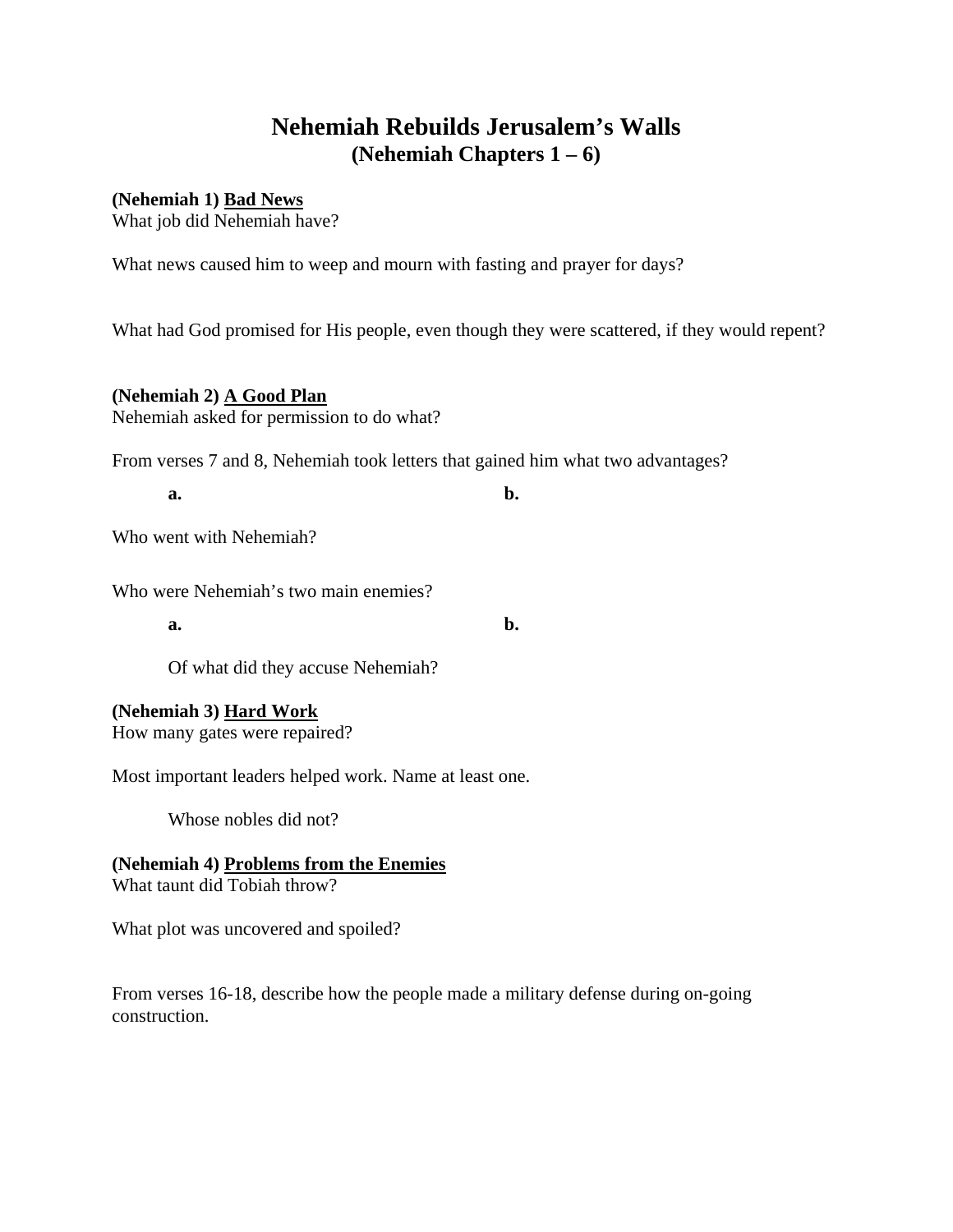There are at least four references in this chapter to Nehemiah's dependence upon God. Find them.

- **a.** (Prayer after being mocked.)
- **b.** (Prayer at the time they set a watch on the wall.)
- **c.** (When the people were positioned for battle: "Remember the Lord!")
- **d.** (When the trumpet signal was explained: "Our God will fight for us.")

Describe the intensity of their work schedule.

What progress was made on the wall?

#### **(Nehemiah 5) Problems Among the Brethren**

How were some Jews taking advantage of Jerusalem's poverty?

When Nehemiah became very angry, he rebuked the nobles and rulers. But what did he do *first*?

What promise did Nehemiah demand from the rulers?

How did Nehemiah set an excellent example to help them keep this promise?

#### **(Nehemiah 6) Treachery and Fear**

How many times did Sanballat try to get Nehemiah to stop working and come talk?

What accusation was made about Nehemiah's personal plans?

Who paid the "double-agent", Shemaiah, and why?

What did Shemaiah try to persuade Nehemiah to do?

How long did the wall's reconstruction take?

Who had *really* done the work (verse 16)?

What connection did Tobiah have with the Jews?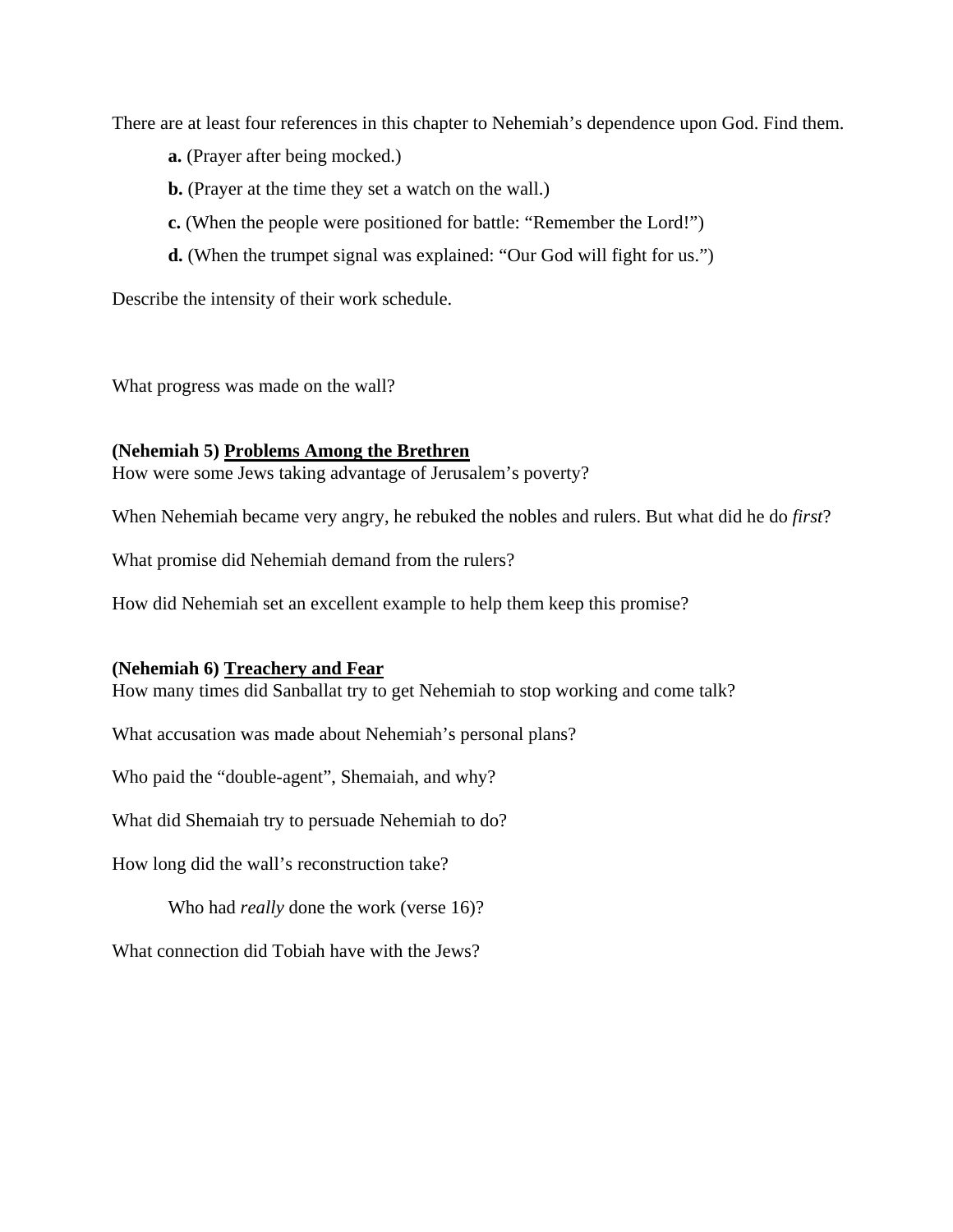# **Ezra Reads the Law (Nehemiah 8)**

| $(Nehemiah 8:1-8)$<br>Where did the people gather?                          |                                    |
|-----------------------------------------------------------------------------|------------------------------------|
| Who was in the assembly?                                                    |                                    |
| What two occupations did Ezra have?                                         |                                    |
| a.                                                                          |                                    |
| b.                                                                          |                                    |
| What did Ezra bring?                                                        |                                    |
| On which day of which month did this happen?                                |                                    |
| For how long did he read?                                                   |                                    |
| Who fell asleep?                                                            |                                    |
| On what did Ezra stand?                                                     |                                    |
| How many people stood there, including Ezra?                                |                                    |
| What did the people do when Ezra opened the book?                           |                                    |
| What did Ezra do then?                                                      |                                    |
| and how did the people answer?                                              |                                    |
| In what position were the people's hands?                                   | $\ldots$ heads?<br>$\ldots$ faces? |
| Are the people listed in verse 7 the same people from verse 4?              |                                    |
| What did the Levites do?                                                    |                                    |
| (Nehemiah 8:13-18)<br>What emotion did the reading bring out in the people? |                                    |
| Who all helped comfort the people?<br>b.<br>a.                              | c.                                 |
| How was the day special?<br>From verse 10, what was the people's strength?  |                                    |